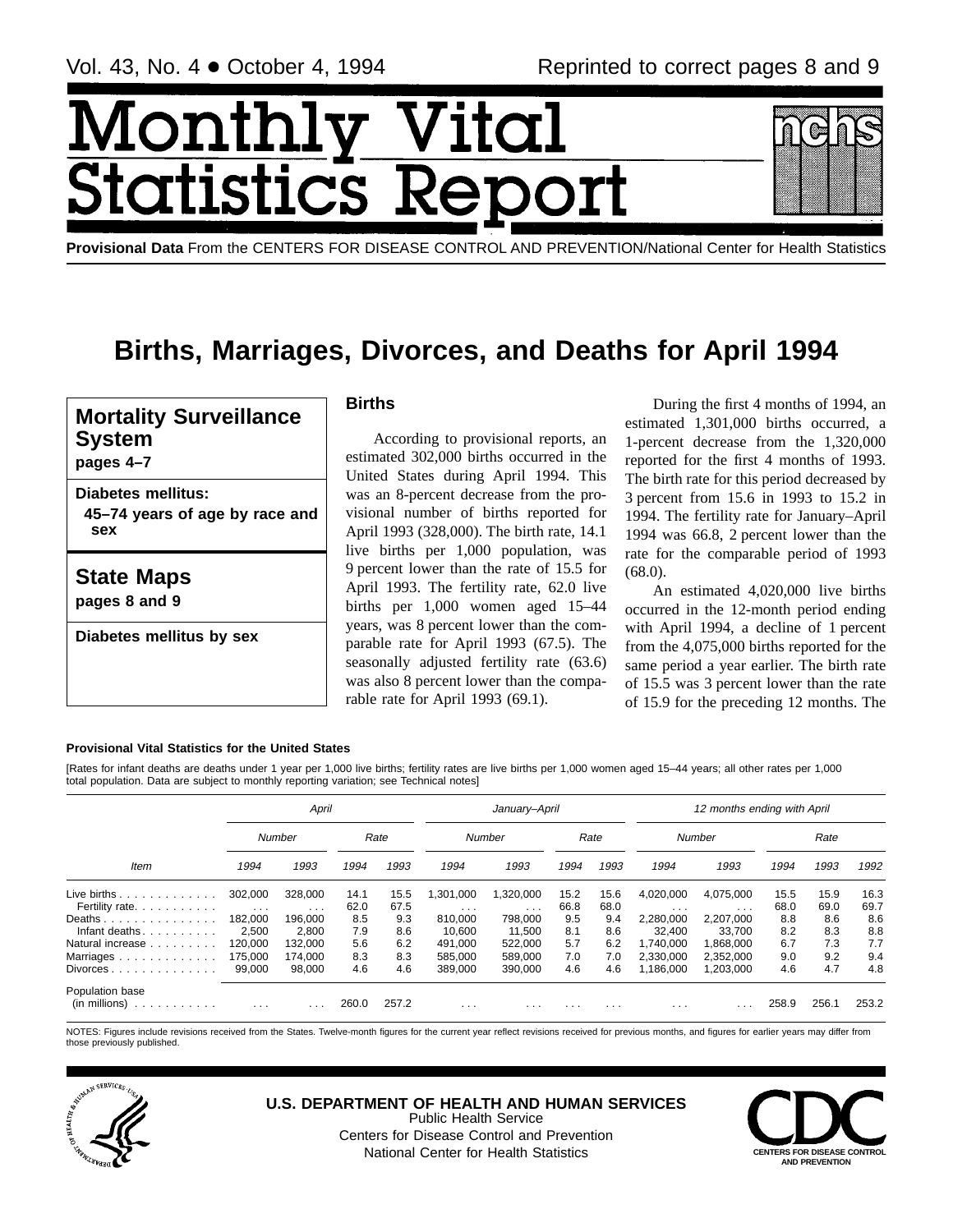fertility rate for the most recent 12-month period was 68.0, 1 percent lower than the rate for the 12 months ending with April 1993 (69.0). These lower rates continue the generally downward trend observed since early 1991.

# **Natural increase**

As a result of natural increase, the excess of births over deaths, an estimated 120,000 people or 5.6 persons per 1,000 population were added to the population during April 1994.

For the 12-month period ending with April 1994, 1,740,000 persons were added to the population. This represented a rate of natural increase of 6.7, 8 percent lower than the rate of 7.3 for the preceding 12-month period. The decline in the rate of natural increase was due to a decrease in the birth rate and a rise in the death rate.

## **Marriages**

There were an estimated 175,000 marriages performed in April 1994 compared with 174,000 in April a year earlier. The marriage rate per 1,000 population for April was 8.3 in 1993 and 1994.

Despite the slight increase for April, the cumulative number of marriages for January–April was 1 percent lower in 1994 (585,000) than in 1993 (589,000). The marriage rate for the 4-month period was 7.0 for both years.

The number of marriages for the 12-month period ending with April 1994 (2,330,000) was 1 percent lower than for the same period a year earlier (2,352,000). The marriage rate for the current 12-month period was 9.0, 2-percent lower than the rate for the preceding 12 months (9.2).

#### **Divorces**

Divorces granted in April 1994 numbered 99,000, a slight increase over the number for April 1993 (98,000). The divorce rate for April remained unchanged at 4.6 per 1,000 population.

For the first 4 months of 1994, the number of divorces and the divorce rate were virtually unchanged from the comparable period in 1993. The number of divorces dropped less than 1 percent,



**Provisional birth rates per 1,000 population by month: United States, 1992–94**



**Provisional seasonally adjusted fertility rates per 1,000 women aged 15–44 years: United States, 1990–94**



**Provisional marriage rates per 1,000 population by month: United States, 1992–94**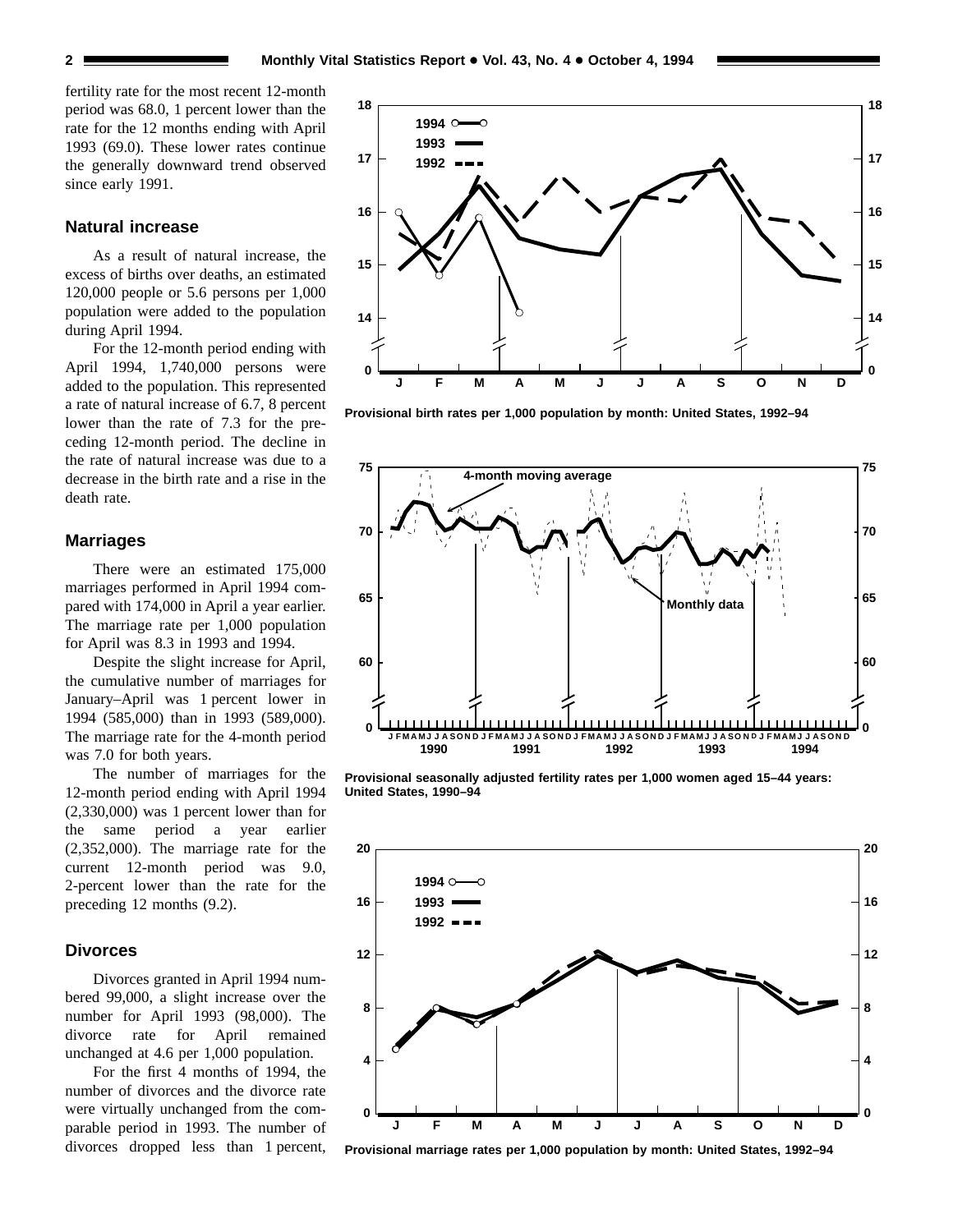from 390,000 to 389,000 while the divorce rate was 4.6 for both years.

For the 12 months ending with April 1994, the number of divorces totaled 1,186,000, a 1-percent decline from the same period a year earlier (1,203,000). The divorce rate for the current 12-month period (4.6) was 2 percent lower than for the period ending with April 1993 (4.7).

# **Deaths**

For April 1994 there were an estimated 182,000 deaths in the United States. The death rate was 8.5 deaths per 1,000 population, 9 percent lower than the rate of 9.3 for April a year earlier. Among the 182,000 deaths for April 1994 were 2,500 deaths at ages under 1 year.

According to provisional statistics, there were 810,000 deaths during the first 4 months of 1994, 2 percent higher than estimated for the first 4 months of 1993 (798,000). The death rate, 9.5 per 1,000 population, was 1 percent higher than the January to April 1993 rate of 9.4. Among the 810,000 deaths for the first 4 months of 1994 were 10,600 deaths at ages under 1 year, yielding an infant mortality rate of 8.1 per 1,000 live births. This rate was 6 percent lower than the rate of 8.6 for the comparable 4-month period in 1993.

The death rate for the 12 months ending with April 1994 was 8.8 deaths per 1,000 population, 2 percent higher than the rate of 8.6 for the comparable 12-month period a year earlier. The infant mortality rate for this 12-month period was 8.2 per 1,000 live births compared with a rate of 8.3 for the 12 months ending with April 1993. The change in the infant mortality rate was not statistically significant.

*Current Mortality Sample, 12 months ending with March 1994*—The provisional death rate for the 12 months ending with March 1994 was 886.5 per 100,000 population, 4 percent higher than the rate of 856.7 for the 12-month period ending March 1993. The increase in the death rate between the consecutive 12-month periods reflects higher mortality for several causes of death, many of which are believed to be associated with influenza epidemics in 1993 (1). The provisional age-adjusted death rate for the 12-month period ending with March









**Provisional birth rates per 1,000 population for successive 12-month periods ending with month indicated: United States, 1990–94**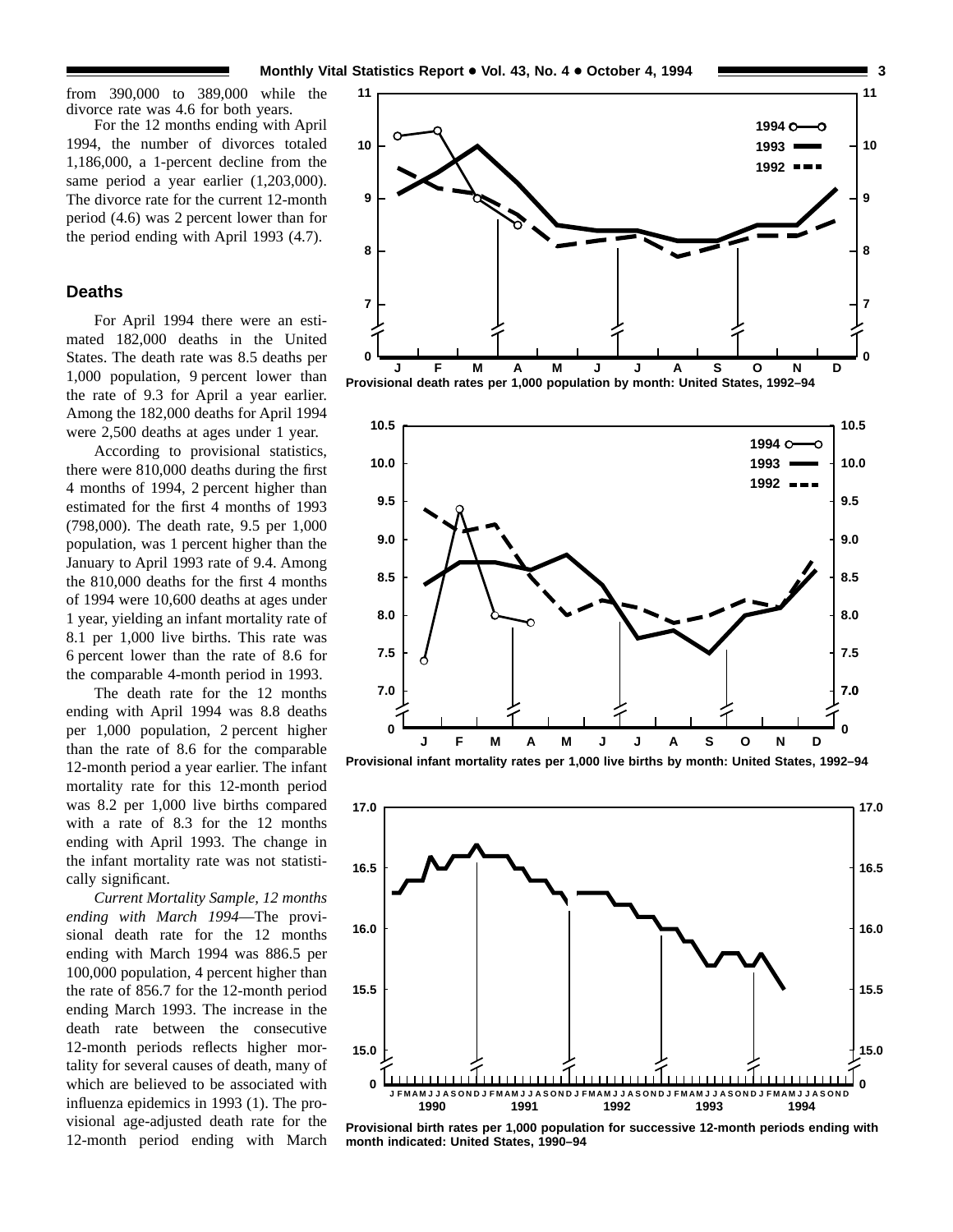1994 was 515.3 per 100,000 U.S. standard million population, 2 percent higher than the rate of 504.9 for the 12-month period ending with March 1993. Ageadjusted death rates control for changes and variations in the age composition of the population; therefore, they are better indicators than crude rates for showing changes in mortality risk over time and for showing differences between race-sex groups within the population. Among the race-sex groups, the estimated ageadjusted death rates increased for white males, white females, and black males. By age the death rate for the total population increased for the following age groups: 25–34 years, 45–54 years, 65–74 years, 75–84 years, and 85 years and over.

Among the major causes of death, the estimated death rate increased between the two successive 12-month periods for Diseases of heart, Cerebrovascular diseases, Accidents and adverse effects, Chronic obstructive pulmonary diseases and allied conditions, Pneumonia and influenza, Diabetes mellitus, and Human immunodeficiency virus infection.

The death rate for injury by firearms for the 12 months ending with March 1994 was 15.2 per 100,000 population, 5 percent higher than the rate of 14.5 for the comparable 12-month period a year earlier.

The infant mortality rate for the 12 months ending with March 1994 was 819.4 per 100,000 live births compared with a rate of 830.8 for the same 12-month period a year earlier. The change in the infant mortality rate was not statistically significant. For infants under 28 days, the 12-month rate ending with March 1994 was 534.2 compared with a rate of 523.2 for the 12-month period a year earlier. The infant mortality rate for infants 28 days to 11 months was 288.2 compared with a rate of 307.7 for the 12-month period a year earlier. The changes in the mortality rates for infants under 28 days and for those 28 days to 11 months were not statistically significant.

# **Mortality Surveillance System**

Discussed this month are recent trends in death rates for Diabetes mellitus for the black and white populations by



**Provisional marriage rates per 1,000 population for successive 12-month periods ending with month indicated: United States, 1990–94**



**Provisional divorce rates per 1,000 population for successive 12-month periods ending with month indicated: United States, 1990–94**



**Provisional death rates per 1,000 population for successive 12-month periods ending with month indicated: United States, 1990–94**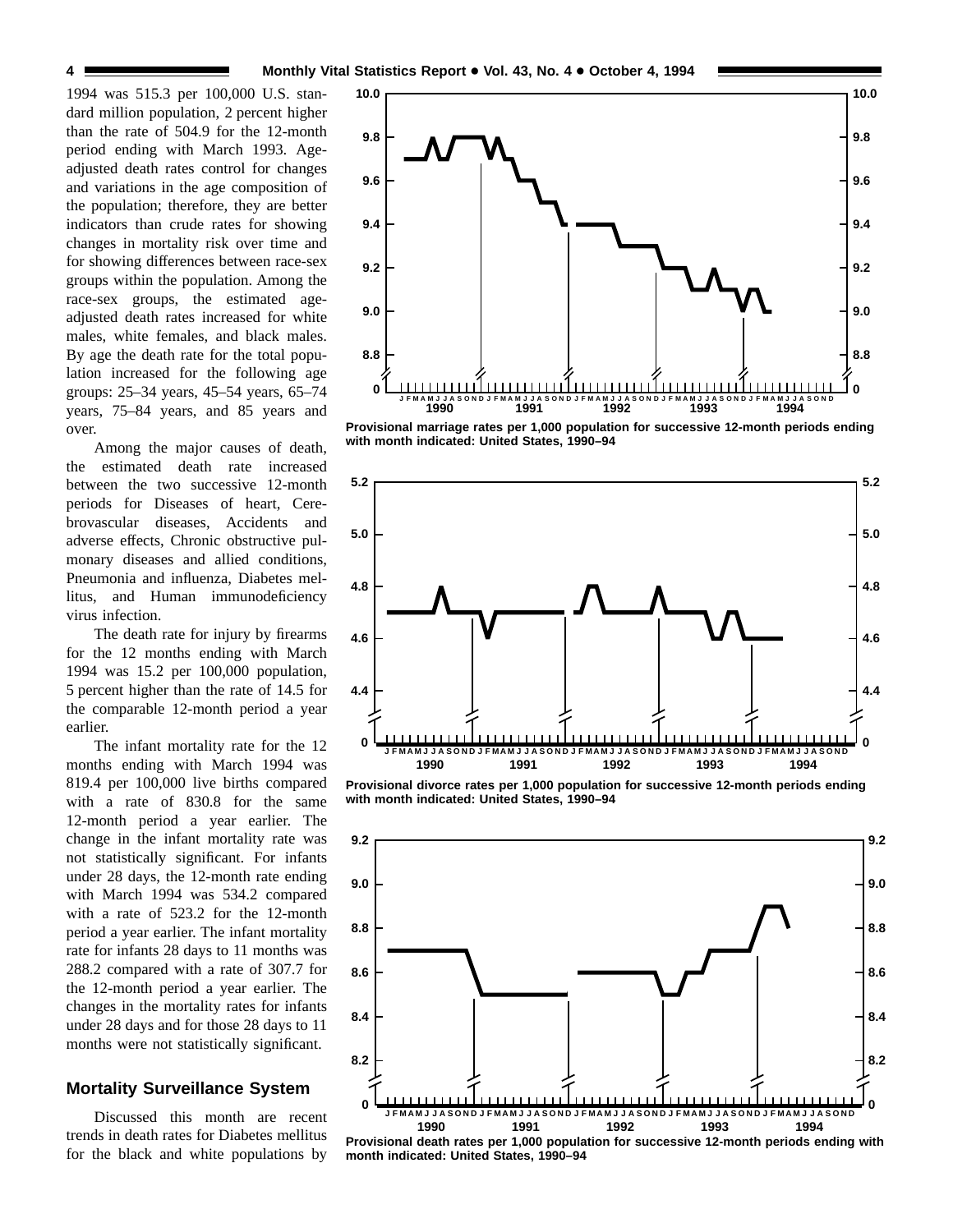sex for ages 45–74 years. In this issue final mortality data are analyzed for data year 1991 and provisional data from January 1985 to October 1993.

In 1991, the latest year for which final mortality data are available, Diabetes mellitus was the fourth leading cause of death among black women aged 45–74 years. It accounted for 2,899 deaths or 6 percent of all deaths for this age-race-sex group. Among white women aged 45–74 years, Diabetes mellitus was the fifth leading cause of death and accounted for 9,181 deaths or 3 percent of all deaths for this age-race-sex group.

Among black men aged 45–74 years, Diabetes mellitus was the fifth leading cause of death and accounted for 2,036 deaths or 3 percent of all deaths for this age-race-sex group. Diabetes mellitus was the seventh leading cause of death for white men aged 45–74 years and accounted for 9,268 deaths or 2 percent of all deaths for this age-race-sex group.

Based on 1991 final data, the death rate for Diabetes mellitus for black men aged 45–74 years was 2.2 times the rate for white men, while the death rate for black women was 2.7 times the rate for white women of this age group. The rate for white men was 1.1 times the rate for white women, in contrast to blacks, where the rate for black women was 1.1 times the rate for black men.

Trends based on provisional data for Diabetes mellitus for these demographic groups are presented in the Mortality Surveillance System charts and accompanying text that follow.



**Provisional infant mortality rates per 1,000 live births for successive 12-month periods ending with month indicated: United States, 1990–94**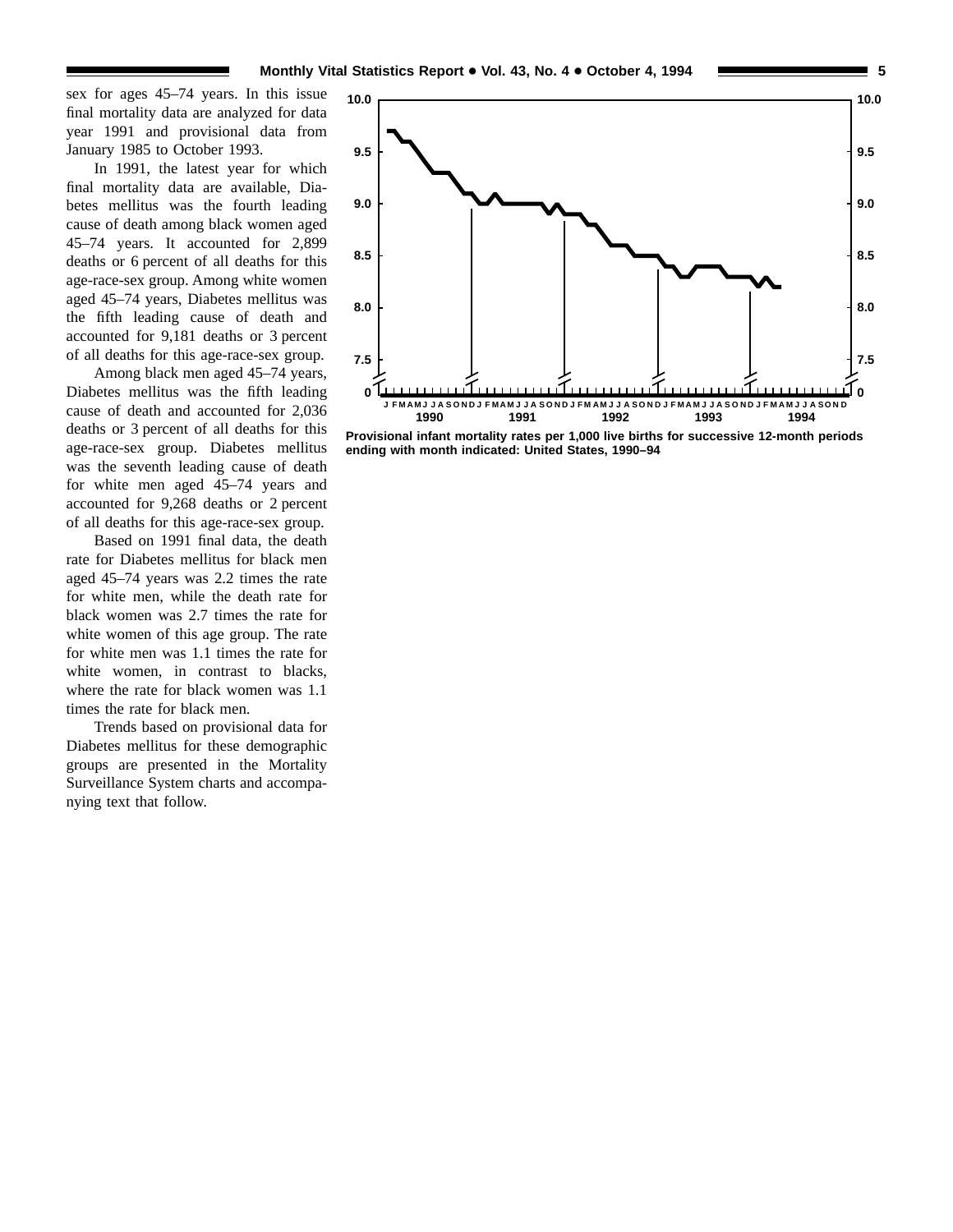# **Mortality Surveillance System charts**

[Observed and fitted provisional monthly death rates and 95-percent prediction intervals. Model fitted using death rates for January 1985–October 1992; projected for November 1992–October 1993. See Technical notes]

Trends in mortality from Diabetes mellitus are presented in the charts below. Reduction of mortality from diabetes-related deaths (deaths from Diabetes mellitus as underlying or contributory cause) is addressed in *Healthy People 2000* (objective 17.9) (2).

![](_page_5_Figure_4.jpeg)

- For the modeled period, provisional death rates increased.
- For the projection period, observed provisional monthly death rates, except for two, fell within 95-percent prediction intervals.
- Mortality shows a seasonal pattern with death rates higher in winter.

**Provisional death rates per 100,000 black females 45–74 years of age for Diabetes mellitus, by month: United States, 1986–93**

![](_page_5_Figure_9.jpeg)

**mellitus, by month: United States, 1986–93**

For the modeled period, provisional death rates increased.

- For the projection period, observed provisional monthly death rates, except for one, fell within 95-percent prediction intervals.
- Mortality shows a seasonal pattern with death rates higher in winter.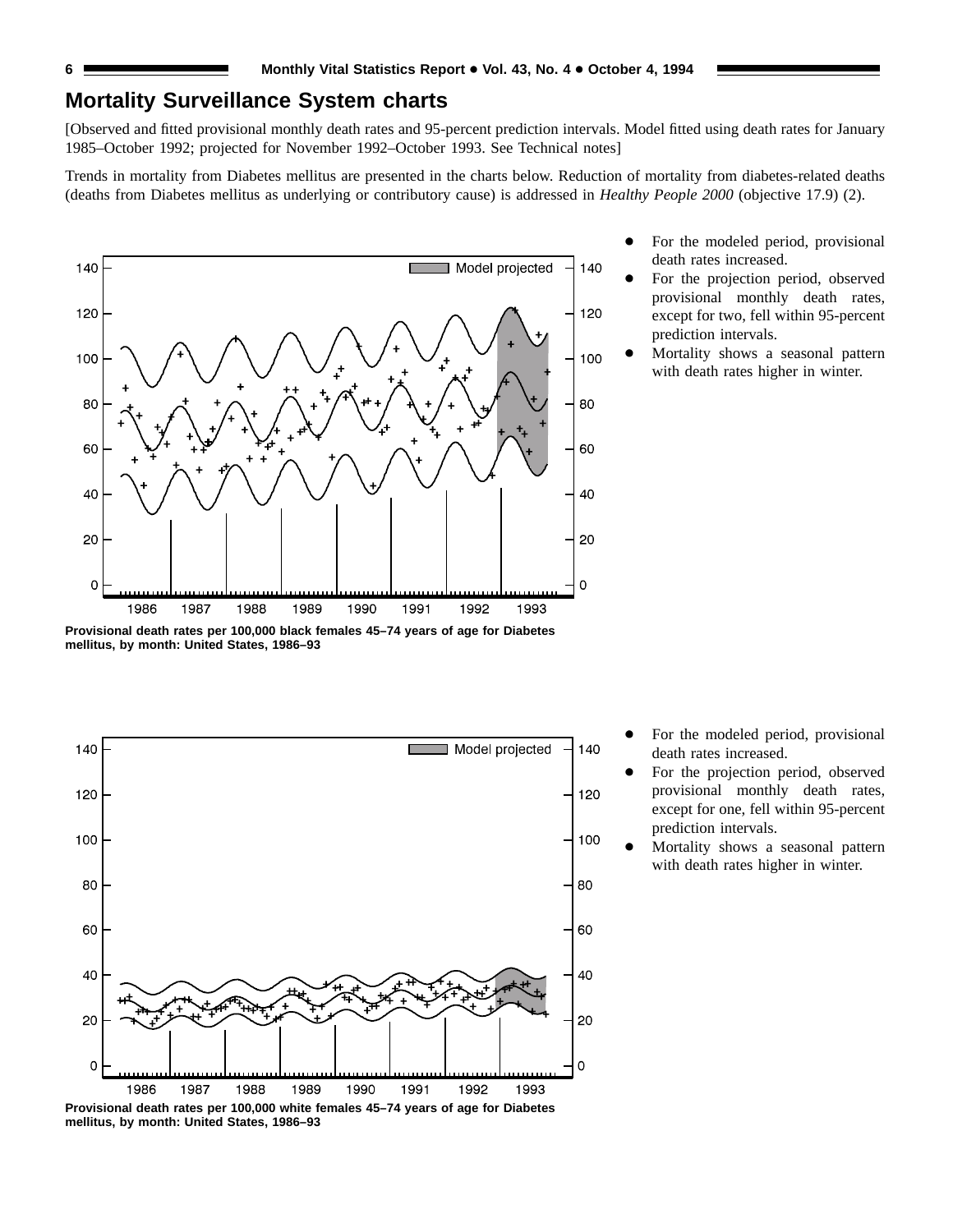# **Mortality Surveillance System charts—Con.**

[Observed and fitted provisional monthly death rates and 95-percent prediction intervals. Model fitted using death rates for January 1985–October 1992; projected for November 1992–October 1993. See Technical notes]

Trends in mortality from Diabetes mellitus are presented in the charts below. Reduction of mortality from diabetes-related deaths (deaths from Diabetes mellitus as underlying or contributory cause) is addressed in *Healthy People 2000* (objective 17.9) (2).

![](_page_6_Figure_4.jpeg)

- For the modeled period, provisional death rates increased.
- For the projection period, observed provisional monthly death rates, except for one, fell within 95-percent prediction intervals.
- Mortality shows a seasonal pattern with death rates higher in winter.

**Provisional death rates per 100,000 black males 45–74 years of age for Diabetes mellitus, by month: United States, 1986–93**

![](_page_6_Figure_9.jpeg)

For the modeled period, provisional death rates increased.

- For the projection period, observed provisional monthly death rates, except for one, fell within 95-percent prediction intervals.
- Mortality shows a seasonal pattern with death rates higher in winter.

**Provisional death rates per 100,000 white males 45–74 years of age for Diabetes mellitus, by month: United States, 1986–93**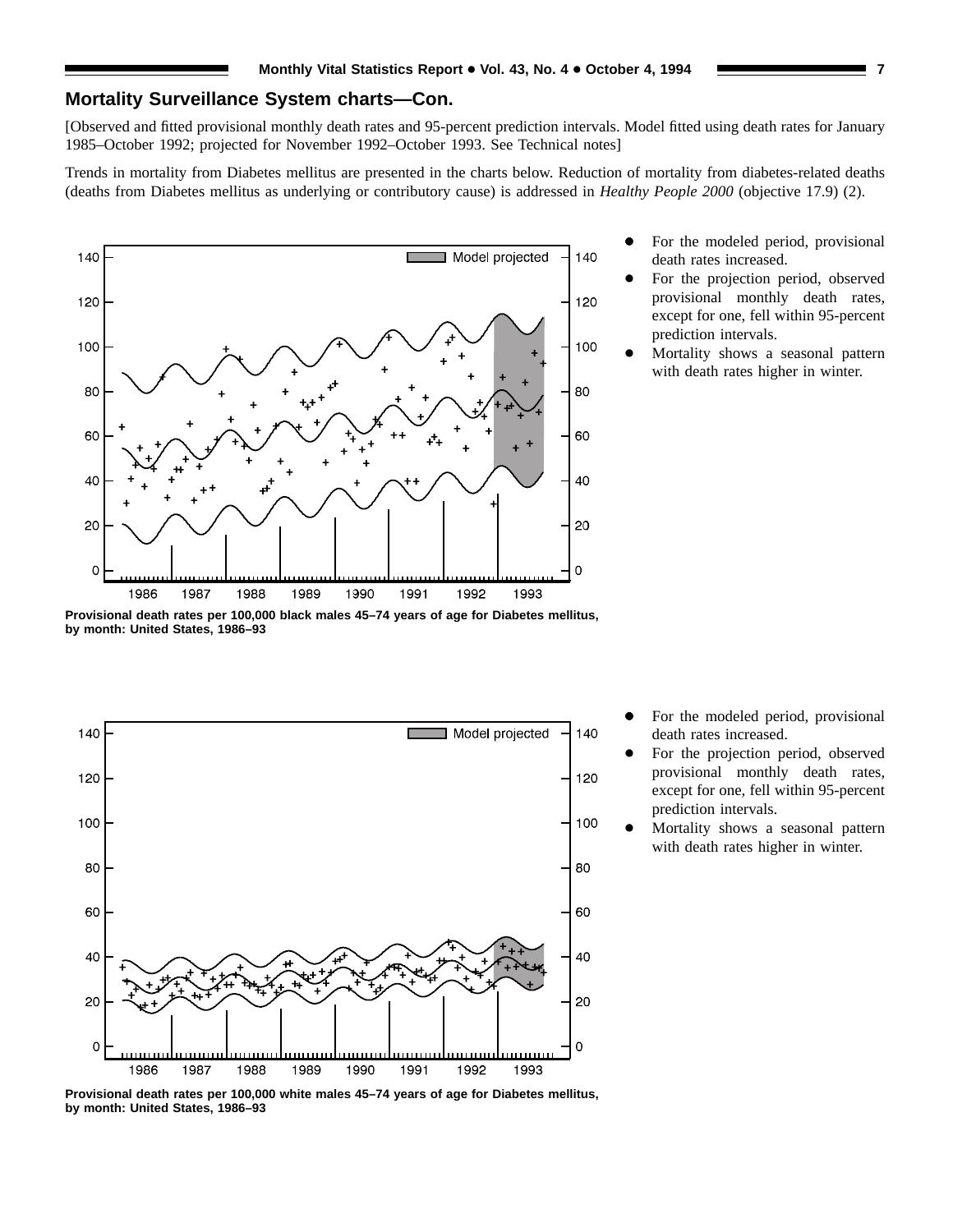**Final 3-year total number of deaths and average annual age-adjusted death rates and 95-percent confidence limits for Diabetes mellitus for males: United States and each State, 1989–91**

[Data are final by State of residence]

![](_page_7_Figure_3.jpeg)

|                           | Deaths.<br>3-year total | Age-adjusted<br>rate |       | 95-percent confidence<br>limits |                                                       | Deaths.<br>3-year total | Age-adjusted<br>rate |       | 95-percent confidence<br>limits |
|---------------------------|-------------------------|----------------------|-------|---------------------------------|-------------------------------------------------------|-------------------------|----------------------|-------|---------------------------------|
| Area                      | (final)                 | (final)              | Lower | Upper                           | Area                                                  | (final)                 | (final)              | Lower | Upper                           |
| United States             | 61.092                  | 12.4                 | 12.3  | 12.5                            | South Atlantic-Con.                                   |                         |                      |       |                                 |
| New England               |                         |                      |       |                                 | West Virginia                                         | 587                     | <b>tt14.4</b>        | 13.2  | 15.6                            |
| Maine                     | 351                     | 13.7                 | 12.2  | 15.2                            | North Carolina                                        | 1.732                   | <b>tt14.2</b>        | 13.5  | 14.9                            |
| New Hampshire             | 265                     | 12.9                 | 11.3  | 14.5                            | South Carolina                                        | 875                     | <b>tt14.7</b>        | 13.7  | 15.7                            |
| Vermont                   | 163                     | $+15.1$              | 12.7  | 17.5                            | Georgia.                                              | 1.188                   | <b>tt11.5</b>        | 10.8  | 12.2                            |
| Massachusetts             | 1,668                   | ++13.4               | 12.7  | 14.1                            | Florida                                               | 4,054                   | <b>t</b> t11.6       | 11.2  | 12.0                            |
| Rhode Island              | 294                     | 13.2                 | 11.6  | 14.8                            | <b>East South Central</b>                             |                         |                      |       |                                 |
| Connecticut               | 673                     | $+19.8$              | 9.0   | 10.6                            | Kentucky.                                             | 943                     | 13.1                 | 12.2  | 14.0                            |
| Middle Atlantic           |                         |                      |       |                                 | Tennessee                                             | 1,081                   | <b>t</b> +11.4       | 10.7  | 12.1                            |
| New York                  | 3,689                   | $+10.3$              | 10.0  | 10.6                            | Alabama                                               | 923                     | 11.9                 | 11.1  | 12.7                            |
| New Jersey                | 2,662                   | <b>tt16.5</b>        | 15.9  | 17.1                            | Mississippi                                           | 473                     | $+110.1$             | 9.1   | 11.1                            |
| Pennsylvania              | 3,952                   | <b>tt14.6</b>        | 14.1  | 15.1                            |                                                       |                         |                      |       |                                 |
|                           |                         |                      |       |                                 | <b>West South Central</b>                             |                         |                      |       |                                 |
| <b>East North Central</b> |                         |                      |       |                                 | Arkansas                                              | 639                     | 12.2                 | 11.2  | 13.2                            |
| Ohio.                     | 3,512                   | <b>++16.0</b>        | 15.5  | 16.5                            | Louisiana.                                            | 1.482                   | ++20.4               | 19.3  | 21.5                            |
| Indiana                   | 1,496                   | $+113.7$             | 13.0  | 14.4                            | Oklahoma                                              | 592                     | <b>tt9.4</b>         | 8.6   | 10.2                            |
| Illinois.                 | 2,842                   | 12.8                 | 12.3  | 13.3                            | Texas                                                 | 4,252                   | <b>tt15.0</b>        | 14.5  | 15.5                            |
| Michigan                  | 2,698                   | $+115.1$             | 14.5  | 15.7                            | Mountain                                              |                         |                      |       |                                 |
| Wisconsin                 | 1.377                   | 12.8                 | 12.1  | 13.5                            | Montana                                               | 205                     | 11.4                 | 9.8   | 13.0                            |
| <b>West North Central</b> |                         |                      |       |                                 | $Idaho \ldots \ldots \ldots$                          | 236                     | 11.0                 | 9.5   | 12.5                            |
| Minnesota                 | 910                     | <b>tt9.7</b>         | 9.0   | 10.4                            | $W$ yoming                                            | 97                      | 11.3                 | 9.0   | 13.6                            |
| lowa.                     | 720                     | <b>t</b> +10.8       | 9.9   | 11.7                            | $Colorado \ldots \ldots$                              | 588                     | <b>t</b> +10.4       | 9.5   | 11.3                            |
| Missouri                  | 1.374                   | 12.1                 | 11.4  | 12.8                            | New Mexico                                            | 444                     | $+115.7$             | 14.2  | 17.2                            |
| North Dakota              | 209                     | 13.1                 | 11.1  | 15.1                            | Arizona                                               | 844                     | $+11.2$              | 10.4  | 12.0                            |
| South Dakota              | 180                     | 11.2                 | 9.4   | 13.0                            | Utah.                                                 | 399                     | <b>tt14.9</b>        | 13.4  | 16.4                            |
| Nebraska.                 | 352                     | <b>tt9.9</b>         | 8.8   | 11.0                            | Nevada                                                | 229                     | $+110.1$             | 8.8   | 11.4                            |
| Kansas                    | 602                     | $+111.1$             | 10.1  | 12.1                            | Pacific                                               |                         |                      |       |                                 |
| South Atlantic            |                         |                      |       |                                 |                                                       | 1,002                   | <b>t</b> t10.6       | 9.9   | 11.3                            |
| Delaware                  | 209                     | $+16.3$              | 14.0  | 18.6                            | Washington                                            | 660                     | $+10.3$              | 9.5   | 11.1                            |
| Maryland                  | 1,294                   | <b>tt15.4</b>        | 14.5  | 16.3                            | $O$ regon $\ldots$ $\ldots$ $\ldots$ .<br>California. | 4,472                   | $+18.6$              | 8.3   | 8.9                             |
| District of Columbia      | 208                     | $+119.1$             | 16.4  | 21.8                            | Alaska                                                | 70                      | 12.5                 | 9.5   | 15.5                            |
| Virginia                  | 1.088                   | $+10.3$              | 9.7   | 10.9                            | Hawaii                                                | 237                     | $+10.9$              | 9.4   | 12.4                            |

NOTES: Data are final. Rates per 100,000 U.S. standard million population; see Technical notes. The symbols † and †† denote statistical significance of the difference between the U.S. and State<br>rates at the 0.05 and 0.01 l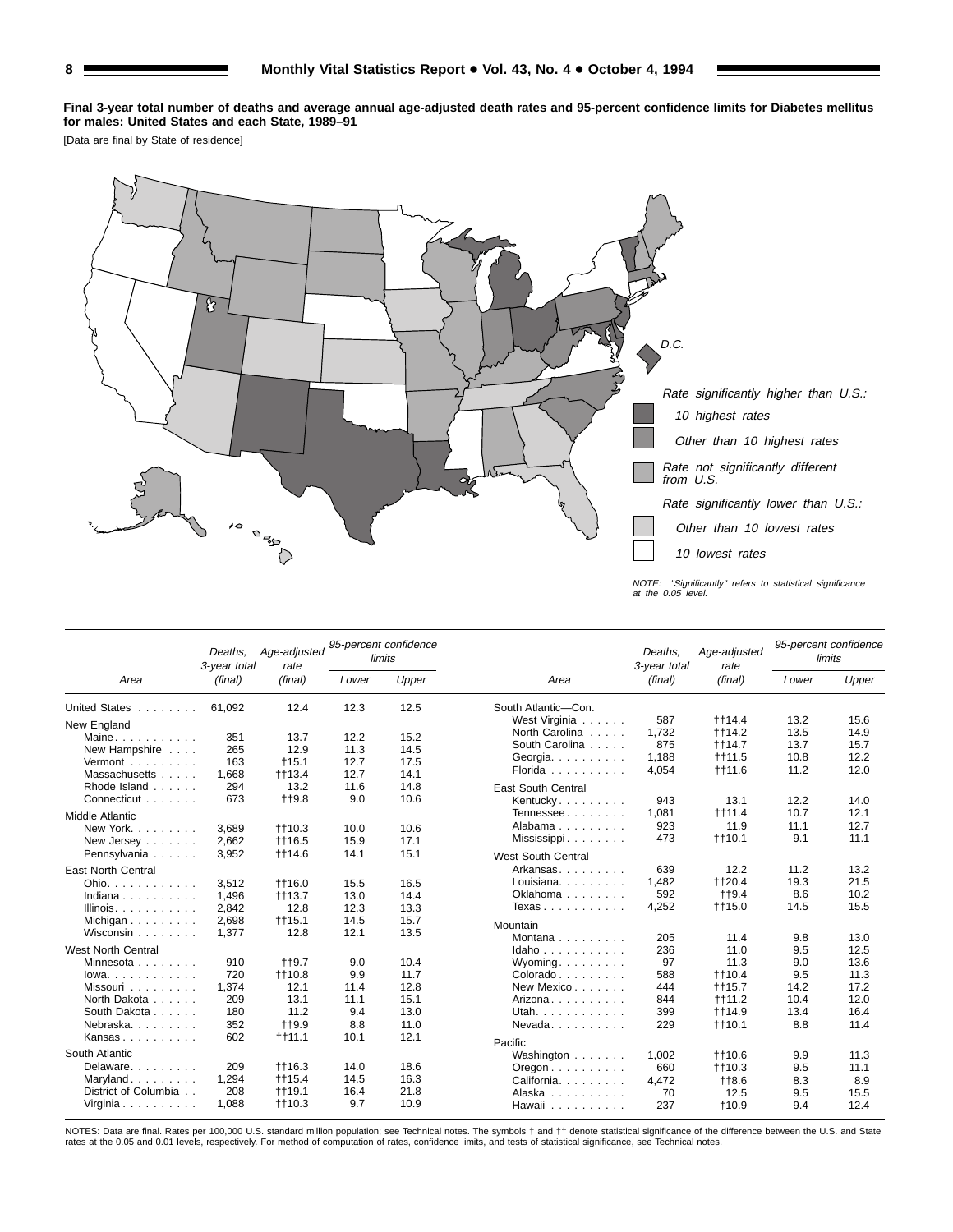**Final 3-year total number of deaths and average annual age-adjusted death rates and 95-percent confidence limits for Diabetes mellitus for females: United States and each State, 1989–91**

[Data are final by State of residence]

![](_page_8_Figure_3.jpeg)

|                                      | Deaths.<br>3-year total | Age-adjusted<br>rate      |       | 95-percent confidence<br>limits |                                          | Deaths.<br>3-year total | Age-adjusted<br>rate |       | 95-percent confidence<br>limits |
|--------------------------------------|-------------------------|---------------------------|-------|---------------------------------|------------------------------------------|-------------------------|----------------------|-------|---------------------------------|
| Area                                 | (final)                 | (final)                   | Lower | Upper                           | Area                                     | (final)                 | (final)              | Lower | Upper                           |
| United States                        | 82,356                  | 11.1                      | 11.0  | 11.2                            | South Atlantic-Con.                      |                         |                      |       |                                 |
| New England                          |                         |                           |       |                                 | West Virginia                            | 913                     | <b>++15.0</b>        | 13.9  | 16.1                            |
| Maine                                | 447                     | 11.6                      | 10.3  | 12.9                            | North Carolina                           | 2.420                   | ++13.0               | 12.4  | 13.6                            |
| New Hampshire                        | 342                     | 9.9                       | 8.7   | 11.1                            | South Carolina                           | 1,304                   | <b>tt14.4</b>        | 13.5  | 15.3                            |
| Vermont                              | 203                     | 11.5                      | 9.6   | 13.4                            | Georgia.                                 | 1.747                   | 11.2                 | 10.6  | 11.8                            |
| Massachusetts                        | 2,143                   | $+19.6$                   | 9.1   | 10.1                            | Florida                                  | 4,583                   | $+19.5$              | 9.2   | 9.8                             |
| Rhode Island                         | 363                     | $+19.0$                   | 7.9   | 10.1                            | <b>East South Central</b>                |                         |                      |       |                                 |
| Connecticut                          | 864                     | <b>tt7.6</b>              | 7.0   | 8.2                             | Kentucky.                                | 1,492                   | <b>tt13.2</b>        | 12.4  | 14.0                            |
| <b>Middle Atlantic</b>               |                         |                           |       |                                 | Tennessee                                | 1.682                   | 11.4                 | 10.8  | 12.0                            |
| New York.                            | 4.816                   |                           | 8.1   | 8.7                             | Alabama                                  | 1,566                   | $+112.5$             | 11.8  | 13.2                            |
| New Jersey                           | 3,448                   | $+18.4$<br><b>t</b> t13.8 | 13.3  | 14.3                            | Mississippi                              | 862                     | 11.9                 | 11.0  | 12.8                            |
|                                      | 5,681                   |                           | 12.6  | 13.4                            |                                          |                         |                      |       |                                 |
| Pennsylvania                         |                         | <b>t</b> t13.0            |       |                                 | <b>West South Central</b>                |                         |                      |       |                                 |
| East North Central                   |                         |                           |       |                                 | Arkansas                                 | 918                     | 11.5                 | 10.6  | 12.4                            |
| Ohio. $\ldots$ , $\ldots$ , $\ldots$ | 4.819                   | $+13.7$                   | 13.3  | 14.1                            | Louisiana                                | 2,282                   | ++20.0               | 19.1  | 20.9                            |
| Indiana                              | 2,217                   | <b>tt12.8</b>             | 12.2  | 13.4                            | Oklahoma                                 | 956                     | ++10.0               | 9.3   | 10.7                            |
| Illinois. $\ldots$ .                 | 3,890                   | 11.2                      | 10.8  | 11.6                            | Texas                                    | 5,784                   | ++14.2               | 13.8  | 14.6                            |
| Michigan                             | 3,482                   | $+13.0$                   | 12.5  | 13.5                            | Mountain                                 |                         |                      |       |                                 |
| Wisconsin                            | 1.789                   | 11.0                      | 10.4  | 11.6                            | Montana                                  | 299                     | 11.9                 | 10.3  | 13.5                            |
| <b>West North Central</b>            |                         |                           |       |                                 | Idaho                                    | 275                     | $+19.4$              | 8.1   | 10.7                            |
| Minnesota                            | 1,230                   | $+18.5$                   | 7.9   | 9.1                             | Wyoming. $\ldots$                        | 117                     | 10.2                 | 8.1   | 12.3                            |
| $lowa.$                              | 940                     | $+18.5$                   | 7.8   | 9.2                             | $Colorado \ldots \ldots$                 | 740                     | $+18.8$              | 8.1   | 9.5                             |
| Missouri                             | 1.896                   | 10.9                      | 10.3  | 11.5                            | New Mexico                               | 529                     | <b>tt14.5</b>        | 13.2  | 15.8                            |
| North Dakota                         | 254                     | 10.8                      | 9.1   | 12.5                            | Arizona                                  | 894                     | <b>tt9.0</b>         | 8.3   | 9.7                             |
| South Dakota                         | 222                     | $++7.9$                   | 6.6   | 9.2                             | Utah.                                    | 533                     | <b>tt14.6</b>        | 13.2  | 16.0                            |
| Nebraska.                            | 447                     | $+18.4$                   | 7.4   | 9.4                             | $N$ evada                                | 258                     | $+19.3$              | 8.1   | 10.5                            |
| Kansas                               | 855                     | $+10.1$                   | 9.3   | 10.9                            |                                          |                         |                      |       |                                 |
|                                      |                         |                           |       |                                 | Pacific                                  |                         |                      |       |                                 |
| South Atlantic                       |                         |                           |       |                                 | Washington                               | 1,236                   | $+19.3$              | 8.7   | 9.9                             |
| Delaware                             | 373                     | <b>t</b> t19.5            | 17.3  | 21.7                            | $O$ regon $\ldots$ , $\ldots$ , $\ldots$ | 799                     | $+18.8$              | 8.1   | 9.5                             |
| Maryland                             | 1,770                   | $+13.8$                   | 13.1  | 14.5                            | California                               | 5.572                   | $++7.8$              | 7.6   | 8.0                             |
| District of Columbia                 | 320                     | <b>tt17.4</b>             | 15.2  | 19.6                            | Alaska                                   | 69                      | 12.1                 | 9.2   | 15.0                            |
| Virginia                             | 1.472                   | <b>tt9.0</b>              | 8.5   | 9.5                             | Hawaii                                   | 243                     | $++9.1$              | 7.9   | 10.3                            |

NOTES: Data are final. Rates per 100,000 U.S. standard million population; see Technical notes. The symbols † and †† denote statistical significance of the difference between the U.S. and State<br>rates at the 0.05 and 0.01 l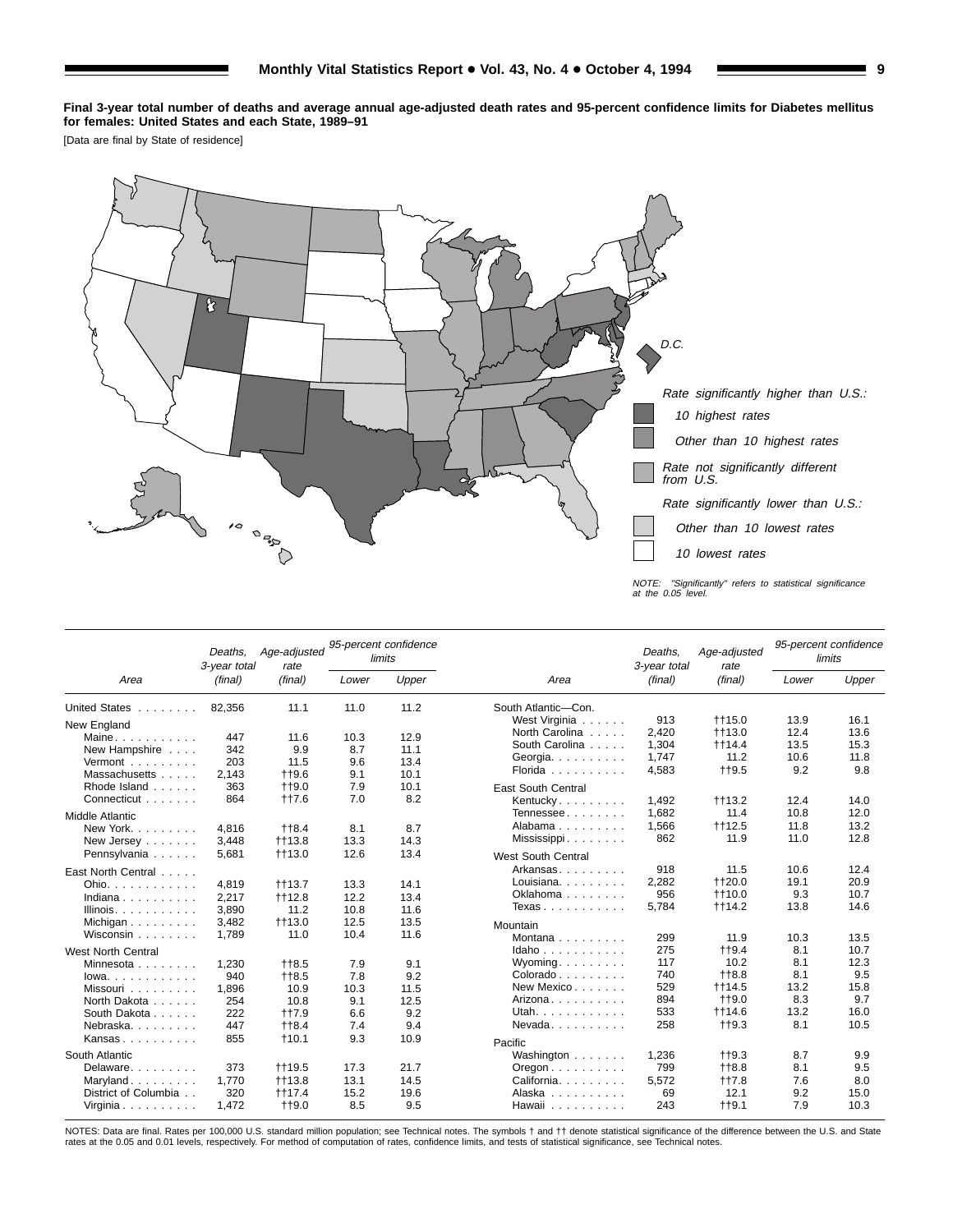#### **Table 1. Provisional number of live births, marriages, divorces, deaths, and infant deaths and rates, by month: United States, January 1993–April 1994**

[Data are provisional and are subject to monthly reporting variation; see Technical notes]

|                                |         |                                 | Live births                              |                                     |         | Marriages                       |         | <b>Divorces</b>                 |         | Deaths                          |        | Infant deaths                    |
|--------------------------------|---------|---------------------------------|------------------------------------------|-------------------------------------|---------|---------------------------------|---------|---------------------------------|---------|---------------------------------|--------|----------------------------------|
|                                |         |                                 | Rate per 1,000 women<br>aged 15-44 years |                                     |         |                                 |         |                                 |         |                                 |        |                                  |
| Period                         | Number  | Rate per<br>1,000<br>population | Unadjusted                               | Seasonally<br>adjusted <sup>1</sup> | Number  | Rate per<br>1.000<br>population | Number  | Rate per<br>1.000<br>population | Number  | Rate per<br>1.000<br>population | Number | Rate per<br>1,000<br>live births |
| 1993:                          |         |                                 |                                          |                                     |         |                                 |         |                                 |         |                                 |        |                                  |
| January                        | 325,000 | 14.9                            | 64.7                                     | 68.1                                | 103,000 | 4.8                             | 92,000  | 4.2                             | 198,000 | 9.1                             | 2,800  | 8.4                              |
| February                       | 308,000 | 15.6                            | 68.0                                     | 69.6                                | 154.000 | 7.9                             | 87,000  | 4.4                             | 187,000 | 9.5                             | 2.700  | 8.7                              |
| March                          | 360,000 | 16.5                            | 71.7                                     | 73.1                                | 157.000 | 7.3                             | 113.000 | 5.2                             | 217.000 | 10.0                            | 3,000  | 8.7                              |
| April<br>.                     | 328,000 | 15.5                            | 67.5                                     | 69.1                                | 174,000 | 8.3                             | 98,000  | 4.6                             | 196,000 | 9.3                             | 2,800  | 8.6                              |
| May<br>.                       | 335,000 | 15.3                            | 66.8                                     | 67.7                                | 221,000 | 10.1                            | 103,000 | 4.7                             | 185,000 | 8.5                             | 2,900  | 8.8                              |
| $June \dots \dots \dots \dots$ | 321.000 | 15.2                            | 66.1                                     | 65.1                                | 252,000 | 11.9                            | 101,000 | 4.8                             | 178,000 | 8.4                             | 2,700  | 8.4                              |
| July                           | 357,000 | 16.3                            | 71.2                                     | 68.4                                | 235,000 | 10.7                            | 100,000 | 4.6                             | 184,000 | 8.4                             | 2,700  | 7.7                              |
| August $\ldots$ , $\ldots$     | 367.000 | 16.7                            | 73.0                                     | 69.0                                | 254.000 | 11.6                            | 100,000 | 4.6                             | 180,000 | 8.2                             | 2,700  | 7.8                              |
| September                      | 356,000 | 16.8                            | 73.3                                     | 68.6                                | 218,000 | 10.3                            | 101.000 | 4.8                             | 174,000 | 8.2                             | 2,600  | 7.5                              |
| October<br>.                   | 344.000 | 15.6                            | 68.4                                     | 68.6                                | 218.000 | 9.9                             | 102,000 | 4.7                             | 188.000 | 8.5                             | 2,800  | 8.0                              |
| November $\ldots$ , $\ldots$   | 316,000 | 14.8                            | 64.9                                     | 66.9                                | 162.000 | 7.6                             | 94,000  | 4.4                             | 180.000 | 8.5                             | 2,600  | 8.1                              |
| December                       | 323.000 | 14.7                            | 64.3                                     | 65.9                                | 185.000 | 8.4                             | 96,000  | 4.4                             | 202,000 | 9.2                             | 2,800  | 8.6                              |
| 1994:                          |         |                                 |                                          |                                     |         |                                 |         |                                 |         |                                 |        |                                  |
| January $\ldots \ldots \ldots$ | 352.000 | 16.0                            | 70.0                                     | 73.5                                | 107,000 | 4.9                             | 97,000  | 4.4                             | 224,000 | 10.2                            | 2,500  | 7.4                              |
| February                       | 295,000 | 14.8                            | 64.9                                     | 66.2                                | 156.000 | 8.0                             | 90,000  | 4.5                             | 204,000 | 10.3                            | 2,800  | 9.4                              |
| March                          | 352,000 | 15.9                            | 69.9                                     | 70.8                                | 147,000 | 6.8                             | 103,000 | 4.7                             | 199,000 | 9.0                             | 2,700  | 8.0                              |
| April<br>.                     | 302,000 | 14.1                            | 62.0                                     | 63.6                                | 175,000 | 8.3                             | 99,000  | 4.6                             | 182,000 | 8.5                             | 2,500  | 7.9                              |

<sup>1</sup>The method of seasonal adjustment, developed by the U.S. Bureau of the Census, is described in The X-11 Variant of the Census Method II Seasonal Adjustment Program, Technical Paper No. 15 (1967 revision).

NOTE: Figures include revisions received from the States and, therefore, may differ from those previously published.

# **Symbols**

- - Data not available
- . . . Category not applicable
- Quantity zero
- 0.0 Quantity more than zero but less than 0.05
- \* Figure does not meet standards of reliability or precision (see Technical notes)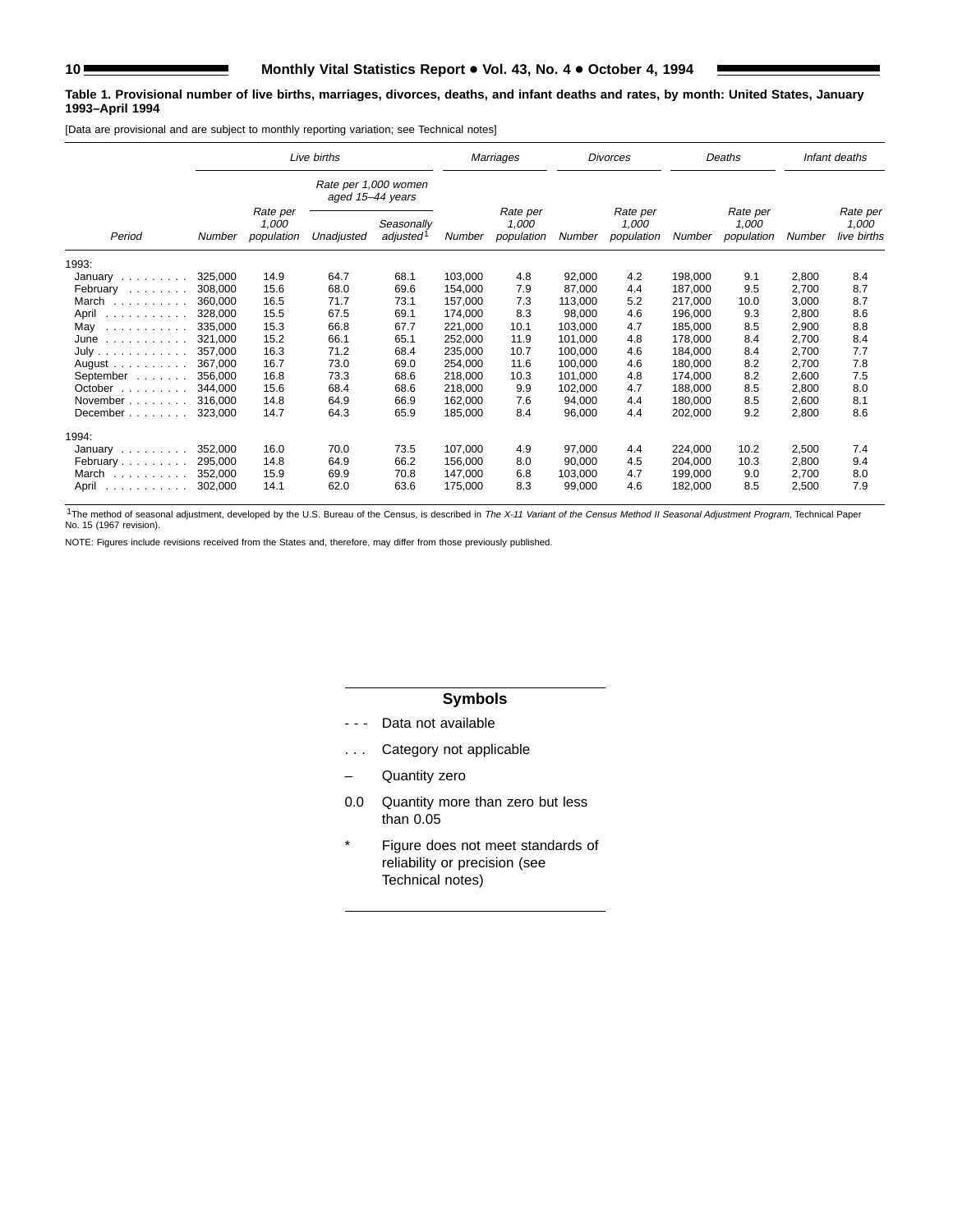[Data are estimates by State of residence; see Technical notes]

|                                          |                                                                                                                                                                                                                                                                                                                                                                                              |        | Live births          |                |                |        |        | Deaths  |               |         |
|------------------------------------------|----------------------------------------------------------------------------------------------------------------------------------------------------------------------------------------------------------------------------------------------------------------------------------------------------------------------------------------------------------------------------------------------|--------|----------------------|----------------|----------------|--------|--------|---------|---------------|---------|
|                                          |                                                                                                                                                                                                                                                                                                                                                                                              | April  |                      | January-April  |                |        | April  |         | January-April |         |
| Area                                     | 1994                                                                                                                                                                                                                                                                                                                                                                                         | 1993   | 1994                 | 1993           | 1992           | 1994   | 1993   | 1994    | 1993          | 1992    |
| New England                              | 18,388                                                                                                                                                                                                                                                                                                                                                                                       | 15,874 | 137,118              | 58,657         | 63,971         | 10,087 | 10,987 | 40,249  | 42,526        | 40,116  |
| Maine                                    | $\frac{1}{2} \frac{1}{2} \frac{1}{2} \frac{1}{2} \frac{1}{2} \frac{1}{2} \frac{1}{2} \frac{1}{2} \frac{1}{2} \frac{1}{2} \frac{1}{2} \frac{1}{2} \frac{1}{2} \frac{1}{2} \frac{1}{2} \frac{1}{2} \frac{1}{2} \frac{1}{2} \frac{1}{2} \frac{1}{2} \frac{1}{2} \frac{1}{2} \frac{1}{2} \frac{1}{2} \frac{1}{2} \frac{1}{2} \frac{1}{2} \frac{1}{2} \frac{1}{2} \frac{1}{2} \frac{1}{2} \frac{$ | 1,300  | $- - -$              | 4,642          | 4,786          | 1,173  | 721    | 4,031   | 3,490         | 3,541   |
| New Hampshire                            | 902                                                                                                                                                                                                                                                                                                                                                                                          | 1,419  | 4,326                | 4,536          | 5,170          | 617    | 734    | 3,029   | 3,005         | 2,802   |
| $Vermont$                                | 480                                                                                                                                                                                                                                                                                                                                                                                          | 766    | 1,947                | 2,328          | 2,529          | 419    | 529    | 1,614   | 1,672         | 1,724   |
| Massachusetts                            | 5,901                                                                                                                                                                                                                                                                                                                                                                                        | 7.821  | 26,740               | 30,339         | 32,041         | 4,925  | 6,004  | 18,239  | 21,285        | 19,033  |
| Rhode Island                             | 1,105                                                                                                                                                                                                                                                                                                                                                                                        | 1,153  | 4,105                | 4,162          | 4,442          | 726    | 838    | 3,218   | 3,504         | 3,134   |
| Connecticut                              | $\sim$ $\sim$ $\sim$                                                                                                                                                                                                                                                                                                                                                                         | 3,415  | $\sim$ $\sim$ $\sim$ | 12,650         | 15,003         | 2,227  | 2,161  | 10,118  | 9,570         | 9,882   |
| Middle Atlantic.                         | 46,980                                                                                                                                                                                                                                                                                                                                                                                       | 45,811 | 178,809              | 186.245        | 185.595        | 31,302 | 33,457 | 132,284 | 133,853       | 126,178 |
| New York                                 | 25,386                                                                                                                                                                                                                                                                                                                                                                                       | 24,291 | 92,590               | 93,373         | 95,869         | 14,867 | 16,747 | 61,053  | 63,214        | 59,067  |
| New Jersey $\dots$ , $\dots$ , $\dots$ , | 9,050                                                                                                                                                                                                                                                                                                                                                                                        | 9,291  | 34,502               | 39.750         | 34,697         | 5,763  | 6,398  | 25,137  | 25,963        | 24.463  |
| Pennsylvania                             | 12,544                                                                                                                                                                                                                                                                                                                                                                                       | 12,229 | 51,717               | 53,122         | 55,029         | 10,672 | 10,312 | 46,094  | 44,676        | 42,648  |
|                                          |                                                                                                                                                                                                                                                                                                                                                                                              |        |                      |                |                |        |        |         |               |         |
| East North Central                       | 54,783                                                                                                                                                                                                                                                                                                                                                                                       | 55,730 | 211,912              | 216,674        | 213,082        | 31,852 | 32,264 | 140,914 | 133,931       | 128,401 |
| Ohio.                                    | 14,286                                                                                                                                                                                                                                                                                                                                                                                       | 14,169 | 54,767               | 53,596         | 57,738         | 8,554  | 8,463  | 39,067  | 35,138        | 34,722  |
| Indiana                                  | 6,447                                                                                                                                                                                                                                                                                                                                                                                        | 7,653  | 26,570               | 27,713         | 27,349         | 4,221  | 4,423  | 18,536  | 18,209        | 17,511  |
| Illinois.                                | 15,747                                                                                                                                                                                                                                                                                                                                                                                       | 15,635 | 60,661               | 61,558         | 58,304         | 8,954  | 8,931  | 37,907  | 36,962        | 35,238  |
| Michigan                                 | 12,819                                                                                                                                                                                                                                                                                                                                                                                       | 12,472 | 45,329               | 50,577         | 46,843         | 6,687  | 7,131  | 29,285  | 28,627        | 27,462  |
| Wisconsin $\ldots$ , $\ldots$ , $\ldots$ | 5,484                                                                                                                                                                                                                                                                                                                                                                                        | 5,801  | 24,585               | 23,230         | 22,848         | 3,436  | 3,316  | 16,119  | 14,995        | 13,468  |
| West North Central.                      | 21,051                                                                                                                                                                                                                                                                                                                                                                                       | 21,041 | 82,975               | 86,268         | 86,944         | 13,108 | 14,390 | 60,542  | 61,041        | 55,147  |
| Minnesota                                | 5,549                                                                                                                                                                                                                                                                                                                                                                                        | 5,431  | 21,193               | 21,043         | 21,366         | 2,839  | 3,171  | 12,743  | 12,544        | 11,936  |
| $Iowa.$                                  | 2,621                                                                                                                                                                                                                                                                                                                                                                                        | 3,323  | 10,879               | 12,607         | 12,638         | 2,083  | 2,386  | 9,293   | 10,589        | 9,624   |
| Missouri                                 | 5,956                                                                                                                                                                                                                                                                                                                                                                                        | 5,935  | 24,982               | 25,931         | 24,821         | 4,093  | 4,468  | 20,114  | 19,900        | 16,274  |
| North Dakota                             | 706                                                                                                                                                                                                                                                                                                                                                                                          | 725    | 2,774                | 2,855          | 2,929          | 462    | 483    | 2,021   | 1,975         | 1,892   |
|                                          | 845                                                                                                                                                                                                                                                                                                                                                                                          | 825    | 3,485                | 3,476          | 3,845          | 502    | 543    | 2,421   | 2,400         | 2,570   |
| South Dakota                             | 2,178                                                                                                                                                                                                                                                                                                                                                                                        | 1,891  |                      |                |                | 1,289  |        | 5,170   |               | 5,060   |
| Nebraska.                                |                                                                                                                                                                                                                                                                                                                                                                                              |        | 7,427                | 7,537          | 7,958          |        | 1,259  |         | 5,223         |         |
| Kansas                                   | 3,196                                                                                                                                                                                                                                                                                                                                                                                        | 2,911  | 12,235               | 12,819         | 13,387         | 1,840  | 2,080  | 8,780   | 8,410         | 7,791   |
| South Atlantic                           | 48,473                                                                                                                                                                                                                                                                                                                                                                                       | 53,005 | 214,628              | 221,173        | 219,703        | 33,623 | 39,267 | 151,759 | 150,521       | 143,242 |
| Delaware                                 | 826                                                                                                                                                                                                                                                                                                                                                                                          | 988    | 3,370                | 3,614          | 3,497          | 493    | 532    | 2,125   | 2,097         | 2,066   |
| Maryland                                 | 4,908                                                                                                                                                                                                                                                                                                                                                                                        | 6,764  | 20,650               | 24,604         | 22,851         | 3,073  | 4,173  | 12,956  | 15,635        | 12,351  |
| District of Columbia                     | 850                                                                                                                                                                                                                                                                                                                                                                                          | 825    | 2,938                | 3,305          | 3,345          | 534    | 491    | 1,976   | 2,276         | 2,327   |
| Virginia                                 | 6,377                                                                                                                                                                                                                                                                                                                                                                                        | 6,408  | 29,938               | 30,464         | 31,656         | 4,408  | 4,450  | 18,863  | 18,237        | 17,222  |
| West Virginia                            | 1,699                                                                                                                                                                                                                                                                                                                                                                                        | 2,061  | 7,595                | 8,060          | 7,781          | 1,630  | 1,777  | 7,454   | 7,142         | 7,579   |
| North Carolina                           | 7,896                                                                                                                                                                                                                                                                                                                                                                                        | 7,996  | 33,061               | 32,955         | 33,300         | 4,989  | 5,525  | 23,275  | 22,634        | 20,772  |
| South Carolina                           | 3,884                                                                                                                                                                                                                                                                                                                                                                                        | 3,941  | 17,474               | 17,355         | 18,370         | 2,441  | 2,634  | 10,632  | 10,804        | 10,758  |
| Georgia                                  | 7,016                                                                                                                                                                                                                                                                                                                                                                                        | 8,408  | 35,747               | 37,154         | 37,047         | 4,154  | 5,789  | 20,557  | 19,026        | 18,787  |
| Florida                                  | 15,017                                                                                                                                                                                                                                                                                                                                                                                       | 15,614 | 63,855               | 63,662         | 61,856         | 11,901 | 13,896 | 53,921  | 52,670        | 51,380  |
|                                          |                                                                                                                                                                                                                                                                                                                                                                                              |        |                      |                |                |        |        |         |               |         |
| East South Central.                      | 17,928                                                                                                                                                                                                                                                                                                                                                                                       | 19,688 | 77,359               | 75,944         | 76,741         | 12,970 | 14,009 | 56,875  | 55,755        | 52,847  |
| Kentucky                                 | 3,947                                                                                                                                                                                                                                                                                                                                                                                        | 4,149  | 17,075               | 17,000         | 18,036         | 3,137  | 3,262  | 13,836  | 13,244        | 12,642  |
| Tennessee                                | 5,728                                                                                                                                                                                                                                                                                                                                                                                        | 6,961  | 25,658               | 23,774         | 24,231         | 4,089  | 4,861  | 17,130  | 17,932        | 16,862  |
| Alabama                                  | 4,885                                                                                                                                                                                                                                                                                                                                                                                        | 5,403  | 20,264               | 21,593         | 20,910         | 3,547  | 3,707  | 16,121  | 15,196        | 14,579  |
| Mississippi                              | 3,368                                                                                                                                                                                                                                                                                                                                                                                        | 3,175  | 14,362               | 13,577         | 13,564         | 2,197  | 2,179  | 9,788   | 9,383         | 8,764   |
| West South Central                       | 38,646                                                                                                                                                                                                                                                                                                                                                                                       | 36,816 | 158,046              | 160,619        | 163,728        | 19,772 | 18,877 | 88,169  | 84,252        | 82,270  |
| Arkansas                                 | 2,767                                                                                                                                                                                                                                                                                                                                                                                        | 2,445  | 11,396               | 10,968         | 11,572         | 2,215  | 2,226  | 9,924   | 9,524         | 9,062   |
| Louisiana                                | 5,276                                                                                                                                                                                                                                                                                                                                                                                        | 4,956  | 23,605               | 25,369         | 26,619         | 3,919  | 3,382  | 15,370  | 15,614        | 14,393  |
| Oklahoma                                 | 3,325                                                                                                                                                                                                                                                                                                                                                                                        | 4,055  | 15,328               | 15.327         | 16,048         | 2,443  | 2,672  | 11,541  | 11,533        | 10,658  |
| $Texas2$                                 | 27,278                                                                                                                                                                                                                                                                                                                                                                                       | 25,360 | 107,717              | 108,955        | 109,489        | 11,195 | 10,597 | 51,334  | 47,581        | 48,157  |
|                                          | 18.386                                                                                                                                                                                                                                                                                                                                                                                       | 21.440 | 77.293               |                |                |        | 8.957  |         |               |         |
| Mountain                                 |                                                                                                                                                                                                                                                                                                                                                                                              |        |                      | 81,837         | 80,271         | 8,350  |        | 37,251  | 38,339        | 36,355  |
| Montana                                  | 945                                                                                                                                                                                                                                                                                                                                                                                          | 996    | 3,450                | 3,673          | 3,868          | 592    | 683    | 2,476   | 2,645         | 2,439   |
| Idaho                                    | 1,609                                                                                                                                                                                                                                                                                                                                                                                        | 1,498  | 5,859                | 5,800          | 5,618          | 654    | 715    | 2,909   | 2,824         | 2,719   |
| Wyominq                                  | 538                                                                                                                                                                                                                                                                                                                                                                                          | 536    | 2,028                | 2,098          | 2,156          | 258    | 266    | 1,154   | 1,149         | 1,117   |
| Colorado                                 | 4,330                                                                                                                                                                                                                                                                                                                                                                                        | 4,377  | 17,592               | 17,988         | 18,333         | 1,643  | 1,952  | 8,305   | 8,026         | 7,868   |
| New Mexico                               | 1,959                                                                                                                                                                                                                                                                                                                                                                                        | 2,571  | 9,125                | 9,355          | 8,793          | 1,027  | 1,046  | 4,374   | 4,253         | 4,267   |
| Arizona                                  | 4,295                                                                                                                                                                                                                                                                                                                                                                                        | 6,845  | 18,407               | 23,998         | 22,058         | 2,356  | 2,504  | 10,248  | 12,323        | 10,955  |
| Utah.                                    | 2,898                                                                                                                                                                                                                                                                                                                                                                                        | 3,074  | 12,639               | 11,952         | 12,199         | 806    | 881    | 3,687   | 3,411         | 3,378   |
| Nevada                                   | 1,812                                                                                                                                                                                                                                                                                                                                                                                        | 1,543  | 8,193                | 6,973          | 7,246          | 1,014  | 910    | 4,098   | 3,708         | 3,612   |
| Pacific.                                 | 42,269                                                                                                                                                                                                                                                                                                                                                                                       | 57,545 | 235,137              | 243,000        | 251,627        | 21,322 | 23,654 | 101,760 | 97,627        | 102,599 |
| Washington                               | 4,779                                                                                                                                                                                                                                                                                                                                                                                        | 5,603  | 23,701               | 20,405         | 24,131         | 3,862  | 2,483  | 13,593  | 12,243        | 13,238  |
| $O$ regon $\ldots \ldots \ldots \ldots$  | 3,480                                                                                                                                                                                                                                                                                                                                                                                        | 3,404  | 14,773               | 13,879         | 13,545         | 2,231  | 2,238  | 9,965   | 9,162         | 8,451   |
| California <sup>2</sup> .                | 31,316                                                                                                                                                                                                                                                                                                                                                                                       | 46,089 | 185,527              | 199,143        | 203,325        | 14,433 | 18,163 | 74,947  | 73,041        | 77,884  |
| Alaska                                   |                                                                                                                                                                                                                                                                                                                                                                                              | 808    |                      |                |                | 180    | 203    | 788     | 627           | 654     |
|                                          | 1,123<br>1,571                                                                                                                                                                                                                                                                                                                                                                               |        | 4,919                | 3,107<br>6,466 | 3,919<br>6,707 | 616    | 567    |         |               | 2,372   |
| Hawaii                                   |                                                                                                                                                                                                                                                                                                                                                                                              | 1,641  | 6,217                |                |                |        |        | 2,467   | 2,554         |         |

1Excludes figures for State(s) shown below as not available.

2Figures include adjustments for varying length of reporting periods; see Technical notes.

NOTES: Figures include all revisions received from the States. Cumulative figures for the current year reflect revisions received for previous months, and figures for earlier years may differ from those previously published.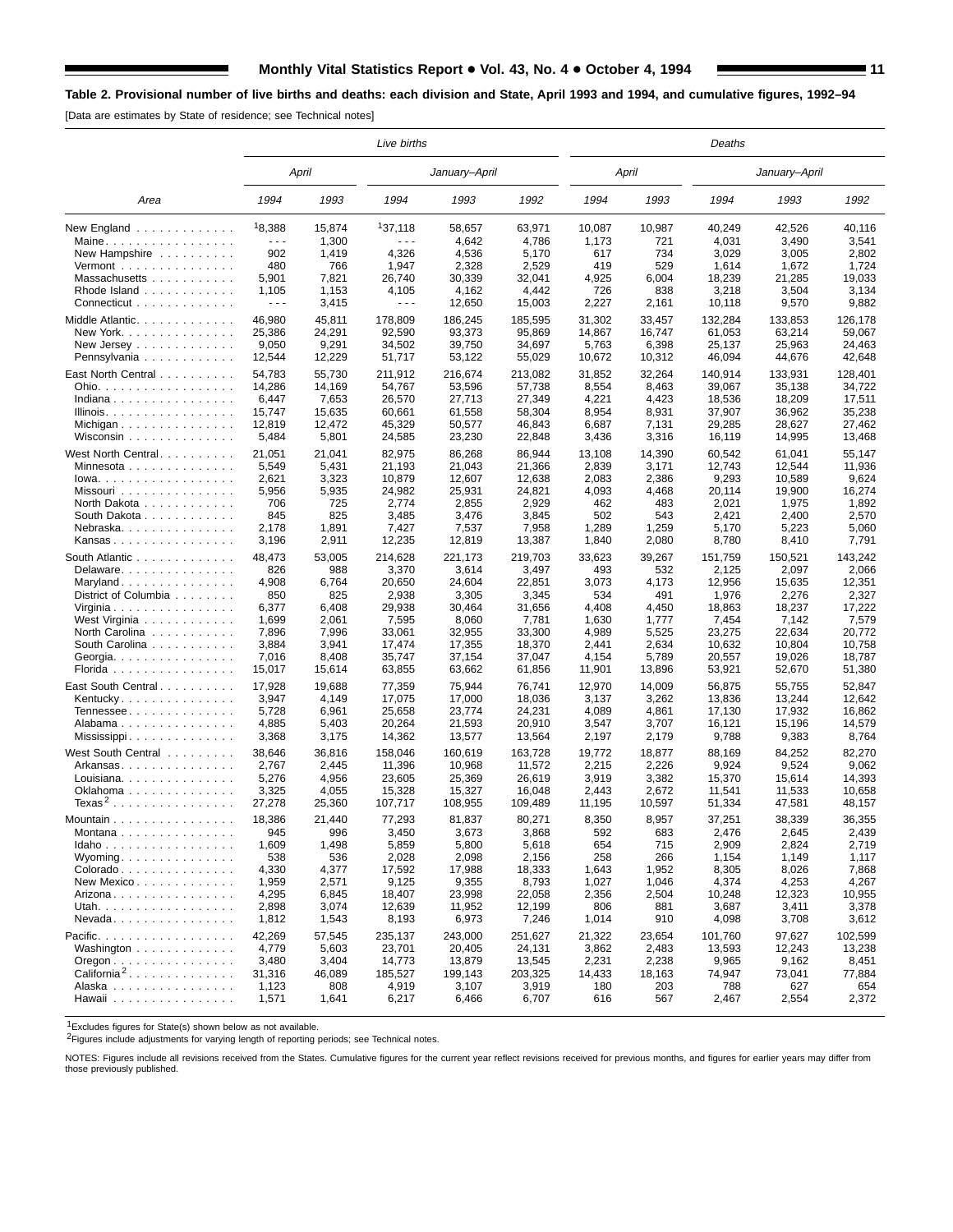# **12 Monthly Vital Statistics Report . Vol. 43, No. 4. • October 4, 1994**

# **Table 3. Provisional number of marriages and divorces: each division and State, April 1993 and 1994, and cumulative figures, 1992–94**

[By State of occurrence. Number of events reported; see Technical notes. Divorces include reported annulments]

|                                                                                                                                |                                                                         |                                                                           | <b>Marriages</b>                                                               |                                                                                |                                                                                  |                                                                                     |                                                                                     | Divorces                                                                                     |                                                                                             |                                                                        |
|--------------------------------------------------------------------------------------------------------------------------------|-------------------------------------------------------------------------|---------------------------------------------------------------------------|--------------------------------------------------------------------------------|--------------------------------------------------------------------------------|----------------------------------------------------------------------------------|-------------------------------------------------------------------------------------|-------------------------------------------------------------------------------------|----------------------------------------------------------------------------------------------|---------------------------------------------------------------------------------------------|------------------------------------------------------------------------|
|                                                                                                                                | April                                                                   |                                                                           |                                                                                | January–April                                                                  |                                                                                  | April                                                                               |                                                                                     |                                                                                              | January–April                                                                               |                                                                        |
| Area                                                                                                                           | 1994                                                                    | 1993                                                                      | 1994                                                                           | 1993                                                                           | 1992                                                                             | 1994                                                                                | 1993                                                                                | 1994                                                                                         | 1993                                                                                        | 1992                                                                   |
| New England                                                                                                                    | 16,741                                                                  | 3,966                                                                     | 120,976                                                                        | 16,633                                                                         | 21,945                                                                           | 11,978                                                                              | 3,689                                                                               | 18,725                                                                                       | 14,271                                                                                      | 14,242                                                                 |
| Maine                                                                                                                          | 557                                                                     | 500                                                                       | 1,636                                                                          | 1,492                                                                          | 1,796                                                                            | - - -                                                                               | 459                                                                                 | - - -                                                                                        | 1,738                                                                                       | 1,928                                                                  |
| New Hampshire                                                                                                                  | 540                                                                     | 352                                                                       | 1,756                                                                          | 1,392                                                                          | 1,919                                                                            | 457                                                                                 | 422                                                                                 | 1,619                                                                                        | 1,506                                                                                       | 1,777                                                                  |
| Vermont $\dots\dots\dots\dots\dots\dots$                                                                                       | 242                                                                     | 283                                                                       | 974                                                                            | 1,147                                                                          | 1,048                                                                            | 264                                                                                 | 323                                                                                 | 917                                                                                          | 941                                                                                         | 1,117                                                                  |
| Massachusetts                                                                                                                  | 4,901                                                                   | 1,195                                                                     | 15,320                                                                         | 7,608                                                                          | 11,578                                                                           | 1,063                                                                               | 1,366                                                                               | 5,148                                                                                        | 5,285                                                                                       | 4,375                                                                  |
| Rhode Island                                                                                                                   | 501                                                                     | 437                                                                       | 1,290                                                                          | 1,274                                                                          | 1,281                                                                            | 194                                                                                 | 238                                                                                 | 1,041                                                                                        | 1,201                                                                                       | 1,199                                                                  |
| Connecticut                                                                                                                    | $\sim$ $\sim$ $\sim$                                                    | 1,199                                                                     | $- - -$                                                                        | 3,720                                                                          | 4,323                                                                            | $\sim$ $\sim$ $\sim$                                                                | 881                                                                                 | $\sim$ $\sim$ $\sim$                                                                         | 3,600                                                                                       | 3,846                                                                  |
| Middle Atlantic.                                                                                                               | 18,697                                                                  | 18,566                                                                    | 57,856                                                                         | 63,325                                                                         | 67,880                                                                           | 9,605                                                                               | 8,350                                                                               | 37,863                                                                                       | 38,846                                                                                      | 41,303                                                                 |
| New York <sup>2</sup> . $\ldots$                                                                                               | 10,430                                                                  | 9,933                                                                     | 32,735                                                                         | 36,096                                                                         | 38,741                                                                           | 4,849                                                                               | 2,992                                                                               | 18,312                                                                                       | 17,772                                                                                      | 19,437                                                                 |
| New Jersey                                                                                                                     | 3,664                                                                   | 3,588                                                                     | 10,642                                                                         | 11,454                                                                         | 11,986                                                                           | 1,856                                                                               | 2,065                                                                               | 7,546                                                                                        | 8,335                                                                                       | 8,911                                                                  |
| Pennsylvania                                                                                                                   | 4,603                                                                   | 5,045                                                                     | 14,479                                                                         | 15,775                                                                         | 17,153                                                                           | 2,900                                                                               | 3,293                                                                               | 12,005                                                                                       | 12,739                                                                                      | 12,955                                                                 |
| East North Central<br>Ohio.<br>Indiana<br>Illinois.<br>Michigan<br>Wisconsin                                                   | 21,700<br>5,272<br>3,909<br>6,185<br>4,428<br>1,906                     | 22,481<br>5,431<br>3,171<br>6,194<br>4,420<br>3,265                       | 71,799<br>19,961<br>11,206<br>20,385<br>13,717<br>6,530                        | 74,980<br>20,113<br>11,645<br>20,608<br>14,232<br>8,382                        | 77,709<br>21,577<br>12,030<br>21,446<br>14,211<br>8,445                          | <sup>1</sup> 12,454<br>3,954<br>- - -<br>4,280<br>2,660<br>1,560                    | <sup>1</sup> 11,662<br>3,476<br>$\sim$ $\sim$ $\sim$<br>3,726<br>3,067<br>1,393     | <sup>1</sup> 47,700<br>15,865<br>.<br>13,145<br>12,858<br>5,832                              | <sup>1</sup> 49,288<br>15,769<br>.<br>14,134<br>13,387<br>5,998                             | <sup>1</sup> 49,773<br>17,266<br>14,151<br>12,336<br>6,020             |
| West North Central                                                                                                             | 9,192                                                                   | 9,268                                                                     | 31,696                                                                         | 34,776                                                                         | 33,635                                                                           | 7,440                                                                               | 7,228                                                                               | 26,530                                                                                       | 25,571                                                                                      | 25,686                                                                 |
| Minnesota                                                                                                                      | 2,105                                                                   | 1,788                                                                     | 5,931                                                                          | 5,754                                                                          | 6,230                                                                            | 1,362                                                                               | 1,710                                                                               | 5,467                                                                                        | 5,809                                                                                       | 4,852                                                                  |
| Iowa.                                                                                                                          | 1,296                                                                   | 1,261                                                                     | 4,389                                                                          | 6,767                                                                          | 4,875                                                                            | 920                                                                                 | 849                                                                                 | 3,867                                                                                        | 3,569                                                                                       | 3,833                                                                  |
| Missouri                                                                                                                       | 2,835                                                                   | 3,001                                                                     | 10,110                                                                         | 11,094                                                                         | 11,335                                                                           | 2,351                                                                               | 2,046                                                                               | 8,892                                                                                        | 8,276                                                                                       | 8,526                                                                  |
| North Dakota                                                                                                                   | 282                                                                     | 287                                                                       | 870                                                                            | 932                                                                            | 860                                                                              | 186                                                                                 | 187                                                                                 | 706                                                                                          | 700                                                                                         | 772                                                                    |
| South Dakota                                                                                                                   | 401                                                                     | 446                                                                       | 1,511                                                                          | 1,615                                                                          | 1,648                                                                            | 255                                                                                 | 278                                                                                 | 923                                                                                          | 979                                                                                         | 959                                                                    |
| Nebraska                                                                                                                       | 858                                                                     | 1,084                                                                     | 2,827                                                                          | 2,968                                                                          | 2,986                                                                            | 633                                                                                 | 533                                                                                 | 2,296                                                                                        | 2,083                                                                                       | 2,279                                                                  |
| Kansas                                                                                                                         | 1,415                                                                   | 1,401                                                                     | 6,058                                                                          | 5,646                                                                          | 5,701                                                                            | 1,733                                                                               | 1,625                                                                               | 4,379                                                                                        | 4,155                                                                                       | 4,465                                                                  |
| South Atlantic                                                                                                                 | 36,777                                                                  | 36,293                                                                    | 126,524                                                                        | 127,404                                                                        | 125,477                                                                          | 19,277                                                                              | 21,054                                                                              | 75,305                                                                                       | 77,387                                                                                      | 77,386                                                                 |
| Delaware                                                                                                                       | 421                                                                     | 357                                                                       | 1,166                                                                          | 1,202                                                                          | 1,191                                                                            | 255                                                                                 | 305                                                                                 | 1,005                                                                                        | 1,044                                                                                       | 989                                                                    |
| Maryland                                                                                                                       | 2,999                                                                   | 3,129                                                                     | 10,198                                                                         | 10,172                                                                         | 10,980                                                                           | 1,104                                                                               | 1,492                                                                               | 5,076                                                                                        | 5,570                                                                                       | 5,762                                                                  |
| District of Columbia                                                                                                           | 233                                                                     | 110                                                                       | 429                                                                            | 385                                                                            | 526                                                                              | 170                                                                                 | 213                                                                                 | 572                                                                                          | 532                                                                                         | 862                                                                    |
| Virginia                                                                                                                       | 5,455                                                                   | 5,452                                                                     | 18,083                                                                         | 18,274                                                                         | 18,234                                                                           | 2,654                                                                               | 2,387                                                                               | 9,238                                                                                        | 9,123                                                                                       | 9,273                                                                  |
| West Virginia                                                                                                                  | 632                                                                     | 1,488                                                                     | 2,510                                                                          | 3,958                                                                          | 2,882                                                                            | 461                                                                                 | 585                                                                                 | 2,938                                                                                        | 3,058                                                                                       | 3,232                                                                  |
| North Carolina                                                                                                                 | 4,214                                                                   | 3,886                                                                     | 12,289                                                                         | 11,863                                                                         | 12,820                                                                           | 3,232                                                                               | 3,413                                                                               | 11,472                                                                                       | 11,436                                                                                      | 11,517                                                                 |
| South Carolina                                                                                                                 | 4,712                                                                   | 4,758                                                                     | 15,490                                                                         | 15,305                                                                         | 15,952                                                                           | 1,327                                                                               | 1,495                                                                               | 4,807                                                                                        | 4,901                                                                                       | 5,553                                                                  |
| Georgia.                                                                                                                       | 5,404                                                                   | 5,243                                                                     | 18,579                                                                         | 18,667                                                                         | 16,887                                                                           | 2,974                                                                               | 3,392                                                                               | 11,919                                                                                       | 12,466                                                                                      | 12,665                                                                 |
| Florida                                                                                                                        | 12,707                                                                  | 11,870                                                                    | 47,780                                                                         | 47,578                                                                         | 46,005                                                                           | 7,100                                                                               | 7,772                                                                               | 28,278                                                                                       | 29,257                                                                                      | 27,533                                                                 |
| East South Central                                                                                                             | 13,451                                                                  | 14,129                                                                    | 51,190                                                                         | 51,645                                                                         | 51,756                                                                           | 8,377                                                                               | 7,462                                                                               | 31,493                                                                                       | 30,633                                                                                      | 32,627                                                                 |
| Kentucky.                                                                                                                      | 3,386                                                                   | 3,777                                                                     | 12,962                                                                         | 11,765                                                                         | 14,033                                                                           | 2,434                                                                               | 1,952                                                                               | 7,809                                                                                        | 7,032                                                                                       | 7,336                                                                  |
| Tennessee                                                                                                                      | 5,176                                                                   | 5,629                                                                     | 20,015                                                                         | 21,409                                                                         | 20,118                                                                           | 3,164                                                                               | 2,508                                                                               | 10,885                                                                                       | 10,722                                                                                      | 11,462                                                                 |
| Alabama                                                                                                                        | 3,151                                                                   | 2,884                                                                     | 12,033                                                                         | 11,838                                                                         | 11,021                                                                           | 2,007                                                                               | 2,009                                                                               | 8,612                                                                                        | 8,913                                                                                       | 9,067                                                                  |
|                                                                                                                                | 1,738                                                                   | 1,839                                                                     | 6,180                                                                          | 6,633                                                                          | 6,584                                                                            | 772                                                                                 | 993                                                                                 | 4,187                                                                                        | 3,966                                                                                       | 4,762                                                                  |
| West South Central                                                                                                             | 119,076                                                                 | 21,816                                                                    | 183,398                                                                        | 89,719                                                                         | 88,267                                                                           | <sup>1</sup> 12,491                                                                 | <sup>1</sup> 11,149                                                                 | <sup>1</sup> 48,467                                                                          | 147,122                                                                                     | <sup>1</sup> 49,951                                                    |
| Arkansas                                                                                                                       | 2,560                                                                   | 2,397                                                                     | 11,462                                                                         | 10,464                                                                         | 10,690                                                                           | 1,726                                                                               | 1,616                                                                               | 6,433                                                                                        | 5,603                                                                                       | 6,107                                                                  |
| Louisiana                                                                                                                      | $\sim$ $\sim$ $\sim$                                                    | 3,099                                                                     | $- - -$                                                                        | 9,098                                                                          | 8,804                                                                            | - - -                                                                               | $\sim$ $\sim$ $\sim$                                                                | .                                                                                            | $\sim$ $\sim$ $\sim$                                                                        | .                                                                      |
| Oklahoma                                                                                                                       | 2,070                                                                   | 2,226                                                                     | 8,093                                                                          | 8,301                                                                          | 8,876                                                                            | 1,777                                                                               | 2,033                                                                               | 7,019                                                                                        | 6,922                                                                                       | 8,737                                                                  |
| Texas <sup>3</sup>                                                                                                             | 14,446                                                                  | 14,094                                                                    | 63,843                                                                         | 61,856                                                                         | 59,897                                                                           | 8,988                                                                               | 7,500                                                                               | 35,015                                                                                       | 34,597                                                                                      | 35,107                                                                 |
| Mountain<br>Montana<br>Idaho<br>Wyoming<br>Colorado<br>New Mexico <sup>4,5</sup><br>Arizona <sup>2</sup><br>Utah.<br>$N$ evada | 19,971<br>385<br>894<br>219<br>2,151<br>878<br>2,853<br>1,416<br>11,175 | 20,627<br>359<br>865<br>292<br>2,109<br>1,064<br>3,766<br>1,675<br>10,497 | 78,834<br>1,313<br>4,448<br>971<br>8,061<br>3,311<br>12,013<br>5,655<br>43,062 | 73,890<br>1,401<br>3,626<br>973<br>7,982<br>3,473<br>13,393<br>5,655<br>37,387 | 70,983<br>1,514<br>3,724<br>1,042<br>7,790<br>3,644<br>11,481<br>5,667<br>36,121 | 15,859<br>320<br>672<br>275<br>1,157<br>804<br>1,838<br>793<br>$\sim$ $\sim$ $\sim$ | 16,571<br>372<br>603<br>256<br>1,601<br>889<br>1,992<br>858<br>$\sim$ $\sim$ $\sim$ | 124.476<br>1,363<br>2,499<br>981<br>5,802<br>3,131<br>7,611<br>3,089<br>$\sim$ $\sim$ $\sim$ | <sup>1</sup> 25,485<br>1,371<br>2,322<br>1,007<br>6,375<br>3,343<br>8,091<br>2,976<br>$  -$ | 126,036<br>1,482<br>2,298<br>1,016<br>6,367<br>3,244<br>8,370<br>3,259 |
| Pacific.                                                                                                                       | 17,459                                                                  | 18,012                                                                    | 75,856                                                                         | 82,346                                                                         | 96,265                                                                           | 13,619                                                                              | 13,981                                                                              | 117,579                                                                                      | <sup>1</sup> 15,451                                                                         | <sup>1</sup> 16,469                                                    |
| Washington                                                                                                                     | 3,263                                                                   | 1,189                                                                     | 10,057                                                                         | 8,470                                                                          | 9,990                                                                            | 1,764                                                                               | 2,034                                                                               | 9,506                                                                                        | 7,810                                                                                       | 8,485                                                                  |
| $O$ regon $\ldots \ldots \ldots \ldots \ldots$                                                                                 | 1,250                                                                   | 1,769                                                                     | 5,511                                                                          | 5,561                                                                          | 4,303                                                                            | 1,500                                                                               | 1,383                                                                               | 5,844                                                                                        | 5,220                                                                                       | 5,100                                                                  |
| California.                                                                                                                    | 11,171                                                                  | 13,275                                                                    | 53,505                                                                         | 61,701                                                                         | 75,027                                                                           | $  -$                                                                               | $\sim$ $\sim$ $\sim$                                                                | $\sim$ $\sim$ $\sim$                                                                         | $\sim$ $\sim$ $\sim$                                                                        | $\sim$ $\sim$ $\sim$                                                   |
| Alaska                                                                                                                         | 363                                                                     | 347                                                                       | 1,439                                                                          | 1,250                                                                          | 1,519                                                                            | 280                                                                                 | 248                                                                                 | 1,097                                                                                        | 871                                                                                         | 1,318                                                                  |
| Hawaii                                                                                                                         | 1,412                                                                   | 1,432                                                                     | 5,344                                                                          | 5,364                                                                          | 5,426                                                                            | 75                                                                                  | 316                                                                                 | 1,132                                                                                        | 1,550                                                                                       | 1,566                                                                  |

1Excludes figures for State(s) shown below as not available.

2Figures for marriages are marriage licenses issued for some counties.

<sup>3</sup>Figures include adjustments for varying length of reporting periods; see Technical notes.

4Figures for marriages are marriage licenses issued.

5Figures for divorces include estimates for some counties.

NOTES: Figures include all revisions received from the States. Cumulative figures for the current year reflect revisions received for previous months, and figures for earlier years may differ from those previously published.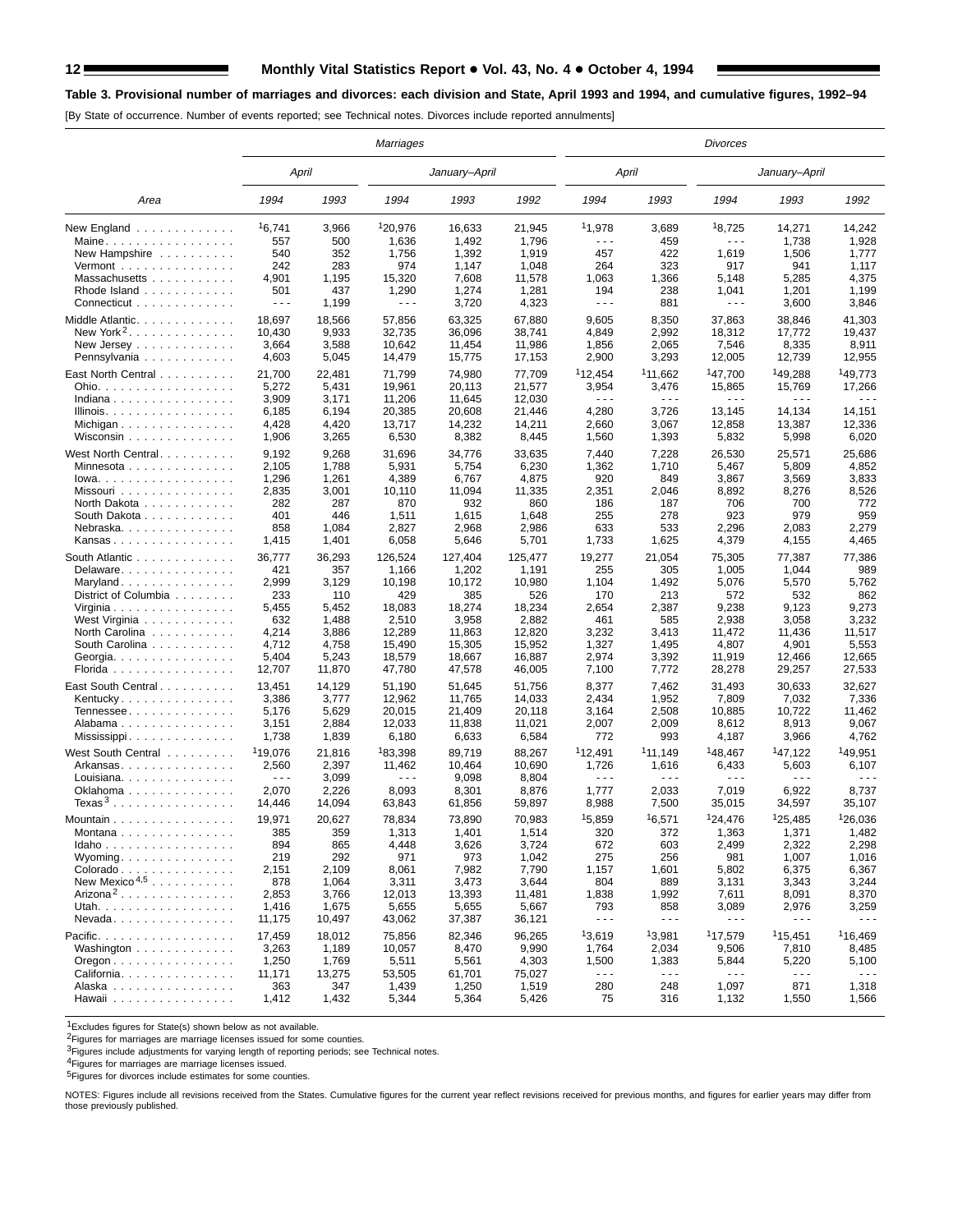## **Table 4. Provisional number of deaths under 1 year and infant mortality rates: each division and State, 12 months ending with April 1993 and 1994**

[Data are estimates by State of residence; see Technical notes. Infant mortality rates are deaths under 1 year per 1,000 live births in specified area]

|                         |                      |             | 12 months ending with April |             |
|-------------------------|----------------------|-------------|-----------------------------|-------------|
|                         | 1994                 |             | 1993                        |             |
| Area                    | Number               | Rate        | Number                      | Rate        |
|                         | 1655                 | 15.5        | 1,192                       | 6.5         |
|                         | $\sim$ $\sim$ $\sim$ | .           | 66                          | 4.3         |
| New Hampshire           | 87                   | 5.9         | 73                          | 4.8         |
|                         | 35                   | 5.1         | 44                          | 5.9         |
|                         | 430                  | 5.2         | 565                         | 6.5         |
|                         | 103                  | 7.2         | 127                         | 8.8         |
|                         | $\sim$ $\sim$ $\sim$ | - - -       | 317                         | 7.0         |
|                         | 12,302               | 18.4        | 4,908                       | 8.6         |
|                         | $\sim$ $\sim$ $\sim$ | .           | 2,467                       | 8.7         |
|                         | 1,004                | 8.5         | 998                         | 8.0         |
|                         | 1,298                | 8.2         | 1,443                       | 8.8         |
|                         | 5,856                | 9.1         | 6,010                       | 9.1         |
|                         | 1,468                | 9.3         | 1,373                       | 8.3         |
|                         | 737                  | 8.8         | 824                         | 9.8         |
|                         | 1,844                | 9.7         | 1,890                       | 9.7         |
|                         | 1,274                | 9.2         | 1,408                       | 9.9         |
|                         | 533                  | 7.5         | 515                         | 7.3         |
|                         | 2,046                | 8.0         | 1,995                       | 7.7         |
|                         | 479                  | 7.5         | 454                         | 7.0         |
|                         | 249                  | 7.1         | 237                         | 6.2         |
|                         | 629                  | 8.2         | 672                         | 8.8         |
|                         | 62                   | 7.2         | 56                          | 6.3         |
|                         | 120                  | 11.1        | 110                         | 10.1        |
|                         | 180                  | 7.9         | 167                         | 7.4         |
|                         | 327                  | 8.7         | 299                         | 8.1         |
|                         | 6,186                | 9.3         | 6,576                       | 9.6         |
| Delaware                | 90                   | 8.7         | 105                         | 9.5         |
|                         | 667                  | 9.3         | 699                         | 9.0         |
|                         | 157                  | 16.7        | 187                         | 18.7        |
|                         | 777                  | 8.2         | 930                         | 9.6         |
|                         | 177                  | 8.2<br>10.2 | 211                         | 9.4<br>10.4 |
|                         | 1,028<br>486         | 9.0         | 1,071<br>552                | 9.9         |
|                         | 1,217                | 11.0        | 1,093                       | 9.8         |
|                         | 1,587                | 8.2         | 1,728                       | 8.9         |
|                         |                      |             |                             |             |
|                         | 2,137                | 9.2         | 2,342                       | 10.0        |
|                         | 432<br>624           | 8.3<br>8.3  | 481<br>684                  | 9.1<br>9.3  |
|                         | 623                  | 10.0        | 647                         | 10.2        |
|                         | 458                  | 10.7        | 530                         | 12.2        |
|                         |                      |             |                             |             |
|                         | 3,843                | 8.0         | 3,836                       | 8.1         |
|                         | 303<br>640           | 8.7<br>9.4  | 315<br>679                  | 9.2<br>9.6  |
|                         | 405                  | 8.7         | 451                         | 9.6         |
|                         | 2,495                | 7.6         | 2,391                       | 7.4         |
|                         |                      |             |                             |             |
|                         | 1,719                | 7.1         | 1,866                       | 7.6         |
|                         | 86                   | 7.7         | 86                          | 7.6         |
|                         | 132<br>34            | 7.7<br>5.2  | 147<br>70                   | 8.3<br>10.3 |
|                         | 376                  | 6.9         | 409                         | 7.5         |
|                         | 259                  | 9.4         | 208                         | 7.2         |
|                         | 476                  | 7.3         | 572                         | 8.3         |
|                         | 214                  | 5.8         | 238                         | 6.4         |
|                         | 142                  | 6.4         | 136                         | 6.2         |
|                         | 4,875                | 6.7         | 4,973                       | 6.6         |
|                         | 495                  | 6.6         | 471                         | 6.2         |
|                         | 296                  | 6.9         | 302                         | 7.2         |
| California <sup>2</sup> | 3,882                | 6.7         | 3,978                       | 6.6         |
|                         | 76                   | 6.1         | 89                          | 8.2         |
|                         | 126                  | 6.5         | 133                         | 6.8         |
|                         |                      |             |                             |             |

1Excludes figures for State shown below as not available.

2Figures include adjustments for varying length of reporting periods; see Technical notes.

NOTES: Figures include all revisions received from the States. Figures for the current year reflect revisions received for previous months, and figures for earlier years may differ from those previously published.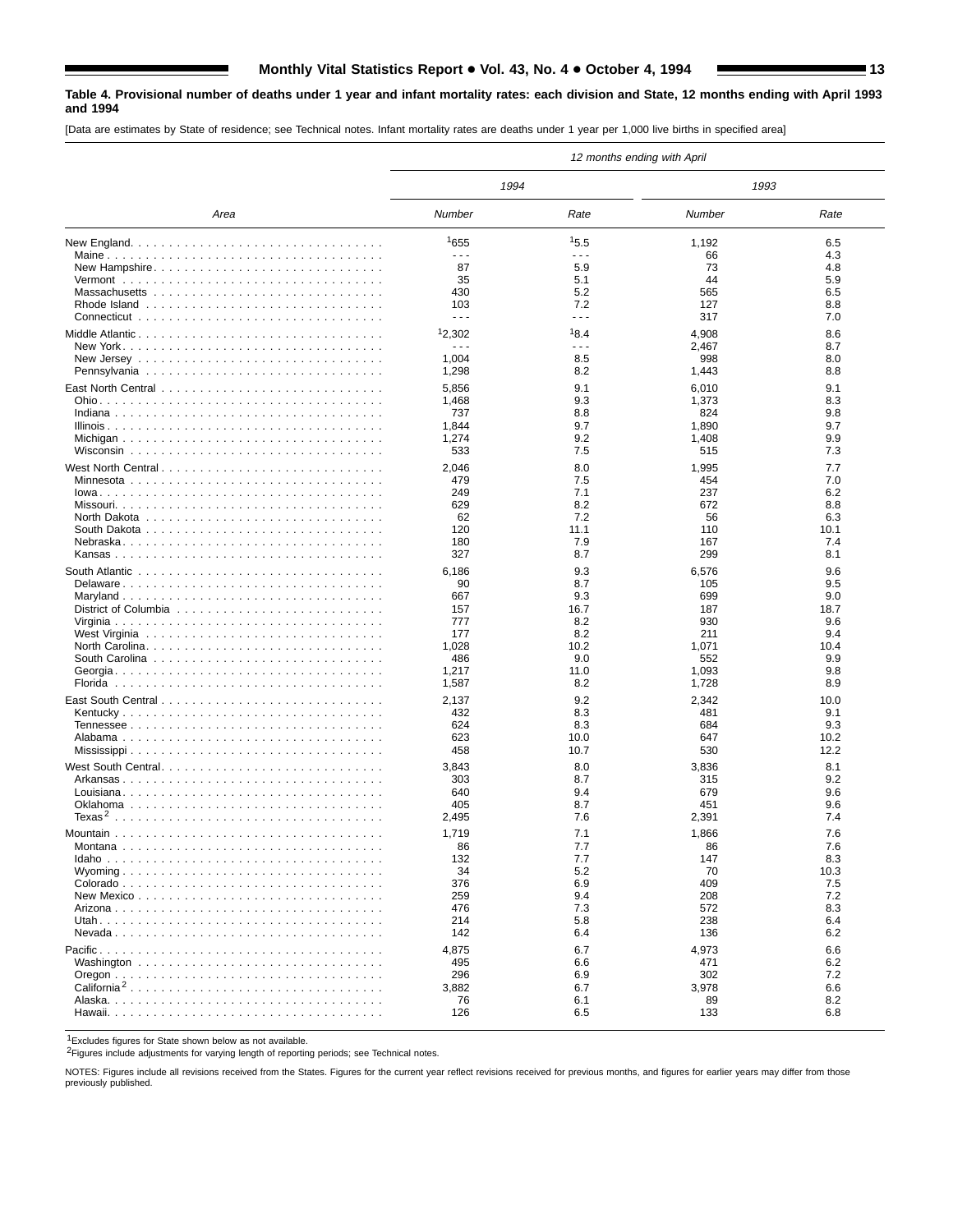#### **Table 5. Provisional number of deaths and death rates, by age, race, and sex, and age-adjusted death rates by race and sex: United States, March 1993 and 1994, cumulative figures 1993 and 1994, and 12 months ending with March 1993 and 1994**

[Data are provisional, estimated from a 10-percent sample of deaths. Age-specific rates on an annual basis per 100,000 population in specified group; age-adjusted<br>rates per 100,000 U.S. standard million population; see Tec

|                                          |                             |                             | March                         |                             |                      |                    | January–March                 |                      |                      |                      | 12 months ending with March   |                      |
|------------------------------------------|-----------------------------|-----------------------------|-------------------------------|-----------------------------|----------------------|--------------------|-------------------------------|----------------------|----------------------|----------------------|-------------------------------|----------------------|
|                                          |                             | 1994                        |                               | 1993                        |                      | 1994               |                               | 1993                 | 1994                 |                      | 1993                          |                      |
| Age, race, and sex                       | Number                      | Rate                        | Number                        | Rate                        | Number               | Rate               | Number                        | Rate                 | Number               | Rate                 | Number                        | Rate                 |
| All races, both sexes <sup>1</sup>       |                             |                             |                               |                             |                      |                    |                               |                      |                      |                      |                               |                      |
| All ages                                 | 199,000                     | 902.7                       | 217,000                       | 996.0                       | 627,000              | 980.4              | 602,000                       | 950.9                | 2,293,000            | 886.5                | 2,192,000                     | 856.7                |
| Under 1 year                             |                             |                             |                               |                             | 8,100                | <sup>2</sup> 844.3 | 8,600                         | <sup>2</sup> 882.6   | 32,800               | 2830.6               | 33,700                        | 2847.3               |
| $1-4$ years                              | 4,240                       | 87.3                        | 4,470                         | 93.2                        | 2,010                | 51.4               | 1,940                         | 50.2                 | 7,100                | 44.9                 | 6,910                         | 44.3                 |
| $5 - 14$ years                           |                             |                             |                               |                             | 1,780                | 19.2               | 2,000                         | 22.0                 | 8,530                | 22.9                 | 8,290                         | 22.7                 |
| 15-24 years.                             | 2,750                       | 90.0                        | 2,860                         | 93.4                        | 8,550                | 96.3               | 8,220                         | 92.4                 | 35,460               | 98.6                 | 34,880                        | 96.6                 |
| 25-34 years.                             | 4,570                       | 129.5                       | 4,950                         | 138.6                       | 14,230               | 138.8              | 14,480                        | 139.4                | 59,690               | 142.9                | 57,430                        | 135.8                |
| 35-44 years.                             | 7,940                       | 225.7                       | 8,280                         | 240.7                       | 24,840               | 243.5              | 24,060                        | 241.1                | 97,340               | 237.2                | 94,010                        | 234.1                |
| 45-54 years.                             | 11,680                      | 465.7                       | 12,120                        | 503.9                       | 34,910               | 480.9              | 33,240                        | 477.7                | 135,160              | 465.6                | 125,130                       | 450.0                |
| 55-64 years.                             | 20,690                      | 1,160.2                     | 22,370                        | 1,259.8                     | 63,580               | 1,228.5            | 63,610                        | 1,233.6              | 242,280              | 1,156.5              | 241,430                       | 1,154.3              |
| 65-74 years.                             | 42,720                      | 2,688.6                     | 47,290                        | 2,991.5                     | 132,620              | 2,875.4            | 131,230                       | 2,861.7              | 491,740              | 2,630.9              | 481,160                       | 2,597.1              |
| 75-84 years.                             | 56,530                      | 6,097.4                     | 62,450                        | 6,862.3                     | 180,530              | 6,715.5            | 171,350                       | 6,493.5              | 646,890              | 5,961.0              | 614,750                       | 5,784.2              |
| 85 years and over                        | 47,970                      | 16,428.4                    | 52,500                        | 18,452.1                    | 155,980              | 18,428.2           | 143,060                       | 17,358.9             | 535,360              | 15,667.5             | 493,640                       | 14,967.9             |
| Not stated                               | 50                          | $\sim$ $\sim$               | 70                            | $\sim 100$                  | 140                  | $\sim$ $\sim$      | 190                           | $\sim 100$           | 830                  | $\sim$ $\sim$        | 770                           | $\sim$ $\sim$        |
| Age-adjusted rate $3 \ldots$ .           | $\sim 100$                  | 518.0                       | $\sim 100$                    | 569.4                       | $\cdots$             | 555.2              | $\cdots$                      | 547.8                | $\sim 100$           | 515.3                | $\sim$ $\sim$ $\sim$          | 504.9                |
| All races, male <sup>1</sup>             |                             |                             |                               |                             |                      |                    |                               |                      |                      |                      |                               |                      |
| All ages                                 | 101,140                     | 938.9                       | 109,420                       | 1,027.1                     | 317,770              | 1,016.9            | 305,140                       | 987.3                | 1,178,790            | 933.3                | 1,126,340                     | 901.9                |
| Under 1 year                             |                             |                             |                               |                             | 4,830                | 2970.6             | 5,020                         | 21,002.4             | 19,140               | 2944.3               | 18,510                        | 2910.0               |
| $1-4$ years                              | 2,420                       | 97.3                        | 2,370                         | 96.5                        | 1,210                | 60.0               | 1,080                         | 54.6                 | 4,100                | 50.7                 | 3,840                         | 48.1                 |
| 5–14 years $\ldots$                      |                             |                             |                               |                             | 1,010                | 21.4               | 1,150                         | 24.6                 | 5,040                | 26.5                 | 5,070                         | 27.1                 |
| 15-24 years. $\ldots$                    | 2,120                       | 135.8                       | 2,040                         | 130.3                       | 6,630                | 146.3              | 6,110                         | 134.2                | 26,940               | 146.5                | 26,230                        | 142.1                |
| 25-34 years.                             | 3,190                       | 180.7                       | 3,520                         | 196.9                       | 10,150               | 198.1              | 10,470                        | 201.6                | 44,020               | 210.5                | 42,340                        | 200.0                |
| 35-44 years.                             | 5,660                       | 324.4                       | 5,780                         | 338.9                       | 17,480               | 345.7              | 16,760                        | 339.0                | 67,360               | 331.0                | 65,260                        | 328.0                |
| 45-54 years.                             | 7,410                       | 604.4                       | 7,880                         | 670.3                       | 22,250               | 627.1              | 21,060                        | 619.1<br>1,554.0     | 85,670               | 603.8<br>1,487.3     | 78,970                        | 581.1<br>1,462.6     |
| 55–64 years. $\ldots$                    | 12,770<br>24,600            | 1,507.3<br>3,500.7          | 13,000<br>27,340              | 1,544.2<br>3,921.4          | 38,910<br>76,630     | 1,582.7<br>3,757.2 | 37,980<br>74,920              | 3,704.7              | 147,850<br>282,650   | 3,423.6              | 144,970<br>274,860            | 3,368.0              |
| 65–74 years. $\ldots$<br>75-84 years.    | 27,650                      | 7,777.3                     | 30,470                        | 8,791.0                     | 88,400               | 8,580.2            | 83,980                        | 8,357.8              | 320,950              | 7,737.5              | 303,270                       | 7,506.7              |
| 85 years and over                        | 15,300                      | 18,571.7                    | 16,960                        | 21,334.4                    | 50,230               | 21,055.3           | 46,490                        | 20,192.5             | 174,590              | 18,243.5             | 162,520                       | 17,646.0             |
| Not stated                               | 20                          | $\sim$ $\sim$ $\sim$        | 50                            | $\sim$ $\sim$ $\sim$        | 50                   | $\cdots$           | 120                           | $\sim$ $\sim$ $\sim$ | 480                  | $\sim$ $\sim$ $\sim$ | 500                           | $\sim$ $\sim$        |
|                                          |                             |                             |                               |                             |                      |                    |                               |                      |                      |                      |                               |                      |
| Age-adjusted rate $3 \ldots$ .           | $\sim 10$                   | 669.2                       | $\sim 10$                     | 728.7                       | $\cdots$             | 718.9              | $\sim$                        | 705.0                | $\ldots$             | 669.8                | $\sim$ $\sim$ $\sim$          | 653.3                |
| All races, female <sup>1</sup>           |                             |                             |                               |                             |                      |                    |                               |                      |                      |                      |                               |                      |
| All ages                                 | 98,000                      | 868.1                       | 107,940                       | 966.4                       | 309,650              | 945.5              | 296,840                       | 916.1                | 1,114,490            | 842.0                | 1,065,750                     | 813.7                |
| Under 1 year                             |                             |                             |                               |                             | 3,410                | <sup>2</sup> 714.4 | 3,600                         | <sup>2</sup> 754.9   | 13,760               | <sup>2</sup> 711.5   | 15,160                        | <sup>2</sup> 781.4   |
| $1-4$ years $\ldots$ $\ldots$ $\ldots$ . | 1,820                       | 76.7                        | 2,100                         | 89.8                        | 810                  | 42.4               | 860                           | 45.6                 | 2,990                | 38.8                 | 3,070                         | 40.3                 |
| $5-14$ years $\ldots$ $\ldots$ .         |                             |                             |                               |                             | 770                  | 17.1               | 850                           | 19.0                 | 3,490                | 19.2                 | 3,220                         | 18.0                 |
| 15–24 years. $\ldots$                    | 640                         | 42.8                        | 820                           | 54.8                        | 1,920                | 44.5               | 2,110                         | 48.6                 | 8,520                | 48.4                 | 8,650                         | 49.0                 |
| 25-34 years.                             | 1,380                       | 78.2                        | 1,430                         | 80.1                        | 4,090                | 79.8               | 4,010                         | 77.3                 | 15,670               | 75.1                 | 15,090                        | 71.4                 |
| 35-44 years.                             | 2,290                       | 129.1                       | 2,500                         | 144.1                       | 7,370                | 143.2              | 7,290                         | 145.1                | 29,980               | 144.9                | 28,750                        | 141.9                |
| 45-54 years.                             | 4,270<br>7,910              | 333.0<br>845.0              | 4,240<br>9,370                | 344.8<br>1,003.4            | 12,660               | 340.9<br>907.6     | 12,180<br>25,630              | 342.4<br>945.2       | 49,480               | 333.4<br>857.8       | 46,170<br>96,460              | 324.8<br>876.5       |
| 55-64 years.<br>65-74 years.             | 18,120                      | 2,044.7                     | 19,940                        | 2,256.6                     | 24,670<br>55,990     | 2,176.3            | 56,310                        | 2,196.3              | 94,430<br>209,100    | 2,003.8              | 206,310                       | 1,990.3              |
| 75-84 years.                             | 28,870                      | 5,050.8                     | 31,980                        | 5,675.9                     | 92,130               | 5,557.6            | 87,370                        | 5,346.6              | 325,940              | 4,861.9              | 311,480                       | 4,728.0              |
| 85 years and over                        | 32,660                      | 15,568.6                    | 35,540                        | 17,334.5                    | 105,750              | 17,386.4           | 96,580                        | 16,262.1             | 360,770              | 14,665.4             | 331,130                       | 13,930.6             |
| Not stated                               | 30                          |                             | 20                            |                             | 90                   |                    | 70                            |                      | 350                  |                      | 270                           |                      |
| Age-adjusted rate $3 \ldots$ .           | $\mathcal{L}^{\mathcal{L}}$ | 392.5                       | $\sim$ $\sim$ $\sim$          | 440.0                       | $\sim$ .             | 420.3              | $\sim$ .                      | 419.5                | $\sim$ $\sim$ $\sim$ | 387.8                | $\sim$ $\sim$                 | 383.3                |
| White                                    |                             |                             |                               |                             |                      |                    |                               |                      |                      |                      |                               |                      |
| All ages 171,210                         |                             | 933.5                       | 186,520                       | 1,025.7                     | 540,420              | 1,015.5            | 518,850                       | 983.3                | 1,971,570            | 916.1                | 1,884,510                     | 883.0                |
| Under 1 year                             |                             |                             |                               |                             | 5,270                | 2688.8             | 5,750                         | <sup>2</sup> 749.3   | 21,160               | <sup>2</sup> 682.4   | 21,700                        | 2693.7               |
| $1-4$ years                              | 2,770                       | 71.8                        | 3,060                         | 80.3                        | 1,320                | 42.7               | 1,350                         | 44.1                 | 4,890                | 39.1                 | 4,930                         | 39.9                 |
| 5–14 years $\dots$ <b>J</b>              |                             |                             |                               |                             | 1,270                | 17.2               | 1,440                         | 20.1                 | 6,310                | 21.3                 | 5,970                         | 20.4                 |
| 15-24 years.                             | 1,850                       | 75.7                        | 1,890                         | 76.9                        | 5,880                | 82.7               | 5,510                         | 77.2                 | 24,720               | 85.8                 | 24,410                        | 84.1                 |
| 25-34 years.                             | 3,180                       | 110.0                       | 3,580                         | 121.9                       | 9,700                | 115.4              | 10,390                        | 121.8                | 42,530               | 124.1                | 40,750                        | 117.0                |
| 35-44 years.                             | 5,490                       | 187.1                       | 5,740                         | 199.5                       | 17,190               | 202.1              | 17,070                        | 204.5                | 68,750               | 200.6                | 67,760                        | 201.5                |
| 45-54 years.                             | 9,080                       | 422.2                       | 9,180                         | 444.1                       | 26,930               | 432.6              | 25,510                        | 426.3                | 104,100              | 417.8                | 97,160                        | 406.3                |
| 55-64 years.                             | 16,850                      | 1,090.3                     | 18,250                        | 1,182.7                     | 52,020               | 1,159.5            | 51,940                        | 1,158.9              | 198,060              | 1,089.6              | 197,490                       | 1,085.0              |
| 65-74 years.                             | 37,000                      | 2,619.8                     | 40,410                        | 2,869.7                     | 114,700              | 2,797.3            | 113,330                       | 2,773.5              | 425,330              | 2,558.4              | 416,710                       | 2,522.8              |
| 75-84 years.                             | 50,680                      | 6,032.9                     | 55,950                        | 6,781.6                     | 162,070              | 6,653.0            | 154,150                       | 6,443.6              | 582,380              | 5,922.7              | 552,830                       | 5,736.5              |
| 85 years and over                        | 44,270                      | 16,610.7                    | 48,420                        | 18,649.2                    | 143,970              | 18,633.9           | 132,290                       | 17,589.1             | 492,790              | 15,804.7             | 454,240                       | 15,091.0             |
| Not stated                               | 40                          | $\mathcal{L}^{\mathcal{L}}$ | 40                            | $\mathcal{L}^{\mathcal{L}}$ | 80                   | $\ldots$           | 120                           | $\sim$ $\sim$        | 550                  | $\sim$ $\sim$        | 550                           | $\sim$ $\sim$ $\sim$ |
| Age-adjusted rate <sup>3</sup>           | $\sim 100$                  | 488.7                       | $\epsilon \rightarrow \infty$ | 535.2                       | $\sim$ $\sim$ $\sim$ | 524.4              | $\epsilon \rightarrow \infty$ | 517.8                | $\sim$ $\sim$ $\sim$ | 487.1                | $\epsilon \rightarrow \infty$ | 477.2                |

See footnotes at end of table.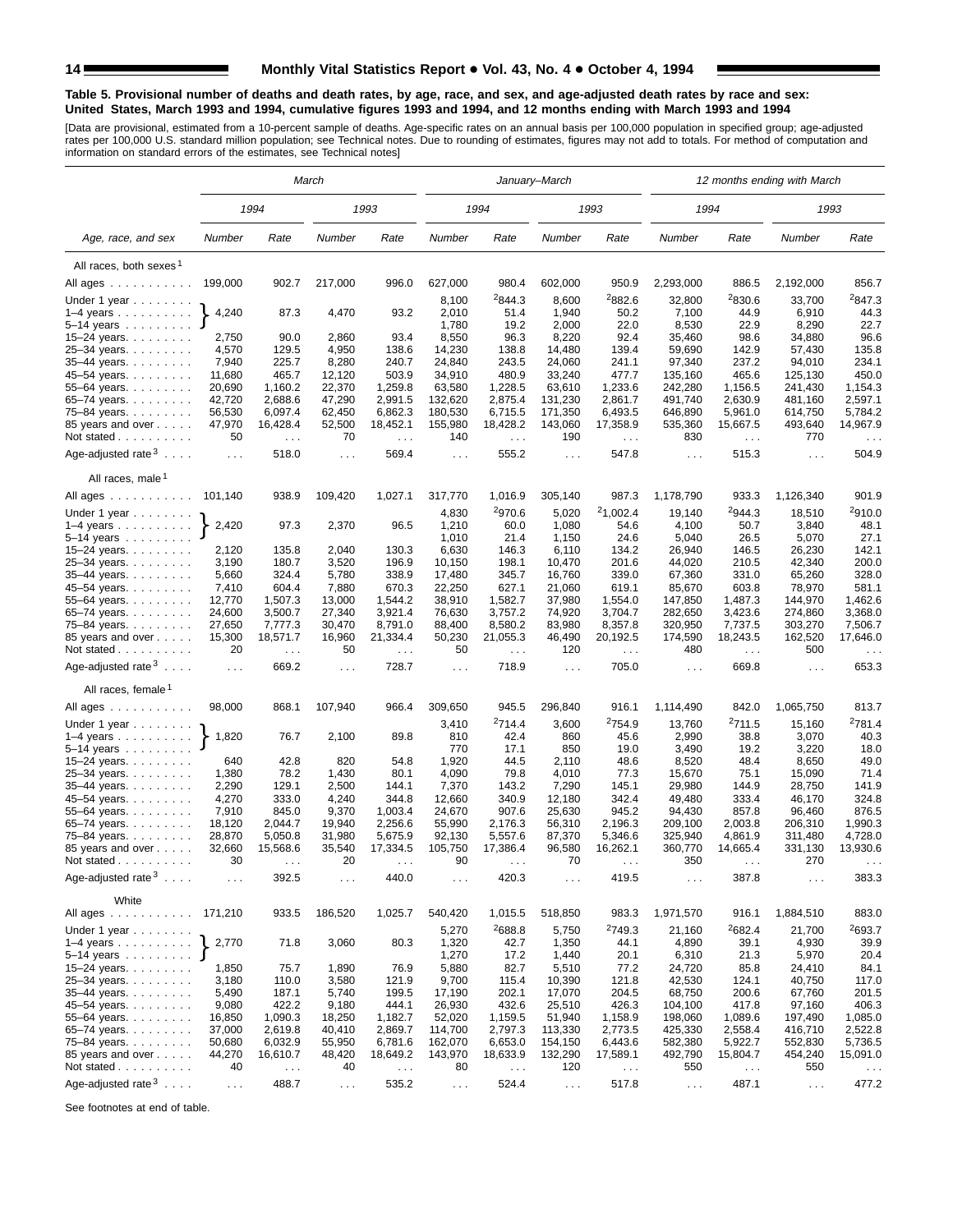#### **Table 5. Provisional number of deaths and death rates, by age, race, and sex, and age-adjusted death rates by race and sex: United States, March 1993 and 1994, cumulative figures 1993 and 1994, and 12 months ending with March 1993 and 1994—Con.**

[Data are provisional, estimated from a 10-percent sample of deaths. Age-specific rates on an annual basis per 100,000 population in specified group; age-adjusted<br>rates per 100,000 U.S. standard million population; see Tec

|                                                                 |                      |                                  | March          |                                  |                      |                      | January–March  |                                  |                      |                                  | 12 months ending with March |                                  |
|-----------------------------------------------------------------|----------------------|----------------------------------|----------------|----------------------------------|----------------------|----------------------|----------------|----------------------------------|----------------------|----------------------------------|-----------------------------|----------------------------------|
|                                                                 |                      | 1994                             |                | 1993                             |                      | 1994                 |                | 1993                             | 1994                 |                                  |                             | 1993                             |
| Age, race, and sex                                              | Number               | Rate                             | Number         | Rate                             | Number               | Rate                 | Number         | Rate                             | Number               | Rate                             | Number                      | Rate                             |
| White male                                                      |                      |                                  |                |                                  |                      |                      |                |                                  |                      |                                  |                             |                                  |
| All ages                                                        | 85,330               | 948.7                            | 92,940         | 1,042.5                          | 269,990              | 1,034.6              | 260,360        | 1,006.5                          | 1,001,970            | 949.4                            | 959,620                     | 917.3                            |
|                                                                 |                      |                                  |                |                                  |                      | 2759.4               |                | 2858.5                           |                      | <sup>2</sup> 758.0               |                             | <sup>2</sup> 755.8               |
| Under 1 year                                                    | 1,530                | 77.3                             | 1,640          | 83.8                             | 2,990<br>800         | 50.5                 | 3,380<br>790   | 49.7                             | 12,060<br>2,840      | 44.3                             | 12,130<br>2,820             | 44.5                             |
| $1-4$ years $\ldots$ $\ldots$ $\ldots$ .<br>5–14 years $\ldots$ |                      |                                  |                |                                  | 700                  | 18.6                 | 860            | 23.2                             | 3,780                | 24.9                             | 3,670                       | 24.5                             |
| 15-24 years.                                                    | 1,380                | 110.1                            | 1,300          | 103.0                            | 4,500                | 123.5                | 3,990          | 108.8                            | 18,500               | 125.1                            | 18,130                      | 121.7                            |
| 25-34 years.                                                    | 2,260                | 154.7                            | 2,630          | 177.3                            | 7,100                | 167.2                | 7,710          | 178.8                            | 31,750               | 183.3                            | 30,680                      | 174.4                            |
| 35-44 years.                                                    | 3,920                | 266.5                            | 4,160          | 288.5                            | 12,180               | 285.5                | 12,180         | 291.3                            | 48,410               | 281.8                            | 48,090                      | 285.5                            |
| 45-54 years.                                                    | 5,760                | 542.5                            | 6,000          | 588.1                            | 17,360               | 565.2                | 16,350         | 553.8                            | 66,680               | 542.0                            | 61,920                      | 524.8                            |
| 55-64 years.                                                    | 10,450               | 1,407.9                          | 10,680         | 1,444.2                          | 32,250               | 1,497.0              | 31,400         | 1,462.7                          | 122,000              | 1,399.2                          | 120,290                     | 1,379.9                          |
| 65-74 years.                                                    | 21,280               | 3,385.0                          | 23,660         | 3,786.0                          | 66,470               | 3,642.9              | 65,410         | 3,607.6                          | 246,860              | 3,340.5                          | 239,870                     | 3,276.5                          |
| 75-84 years.                                                    | 24,760               | 7,667.8                          | 27,480         | 8,730.6                          | 79,580               | 8,502.8              | 75,740         | 8,303.2                          | 289,710              | 7,692.8                          | 273,630                     | 7,457.9                          |
| 85 years and over                                               | 13,970               | 18,776.9                         | 15,370         | 21,391.2                         | 46,030               | 21,348.5             | 42,480         | 20,414.4                         | 159,040              | 18,386.1                         | 148,070                     | 17,796.9                         |
| Not stated                                                      | 20                   | $\sim$ $\sim$                    | 30             | $\sim$ $\sim$                    | 40                   | $\sim$ $\sim$        | 70             | $\ldots$                         | 320                  | $\sim 100$                       | 340                         | $\sim$ $\sim$                    |
| Age-adjusted rate $3 \ldots$ .                                  | $\ldots$             | 625.5                            | $\cdots$       | 685.8                            | $\cdots$             | 676.8                | $\cdots$       | 667.2                            | $\sim 100$           | 632.4                            | $\sim$ $\sim$               | 618.4                            |
| White female                                                    |                      |                                  |                |                                  |                      |                      |                |                                  |                      |                                  |                             |                                  |
| All ages                                                        | 85,880               | 918.8                            | 93,580         | 1,009.4                          | 270,430              | 997.1                | 258,490        | 960.9                            | 969,600              | 884.0                            | 924,890                     | 849.9                            |
| Under 1 year                                                    |                      |                                  |                |                                  | 2,290                | 2609.3               | 2,370          | 2634.4                           | 9,100                | 2602.6                           | 9,580                       | <sup>2</sup> 629.0               |
| $1-4$ years                                                     | 1,240                | 66.0                             | 1,420          | 76.5                             | 530                  | 34.5                 | 570            | 38.2                             | 2,040                | 33.5                             | 2,110                       | 35.1                             |
| $5 - 14$ years                                                  |                      |                                  |                |                                  | 570                  | 16.0                 | 580            | 16.5                             | 2,530                | 17.6                             | 2,300                       | 16.2                             |
| 15-24 years.                                                    | 470                  | 39.5                             | 590            | 49.4                             | 1,370                | 39.6                 | 1,520          | 43.5                             | 6,220                | 44.3                             | 6,280<br>10.070             | 44.5                             |
| 25-34 years.<br>35-44 years.                                    | 920<br>1,570         | 64.3<br>107.3                    | 940<br>1,590   | 64.7<br>110.7                    | 2,600<br>5,010       | 62.8<br>118.1        | 2,680<br>4,890 | 63.2<br>117.4                    | 10,780<br>20,330     | 63.6<br>119.0                    | 19.680                      | 58.5<br>117.3                    |
| 45–54 years.                                                    | 3,330                | 305.8                            | 3,180          | 303.7                            | 9,570                | 303.6                | 9,160          | 302.4                            | 37,420               | 296.6                            | 35,250                      | 291.0                            |
| 55-64 years.                                                    | 6,390                | 795.5                            | 7,580          | 943.2                            | 19,770               | 847.3                | 20,540         | 879.9                            | 76,050               | 804.1                            | 77,200                      | 813.9                            |
| 65-74 years.                                                    | 15,720               | 2,006.0                          | 16,750         | 2,138.5                          | 48,230               | 2,120.1              | 47,920         | 2,108.2                          | 178,470              | 1,932.5                          | 176.840                     | 1,922.8                          |
| 75-84 years                                                     | 25,920               | 5,012.1                          | 28,470         | 5,579.4                          | 82,500               | 5,499.0              | 78,410         | 5,298.0                          | 292,660              | 4,823.8                          | 279,200                     | 4,678.3                          |
| 85 years and over<br>Not stated                                 | 30,290<br>20         | 15,766.6<br>$\sim$ $\sim$ $\sim$ | 33,040<br>10   | 17,594.7<br>$\sim$ $\sim$ $\sim$ | 97,940<br>40         | 17,581.6<br>$\sim$ . | 89,810<br>50   | 16,507.0<br>$\sim$ $\sim$ $\sim$ | 333,750<br>230       | 14,813.6<br>$\sim$ $\sim$ $\sim$ | 306,180<br>210              | 14,057.9<br>$\sim$ $\sim$ $\sim$ |
| Age-adjusted rate $3 \ldots$ .                                  | $\sim 100$           | 375.3                            | $\cdots$       | 412.9                            | $\cdots$             | 398.4                | $\cdots$       | 395.3                            | $\sim 100$           | 366.9                            | $\cdots$                    | 361.2                            |
| <b>Black</b>                                                    |                      |                                  |                |                                  |                      |                      |                |                                  |                      |                                  |                             |                                  |
| All ages                                                        | 24,860               | 900.3                            | 27,700         | 1,019.5                          | 77,210               | 964.2                | 73,980         | 938.9                            | 285,290              | 883.1                            | 272,850                     | 858.5                            |
| Under 1 year                                                    |                      |                                  |                |                                  | 2,660                | 21,697.0             | 2,650          | 21,672.2                         | 10,700               | 21,651.2                         | 10,780                      | 21,681.7                         |
| $1-4$ years                                                     | 1,250                | 165.4                            | 1,320          | 177.3                            | 550                  | 87.3                 | 530            | 86.5                             | 1,810                | 72.2                             | 1,670                       | 67.6                             |
| 5-14 years                                                      |                      |                                  |                |                                  | 440                  | 30.3                 | 450            | 32.4                             | 1,890                | 33.1                             | 1,960                       | 35.1                             |
| 15–24 years. $\ldots$                                           | 780                  | 170.7                            | 860            | 189.8                            | 2,340                | 176.5                | 2,400          | 182.4                            | 9,380                | 175.2<br>277.6                   | 9,050                       | 169.8<br>273.5                   |
| 25-34 years.                                                    | 1,250<br>2,310       | 269.5<br>544.8                   | 1,220<br>2,300 | 261.9<br>560.9                   | 3,970<br>7,160       | 294.6<br>583.1       | 3,670<br>6,330 | 271.3<br>532.9                   | 15,190<br>26,290     | 534.7                            | 15,040<br>23,580            | 495.4                            |
| 35-44 years.<br>45-54 years.                                    | 2,330                | 903.6                            | 2,670          | 1,088.9                          | 7,100                | 953.0                | 6,970          | 983.1                            | 27,820               | 936.4                            | 24,960                      | 881.4                            |
| 55-64 years.                                                    | 3,370                | 1,904.9                          | 3,720          | 2,129.3                          | 10,200               | 1,990.5              | 10,430         | 2,057.7                          | 39,020               | 1,884.1                          | 39,110                      | 1,910.6                          |
| 65-74 years.                                                    | 5,170                | 3,806.9                          | 6,080          | 4,533.7                          | 15,940               | 4,043.8              | 15,800         | 4,063.7                          | 58,980               | 3,700.1                          | 56,970                      | 3,633.3                          |
| 75-84 years.                                                    | 5,230                | 7,509.6                          | 5,770          | 8,387.3                          | 16,270               | 8,048.9              | 15,150         | 7,594.1                          | 56,540               | 6,895.1                          | 54,820                      | 6,809.9                          |
| 85 years and over                                               | 3,170                | 15,296.8                         | 3,710          | 17,902.6                         | 10,520               | 17,485.4             | 9,510          | 15,846.4                         | 37,400               | 15,203.3                         | 34,670                      | 14,506.3                         |
| Not stated                                                      | 10                   |                                  | 30             |                                  | 60                   |                      | 70             |                                  | 280                  |                                  | 220                         |                                  |
| Age-adjusted rate $3 \ldots$ .                                  | $\sim$ $\sim$ $\sim$ | 803.8                            | $\sim$ .       | 907.9                            | $\sim$ $\sim$ $\sim$ | 853.5                | $\sim$ $\sim$  | 841.2                            | $\sim$ $\sim$ $\sim$ | 789.1                            | $\sim$ $\sim$               | 771.5                            |
| <b>Black male</b>                                               |                      |                                  |                |                                  |                      |                      |                |                                  |                      |                                  |                             |                                  |
| All ages                                                        | 14,000               | 1,068.8                          | 14,720         | 1,142.9                          | 42,240               | 1,112.1              | 39,780         | 1,065.1                          | 155,980              | 1,018.2                          | 147,220                     | 977.4                            |
| Under 1 year $\ldots \ldots$                                    |                      |                                  |                |                                  | 1,670                | <sup>2</sup> 2,122.5 | 1,510          | 21,884.3                         | 6,470                | 21,972.6                         | 5,820                       | <sup>2</sup> 1,796.3             |
| $1-4$ years                                                     | 790                  | 206.2                            | 700            | 185.7                            | 300                  | 95.7                 | 270            | 87.1                             | 1,020                | 80.3                             | 850                         | 68.0                             |
| 5-14 years                                                      |                      |                                  |                |                                  | 270                  | 37.6                 | 230            | 31.3                             | 1,060                | 36.6                             | 1,170                       | 41.3                             |
| 15-24 years.                                                    | 660                  | 289.1                            | 670            | 296.0                            | 1,880                | 283.8                | 1,900          | 289.1                            | 7,480                | 279.6                            | 7,090                       | 266.5                            |
| 25-34 years.                                                    | 810                  | 369.1                            | 810            | 367.8                            | 2,660                | 417.2                | 2,500          | 391.0                            | 10,800               | 417.3                            | 10,550                      | 405.6                            |
| 35-44 years.<br>45-54 years.                                    | 1,620<br>1,470       | 819.3<br>1,256.9                 | 1,480<br>1,730 | 775.5<br>1,556.1                 | 4,980<br>4,350       | 869.8<br>1,287.7     | 4,210<br>4,330 | 759.8<br>1,344.1                 | 17,510<br>17,050     | 764.3<br>1,265.8                 | 15,580<br>15,250            | 703.7<br>1,187.7                 |
| 55-64 years.                                                    | 2,080                | 2,697.2                          | 2,160          | 2,838.4                          | 5,880                | 2,629.1              | 5,940          | 2,694.2                          | 22,840               | 2,535.0                          | 21,940                      | 2,459.6                          |
| 65-74 years.                                                    | 2,980                | 5,292.2                          | 3,200          | 5,769.9                          | 9,030                | 5,520.5              | 8,360          | 5,199.6                          | 31,890               | 4,831.8                          | 30,950                      | 4,776.2                          |
| 75-84 years.                                                    | 2,580                | 10,297.4                         | 2,570          | 10,398.5                         | 7,760                | 10,680.9             | 7,090          | 9,905.9                          | 26,710               | 9,054.2                          | 25,670                      | 8,882.4                          |
| 85 years and over                                               | 1,020                | 16,915.0                         | 1,370          | 22,403.7                         | 3,470                | 19,820.8             | 3,390          | 19,038.6                         | 12,990               | 18,041.7                         | 12,210                      | 17,442.9                         |
| Not stated                                                      | -                    | $\epsilon \rightarrow \infty$    | 20             | $\sim$ $\sim$                    | 10                   | $\ldots$             | 50             | $\sim$ $\sim$                    | 160                  | $\sim$ $\sim$                    | 160                         |                                  |
| Age-adjusted rate $3 \ldots$ .                                  | $\sim$ $\sim$        | 1,118.8                          | $\sim$ $\sim$  | 1,194.6                          | $\sim$ $\sim$        | 1,155.3              | $\sim$ $\sim$  | 1,112.2                          | $\sim$ $\sim$        | 1,059.8                          | $\sim$ $\sim$               | 1,021.9                          |

See footnotes at end of table.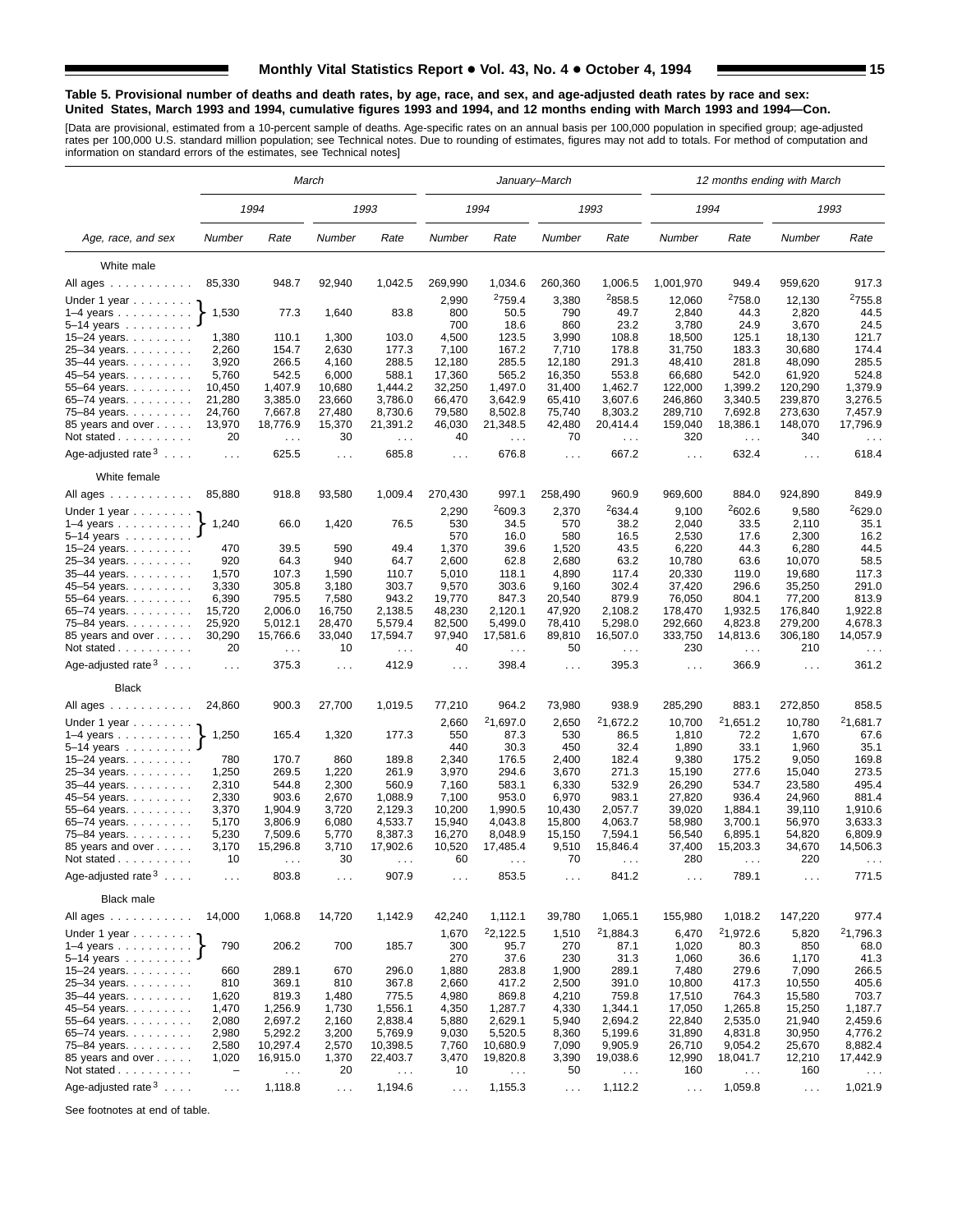#### **Table 5. Provisional number of deaths and death rates, by age, race, and sex, and age-adjusted death rates by race and sex: United States, March 1993 and 1994, cumulative figures 1993 and 1994, and 12 months ending with March 1993 and 1994—Con.**

[Data are provisional, estimated from a 10-percent sample of deaths. Age-specific rates on an annual basis per 100,000 population in specified group; age-adjusted<br>rates per 100,000 U.S. standard million population; see Tec

|                                                               |          |                      | March    |            |          |                      | January-March |                      |               | 12 months ending with March |               |                      |
|---------------------------------------------------------------|----------|----------------------|----------|------------|----------|----------------------|---------------|----------------------|---------------|-----------------------------|---------------|----------------------|
|                                                               |          | 1994                 |          | 1993       |          | 1994                 |               | 1993                 |               | 1994                        |               | 1993                 |
| Age, race, and sex                                            | Number   | Rate                 | Number   | Rate       | Number   | Rate                 | Number        | Rate                 | <b>Number</b> | Rate                        | <b>Number</b> | Rate                 |
| <b>Black female</b>                                           |          |                      |          |            |          |                      |               |                      |               |                             |               |                      |
| All ages<br>and a series and a series                         | 10,860   | 748.3                | 12,990   | 908.9      | 34,960   | 830.7                | 34,200        | 825.2                | 129,310       | 761.2                       | 125,630       | 751.4                |
| Under 1 year                                                  |          |                      |          |            | 990      | 21,285.4             | 1,140         | 21,455.4             | 4,230         | 21,321.9                    | 4,960         | 21,564.7             |
| 1-4 years $\uparrow$                                          | 460      | 123.5                | 620      | 168.7      | 250      | 81.9                 | 260           | 85.9                 | 790           | 63.8                        | 820           | 67.2                 |
| $5 - 14$ years                                                |          |                      |          |            | 170      | 24.3                 | 220           | 32.1                 | 830           | 29.5                        | 800           | 29.0                 |
| 15-24 years. $\ldots$                                         | 120      | 52.5                 | 190      | 83.8       | 460      | 67.8                 | 500           | 77.4                 | 1,900         | 70.9                        | 1,960         | 73.4                 |
| 25-34 years                                                   | 440      | 180.1                | 410      | 166.9      | 1,310    | 184.5                | 1.180         | 164.0                | 4,390         | 152.3                       | 4,490         | 154.9                |
| 35-44 years.                                                  | 690      | 305.0                | 820      | 374.1      | 2,180    | 334.2                | 2,120         | 335.3                | 8,780         | 334.3                       | 8,000         | 314.2                |
| 45-54 years.                                                  | 860      | 610.4                | 940      | 701.4      | 2,750    | 675.3                | 2,650         | 681.3                | 10.760        | 662.6                       | 9,720         | 627.9                |
| 55-64 years.                                                  | 1,290    | 1,292.7              | 1,570    | 1,592.2    | 4,330    | 1.496.8              | 4,490         | 1.569.8              | 16.180        | 1.382.9                     | 17.170        | ,486.6               |
| 65-74 years.                                                  | 2,190    | 2,754.9              | 2,880    | 3,662.0    | 6,920    | 2,998.3              | 7,440         | 3,262.8              | 27,090        | 2,900.4                     | 26,030        | 2,829.3              |
| 75-84 years.                                                  | 2,650    | 5.943.2              | 3,200    | 7,259.6    | 8,510    | 6,586.2              | 8,060         | 6,297.7              | 29,830        | 5.681.9                     | 29,150        | 5,649.2              |
| 85 years and over                                             | 2,150    | 14,632.7             | 2,340    | 16,018.4   | 7,050    | 16,527.0             | 6,130         | 14.482.4             | 24,410        | 14,028.7                    | 22,460        | 13,289.9             |
| Not stated                                                    | 10       | $\sim$ $\sim$ $\sim$ | 10       | $\sim 100$ | 50       | $\sim$ $\sim$ $\sim$ | 20            | $\sim$ $\sim$ $\sim$ | 120           | $\sim$ $\sim$ $\sim$        | 60            | $\sim$ $\sim$ $\sim$ |
| Age-adjusted rate <sup>3</sup><br>$\sim$ $\sim$ $\sim$ $\sim$ | $\cdots$ | 561.2                | $\cdots$ | 688.8      | $\cdots$ | 622.6                | $\cdots$      | 634.1                | $\cdots$      | 580.3                       | $\mathbf{1}$  | 580.4                |

1Includes races other than white and black.

2Death rates under 1 year (based on population estimates) differ from infant mortality rates (based on live births); see table 9 for infant mortality rates.

3For method of computation, see Technical notes.

NOTES: Figures include all revisions received from the States. Cumulative and 12-month figures for the current year reflect revisions received for previous months, and figures for earlier years may differ from those previously published.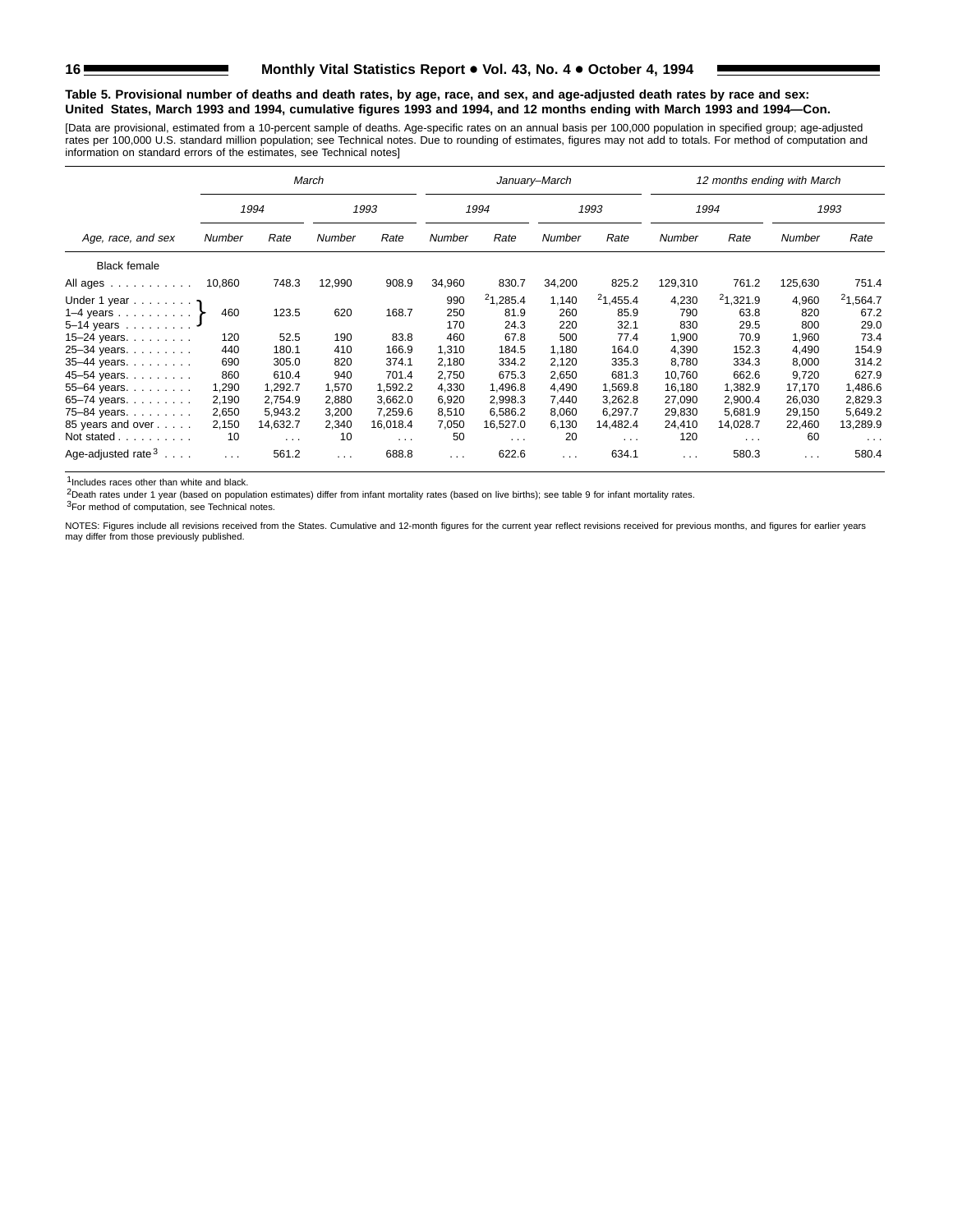#### Table 6. Provisional number of deaths and death rates for 72 selected causes and Human immunodeficiency virus infection: United States, March 1993 and 1994, cumulative figures 1993 and 1994, and 12 months ending with March 1993 and 1994-Con.

[Data are provisional, estimated from <sup>a</sup> 10-percent sample of deaths. Rates on an annual basis per 100,000 estimated population. Due to rounding of estimates, figures may not add to totals. For method of computation and information on standard errors of the estimates, see Technical notes. For explanation of the asterisk preceding cause-of-death codes, see Technical notes]

|                                                                                                                                                                                               |                                                                                         |                                                                            | March                                                                                   |                                                                            |                                                                                               |                                                                            | January-March                                                                                 |                                                                            | 12 months ending with March                                                                        |                                                                            |                                                                                                    |                                                                            |
|-----------------------------------------------------------------------------------------------------------------------------------------------------------------------------------------------|-----------------------------------------------------------------------------------------|----------------------------------------------------------------------------|-----------------------------------------------------------------------------------------|----------------------------------------------------------------------------|-----------------------------------------------------------------------------------------------|----------------------------------------------------------------------------|-----------------------------------------------------------------------------------------------|----------------------------------------------------------------------------|----------------------------------------------------------------------------------------------------|----------------------------------------------------------------------------|----------------------------------------------------------------------------------------------------|----------------------------------------------------------------------------|
|                                                                                                                                                                                               | 1994                                                                                    |                                                                            | 1993                                                                                    |                                                                            | 1994                                                                                          |                                                                            | 1993                                                                                          |                                                                            | 1994                                                                                               |                                                                            | 1993                                                                                               |                                                                            |
| Cause of death (Ninth Revision International Classification of Diseases, 1975)                                                                                                                | Number                                                                                  | Rate                                                                       | Number                                                                                  | Rate                                                                       | Number                                                                                        | Rate                                                                       | Number                                                                                        | Rate                                                                       | Number                                                                                             | Rate                                                                       | Number                                                                                             | Rate                                                                       |
|                                                                                                                                                                                               | 199,000                                                                                 | 902.7                                                                      | 217.000                                                                                 | 996.0                                                                      | 627,000                                                                                       | 980.4                                                                      | 602,000                                                                                       | 950.9                                                                      | 2.293.000                                                                                          | 886.5                                                                      | 2.192.000                                                                                          | 856.7                                                                      |
|                                                                                                                                                                                               | 60<br>110<br>70<br>40<br>30<br>1,970<br>240<br>20                                       | 0.5<br>8.9<br>1.1                                                          | 40<br>130<br>100<br>30<br>60<br>1,910<br>270<br>10                                      | 0.6<br>8.7<br>1.2                                                          | 10<br>240<br>380<br>300<br>80<br>20<br>90<br>5,950<br>720<br>60                               | 0.4<br>0.6<br>0.4<br>9.3<br>1.1                                            | 180<br>390<br>320<br>80<br>10<br>90<br>5,490<br>600<br>10                                     | 0.3<br>0.6<br>0.5<br>8.7<br>0.9                                            | 10<br>640<br>1,510<br>1,210<br>300<br>20<br>280<br>20,840<br>2,640<br>150                          | 0.2<br>0.6<br>0.5<br>0.1<br>0.1<br>8.1<br>1.0<br>0.1                       | 690<br>1,400<br>1,110<br>290<br>20<br>250<br>19,810<br>2,040<br>50                                 | 0.3<br>0.5<br>0.4<br>0.1<br>0.1<br>7.7<br>0.8                              |
| All other infectious and parasitic<br>diseases <sup>1</sup> 001-003,005,020-032,037,039-041,*042-*044,046-054,056-066,071-088,098-139                                                         | 3,880                                                                                   | 17.6                                                                       | 3,670                                                                                   | 16.8                                                                       | 11,640                                                                                        | 18.2                                                                       | 10.690                                                                                        | 16.9                                                                       | 45,100                                                                                             | 17.4                                                                       | 39,750                                                                                             | 15.5                                                                       |
| 140–208. 140–208. Malignant neoplasive including neoplasms of lymphatic and hematopoietic tissues<br>Leukemia<br>Benign neoplasms, carcinoma in situ, and neoplasms of uncertain behavior and | 45.490<br>760<br>10,640<br>12,610<br>3,720<br>5.140<br>2.080<br>5.800<br>1,760<br>2,980 | 206.2<br>3.4<br>48.2<br>57.2<br>16.9<br>23.3<br>9.4<br>26.3<br>8.0<br>13.5 | 47,530<br>740<br>11,220<br>13,750<br>4,130<br>5.540<br>2.010<br>5,530<br>1,810<br>2,810 | 217.8<br>3.4<br>51.4<br>63.0<br>18.9<br>25.4<br>9.2<br>25.3<br>8.3<br>12.9 | 136,500<br>1,990<br>31,790<br>38,760<br>11,070<br>15.620<br>5,900<br>17,080<br>5,370<br>8,910 | 213.3<br>3.1<br>49.7<br>60.6<br>17.3<br>24.4<br>9.2<br>26.7<br>8.4<br>13.9 | 134,630<br>2,010<br>29,990<br>39,660<br>11,420<br>15.880<br>5,810<br>16,600<br>5,100<br>8,160 | 212.6<br>3.2<br>47.4<br>62.6<br>18.0<br>25.1<br>9.2<br>26.2<br>8.1<br>12.9 | 533.140<br>8,140<br>125,260<br>153,030<br>44,360<br>60.470<br>22,220<br>66,870<br>19,210<br>33,590 | 206.1<br>3.1<br>48.4<br>59.2<br>17.1<br>23.4<br>8.6<br>25.9<br>7.4<br>13.0 | 525.700<br>8.040<br>122,110<br>153,150<br>43,590<br>59.760<br>22,530<br>64,470<br>19,800<br>32,250 | 205.5<br>3.1<br>47.7<br>59.9<br>17.0<br>23.4<br>8.8<br>25.2<br>7.7<br>12.6 |
|                                                                                                                                                                                               | 640                                                                                     | 2.9                                                                        | 810                                                                                     | 3.7                                                                        | 2.020                                                                                         | 3.2                                                                        | 1.960                                                                                         | 3.1                                                                        | 8.110                                                                                              | 3.1                                                                        | 7.360                                                                                              | 2.9                                                                        |
| Anemias                                                                                                                                                                                       | 4,840<br>150<br>380<br>90<br>81.590<br>63.170<br>400<br>2.000<br>140                    | 21.9<br>0.7<br>1.7<br>369.8<br>286.3<br>1.8<br>9.1<br>0.6                  | 5,490<br>290<br>370<br>120<br>92,470<br>72.360<br>550<br>2.630<br>230                   | 25.1<br>1.3<br>1.7<br>0.5<br>423.7<br>331.6<br>2.5<br>12.0<br>1.0          | 15,170<br>900<br>1.010<br>330<br>263,490<br>204,720<br>1.430<br>6,510<br>460                  | 23.7<br>1.4<br>1.6<br>0.5<br>411.7<br>319.9<br>2.2<br>10.2<br>0.7          | 14,900<br>810<br>1.200<br>290<br>256,740<br>200,600<br>1.460<br>6.580<br>550                  | 23.5<br>1.3<br>1.9<br>0.5<br>405.5<br>316.8<br>2.3<br>10.4<br>0.9          | 55,300<br>3,420<br>4.340<br>860<br>947,250<br>741.100<br>5,560<br>23,200<br>2.180                  | 21.4<br>1.3<br>1.7<br>0.3<br>366.2<br>286.5<br>2.1<br>9.0<br>0.8           | 50,800<br>3,040<br>4.270<br>760<br>918,520<br>721,780<br>5,670<br>22,980<br>2.240                  | 19.9<br>1.2<br>1.7<br>0.3<br>359.0<br>282.1<br>2.2<br>9.0<br>0.9           |
|                                                                                                                                                                                               | 42,210<br>20,090<br>220<br>70                                                           | 191.3<br>91.1<br>1.0                                                       | 48,210<br>21,530<br>280<br>90                                                           | 220.9<br>98.7<br>1.3                                                       | 134,990<br>63,300<br>790<br>260                                                               | 210.9<br>98.9<br>1.2<br>0.4                                                | 132,630<br>61,220<br>800<br>190                                                               | 209.5<br>96.7<br>1.3<br>0.3                                                | 487,880<br>228,770<br>2,950<br>800                                                                 | 188.6<br>88.4<br>1.1<br>0.3                                                | 478,830<br>226,530<br>2,820<br>920                                                                 | 187.1<br>88.5<br>1.1<br>0.4                                                |
| Old myocardial infarction and other forms of<br>Cerebral thrombosis and unspecified occlusion of cerebral arteries 434.0,434.9                                                                | 21,830<br>1,220<br>17,200<br>1.020<br>13.690<br>2.050<br>1,370                          | 99.0<br>5.5<br>78.0<br>4.6<br>62.0<br>9.3<br>6.2                           | 26,310<br>1,300<br>19,450<br>950<br>14.700<br>2,310<br>1,410                            | 120.6<br>5.9<br>89.1<br>4.3<br>67.4<br>10.6<br>6.5                         | 70,640<br>4,050<br>57,280<br>3,300<br>42.760<br>5.640<br>4,090                                | 110.4<br>6.3<br>89.5<br>5.2<br>66.8<br>8.8<br>6.4                          | 70.420<br>3,820<br>55,560<br>2.820<br>40.990<br>6.130<br>4,310                                | 111.2<br>6.0<br>87.8<br>4.4<br>64.8<br>9.7<br>6.8                          | 255,360<br>14,710<br>207,580<br>11.020<br>151.260<br>20.780<br>15,590                              | 98.7<br>5.7<br>80.2<br>4.3<br>58.5<br>8.0<br>6.0                           | 248,560<br>14,630<br>197,420<br>10.110<br>145.180<br>21,520<br>15,490                              | 97.1<br>5.7<br>77.2<br>4.0<br>56.7<br>8.4<br>6.1                           |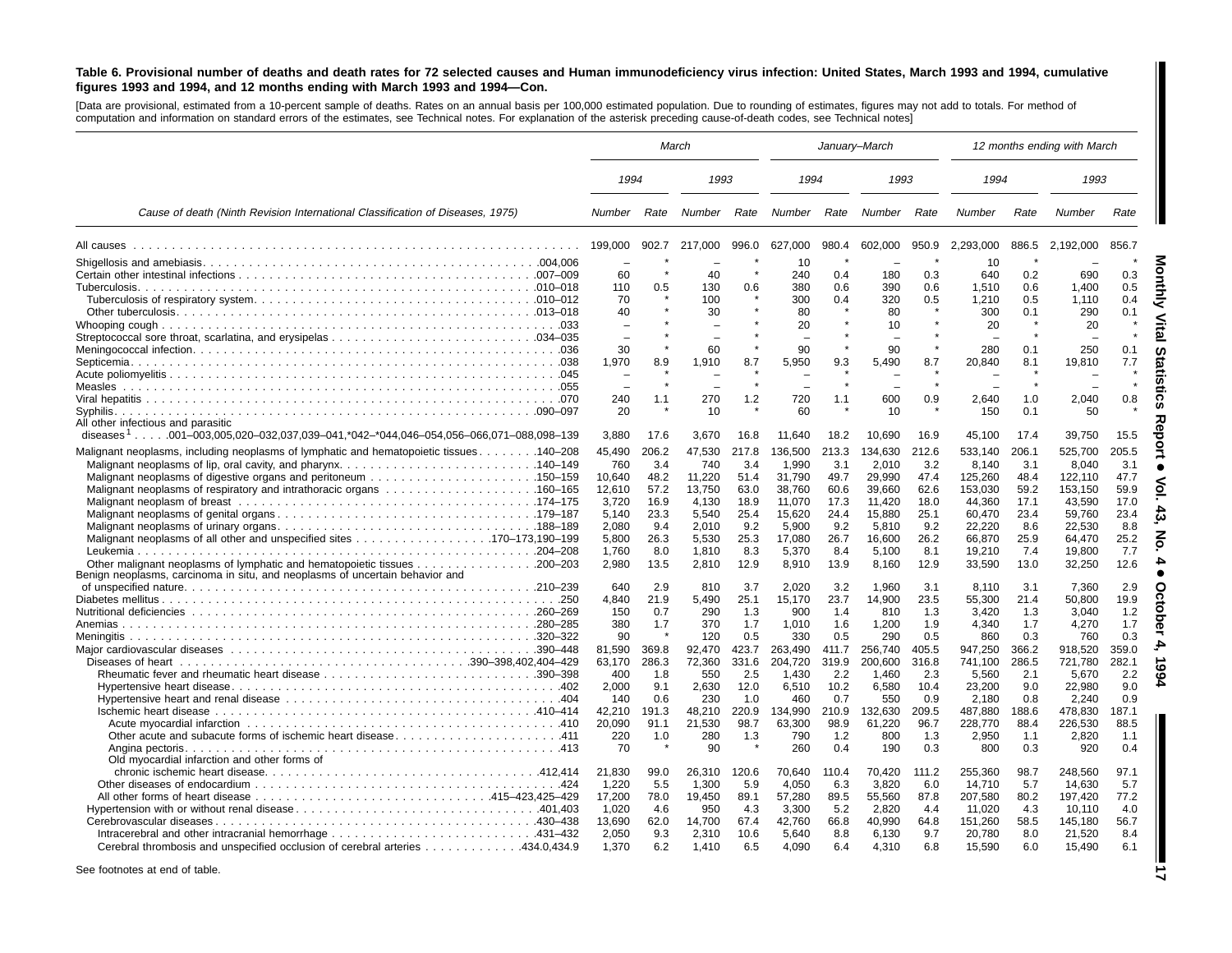#### Table 6. Provisional number of deaths and death rates for 72 selected causes and Human immunodeficiency virus infection: United States, March 1993 and 1994, cumulative figures 1993 and 1994, and 12 months ending with March 1993 and 1994-Con.

[Data are provisional, estimated from a 10-percent sample of deaths. Rates on an annual basis per 100,000 estimated population. Due to rounding of estimates, figures may not add to totals. For method of computation and information on standard errors of the estimates, see Technical notes. For explanation of the asterisk preceding cause-of-death codes, see Technical notes]

|                                                                                                                                                                                                           |                                                                      |                                                   | March                                                                  |                                                                 |                                                                                 |                                                                 | January-March                                                                 |                                                                 | 12 months ending with March                                                       |                                                                 |                                                                                |                                                                 |
|-----------------------------------------------------------------------------------------------------------------------------------------------------------------------------------------------------------|----------------------------------------------------------------------|---------------------------------------------------|------------------------------------------------------------------------|-----------------------------------------------------------------|---------------------------------------------------------------------------------|-----------------------------------------------------------------|-------------------------------------------------------------------------------|-----------------------------------------------------------------|-----------------------------------------------------------------------------------|-----------------------------------------------------------------|--------------------------------------------------------------------------------|-----------------------------------------------------------------|
|                                                                                                                                                                                                           | 1994                                                                 |                                                   | 1993                                                                   |                                                                 | 1994                                                                            |                                                                 | 1993                                                                          |                                                                 | 1994                                                                              |                                                                 | 1993                                                                           |                                                                 |
| Cause of death (Ninth Revision International Classification of Diseases, 1975)                                                                                                                            | Number                                                               | Rate                                              | Number                                                                 | Rate                                                            | Number                                                                          | Rate                                                            | Number                                                                        | Rate                                                            | Number                                                                            | Rate                                                            | Number                                                                         | Rate                                                            |
|                                                                                                                                                                                                           | 120<br>10,150<br>1,450<br>2,260                                      | 0.5<br>46.0<br>6.6<br>10.2                        | 60<br>10,920<br>1,870<br>2.590                                         | 50.0<br>8.6<br>11.9                                             | 270<br>32,770<br>5,310<br>7,400                                                 | 0.4<br>51.2<br>8.3<br>11.6                                      | 160<br>30,390<br>5,080<br>7,240                                               | 0.2<br>48.0<br>8.0<br>11.4                                      | 600<br>114,290<br>17,280<br>26,580                                                | 0.2<br>44.2<br>6.7<br>10.3                                      | 620<br>107,550<br>16,770<br>24.690                                             | 0.2<br>42.0<br>6.6<br>9.6                                       |
| Other chronic obstructive pulmonary diseases and allied conditions 494–496                                                                                                                                | -70<br>8,150<br>8.100<br>50<br>9,570<br>330<br>1,520<br>530<br>7,180 | 36.9<br>36.7<br>43.4<br>1.5<br>6.9<br>2.4<br>32.5 | 130<br>9,660<br>9.410<br>250<br>11,350<br>450<br>2.120<br>560<br>8,220 | 0.6<br>44.3<br>43.1<br>1.1<br>52.0<br>2.1<br>9.7<br>2.6<br>37.7 | 300<br>29,830<br>28.680<br>1,150<br>31,620<br>1,240<br>5,070<br>1,730<br>23,590 | 0.5<br>46.6<br>44.8<br>1.8<br>49.4<br>1.9<br>7.9<br>2.7<br>36.9 | 270<br>24,480<br>23,980<br>500<br>28,330<br>1,230<br>5,200<br>1,280<br>20,610 | 0.4<br>38.7<br>37.9<br>0.8<br>44.7<br>2.0<br>8.2<br>2.0<br>32.5 | 590<br>85,070<br>83.490<br>1,580<br>103,920<br>3,600<br>17,850<br>5,310<br>77,160 | 0.2<br>32.9<br>32.3<br>0.6<br>40.2<br>1.4<br>6.9<br>2.1<br>29.8 | 580<br>74,730<br>74.120<br>610<br>91,660<br>3,800<br>17.200<br>4,500<br>66,160 | 0.2<br>29.2<br>29.0<br>0.2<br>35.8<br>1.5<br>6.7<br>1.8<br>25.9 |
| Appendicitis<br>Hernia of abdominal cavity and intestinal obstruction without                                                                                                                             | 520<br>40<br>620<br>2,290<br>210                                     | 2.4<br>2.8<br>10.4<br>0.9                         | 490<br>100<br>550<br>2,360<br>230                                      | 2.2<br>$\star$<br>2.5<br>10.8<br>1.0                            | 1.570<br>70<br>1.620<br>6,500<br>660                                            | 2.4<br>$\rightarrow$<br>2.5<br>10.1<br>1.0                      | 1.580<br>120<br>1.440<br>6,280<br>770                                         | 2.5<br>0.2<br>2.3<br>9.9<br>1.2                                 | 5.540<br>400<br>5.960<br>24,880<br>2,560                                          | 2.1<br>0.2<br>2.3<br>9.6<br>1.0                                 | 5.820<br>350<br>5.720<br>24,620<br>3.060                                       | 2.3<br>0.1<br>2.2<br>9.6<br>1.2<br>9.3                          |
| Nephritis and nephrotic syndrome, and nephrosis580–589<br>Chronic glomerulonephritis, nephritis and nephropathy, not specified as<br>Renal failure, disorders resulting from impaired renal function, and | 2,220<br>30<br>150<br>2.040<br>100<br>30                             | 10.1<br>0.7<br>9.2<br>$\star$                     | 2,790<br>40<br>210<br>2.540<br>80<br>30                                | 12.8<br>1.0<br>11.6<br>$\star$                                  | 6,730<br>80<br>370<br>6.280<br>340<br>110                                       | 10.5<br>- *<br>0.6<br>9.8<br>0.5<br>0.2                         | 7,160<br>90<br>380<br>6.700<br>250<br>100                                     | 11.3<br>0.6<br>10.6<br>0.4<br>$\star$                           | 24,230<br>320<br>1,560<br>22.340<br>1,080<br>460                                  | 9.4<br>0.1<br>0.6<br>8.6<br>0.4<br>0.2                          | 23,680<br>300<br>1,480<br>21.900<br>1,020<br>360                               | 0.1<br>0.6<br>8.6<br>0.4<br>0.1                                 |
|                                                                                                                                                                                                           | 20<br>10<br>10<br>980<br>1.250                                       | $\star$<br>4.4<br>5.7                             | 30<br>10<br>20<br>1,020<br>1.370                                       | $\star$<br>4.7<br>6.3                                           | 70<br>30<br>40<br>2,970<br>3.570                                                | $\star$<br>$\star$<br>4.7<br>5.6                                | 110<br>30<br>80<br>2,950<br>3.610                                             | 0.2<br>$\star$<br>$\star$<br>4.7<br>5.7                         | 260<br>60<br>200<br>11,630<br>15.580                                              | 0.1<br>-4<br>0.1<br>4.5<br>6.0                                  | 340<br>60<br>280<br>12,310<br>15,210                                           | 0.1<br>0.1<br>4.8<br>5.9                                        |
| Birth trauma, intrauterine hypoxia, birth asphyxia, and                                                                                                                                                   | 230<br>1,020<br>3.290<br>18,570                                      | 1.0<br>4.6<br>14.9<br>84.2                        | 220<br>1,140<br>3.590<br>19,170                                        | 1.0<br>5.2<br>16.4<br>87.8                                      | 710<br>2.850<br>10.710<br>57,520                                                | 1.1<br>4.4<br>16.7<br>89.9                                      | 660<br>2,950<br>10.010<br>53,550                                              | 1.0<br>4.7<br>15.8<br>84.6                                      | 2,980<br>12,600<br>40.000<br>201,430                                              | 1.2<br>4.9<br>15.5<br>77.9                                      | 3.040<br>12,180<br>36.030<br>182,710                                           | 1.2<br>4.8<br>14.1<br>71.4                                      |
| Suicide                                                                                                                                                                                                   | 6,950<br>3.080<br>3.860<br>2,580<br>1,970<br>230                     | 31.5<br>14.0<br>17.5<br>11.7<br>8.9<br>1.0        | 6,610<br>2.900<br>3.710<br>2,540<br>1,790<br>270                       | 30.3<br>13.3<br>17.0<br>11.6<br>8.2<br>1.2                      | 20,700<br>8.950<br>11.750<br>7,390<br>6,080<br>510                              | 32.4<br>14.0<br>18.4<br>11.5<br>9.5<br>0.8                      | 19,150<br>8,520<br>10.630<br>7,200<br>5,830<br>770                            | 30.2<br>13.5<br>16.8<br>11.4<br>9.2<br>1.2                      | 88,570<br>41,210<br>47.350<br>30,180<br>25,030<br>2,330                           | 34.2<br>15.9<br>18.3<br>11.7<br>9.7<br>0.9                      | 83,560<br>40.320<br>43.240<br>28,630<br>24,870<br>2,360                        | 32.7<br>15.8<br>16.9<br>11.2<br>9.7<br>0.9                      |
|                                                                                                                                                                                                           | 3,310                                                                | 15.0                                              | 2.910                                                                  | 13.3                                                            | 9,820                                                                           | 15.4                                                            | 8,880                                                                         | 14.0                                                            | 37,910                                                                            | 14.7                                                            | 33,170                                                                         | 13.0                                                            |

1Includes data for deaths due to Human immunodeficiency virus infection (category numbers \*042–\*044) shown separately below; see Technical notes.

2Included in All other infectious and parasitic diseases shown above.

NOTES: Figures include all revisions received from the States. Cumulative and 12-month figures for the current year reflect revisions received for previous months, and figures for earlier years may differ from those previo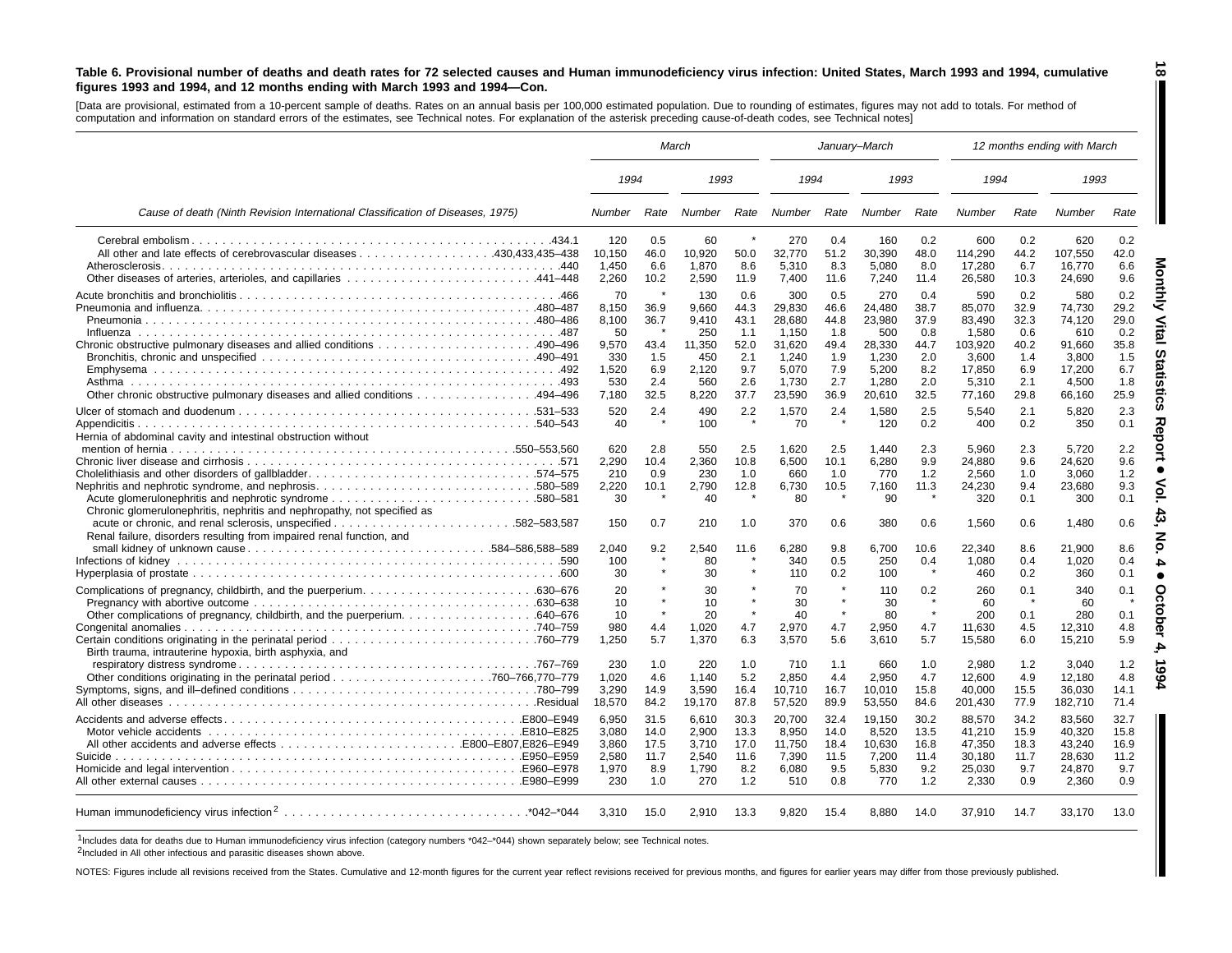#### Table 7. Provisional number of deaths and death rates for 16 selected subcategories of Malignant neoplasms, including neoplasms of lymphatic and hematopoietic tissues: United States, March 1993 and 1994, cumulative figures 1993 and 1994, and 12 months ending with March 1993 and 1994

[Data are provisional, estimated from a 10-percent sample of deaths. Rates on an annual basis per 100,000 estimated population. Due to rounding of estimates, figures may not add to totals. For method of computation and information on standard errors of the estimates, see Technical notes]

|                                                                                                      | March        |            |                | January-March |                |            |                | 12 months ending with March |                  |            |                 |            |
|------------------------------------------------------------------------------------------------------|--------------|------------|----------------|---------------|----------------|------------|----------------|-----------------------------|------------------|------------|-----------------|------------|
|                                                                                                      | 1994<br>1993 |            | 1994           |               | 1993           |            | 1994           |                             | 1993             |            |                 |            |
| Cause of death (Ninth Revision International Classification of Diseases, 1975)                       | Number       | Rate       | Number         | Rate          | Number         | Rate       | Number         | Rate                        | Number           | Rate       | Number          | Rate       |
| Malignant neoplasms, including neoplasms of lymphatic and hematopoietic tissues <sup>1</sup> 140–208 | 45,490       | 206.2      | 47,530         | 217.8         | 36,500         | 213.3      | 134,630        | 212.6                       | 533,140          | 206.1      | 525,700         | 205.5      |
|                                                                                                      | 1,060        | 4.8        | 840            | 3.8           | 2,840          | 4.4        | 2,350          | 3.7                         | 10,730           | 4.1        | 10,540          | 4.1        |
|                                                                                                      | 940          | 4.3        | 1,030          | 4.7           | 3,260          | 5.1        | 3,220          | 5.1                         | 13,880           | 5.4        | 12,860          | 5.0        |
| Malignant neoplasms of colon, rectum, rectosigmoid junction, and anus 153,154                        | 5,100        | 23.1       | 5,110          | 23.4          | 14,860         | 23.2       | 13,340         | 21.7                        | 58,100           | 22.5       | 56,090          | 21.9       |
|                                                                                                      | 2,230        | 10.1       | 2,610          | 12.0          | 6,820          | 10.6       | 6,990          | 11.0                        | 26,410           | 10.2       | 26,930          | 10.5       |
|                                                                                                      | 12,170       | 55.2       | 13,380         | 61.3          | 37,500         | 58.6       | 38,530         | 60.8                        | 147,850          | 57.2       | 148,290         | 58.0       |
|                                                                                                      | 610          | 2.8        | 610            | 2.8           | 1,640          | 2.5        | 1,740          | 2.7                         | 6,680            | 2.6        | 6,890           | 2.7        |
|                                                                                                      | 280          | 1.3        | 450            | 2.1           | 1.110          | 1.7        | 1,310          | 2.1                         | 4,610            | 1.8        | 4,550           | 1.8        |
|                                                                                                      | 450          | 2.0        | 510            | 2.3           | 1.420          | 2.2        | 1,670          | 2.6                         | 5,750            | 2.2        | 6,420           | 2.5        |
|                                                                                                      | 1,050        | 4.8        | 1,260          | 5.8           | 3,230          | 5.0        | 3,370          | 5.3                         | 12,610           | 4.9        | 13,040          | 5.1        |
|                                                                                                      | 3,210        | 14.5       | 3,200          | 14.7          | 9,230          | 14.4       | 9,150          | 14.4                        | 35,430           | 13.7       | 34,050          | 13.3       |
|                                                                                                      | 990          | 4.5        | 1,060          | 4.9           | 2,900          | 4.5        | 3,040          | 4.8                         | 10,880           | 4.2        | 11,270          | 4.4        |
|                                                                                                      | 1,090        | 4.9        | 950            | 4.3           | 3,000          | 4.7        | 2,770          | 4.4                         | 11,340           | 4.4        | 11,260          | 4.4        |
| 191,192. Malignant neoplasms of brain and other and unspecified parts of nervous system 191,192      | 920          | 4.2        | 910            | 4.2           | 2,920          | 4.6        | 2,870          | 4.5                         | 11,190           | 4.3        | 11,100          | 4.3        |
|                                                                                                      | 140          | 0.6        | 120            | 0.5           | 400            | 0.6        | 430            | 0.7                         | 1,570            | 0.6        | 1,730           | 0.7        |
|                                                                                                      | 1,920<br>930 | 8.7<br>4.2 | 1,680<br>1,010 | 7.7<br>4.6    | 5,670<br>2,850 | 8.9<br>4.4 | 5,100<br>2,630 | 8.1<br>4.2                  | 21,910<br>10,100 | 8.5<br>3.9 | 20,950<br>9,570 | 8.2<br>3.7 |

1Includes figures for subcategories not shown below.

NOTES: Figures include all revisions received from the States. Cumulative and 12-month figures for the current year reflect revisions received for previous months, and figures for earlier years may differ from those previo

#### Table 8. Provisional number of deaths and death rates for injury by firearms: United States, March 1993 and 1994, cumulative figures 1993 and 1994, and 12 months ending with **March 1993 and 1994**

[Data are provisional, estimated from a 10-percent sample of deaths. Rates on an annual basis per 100,000 estimated population. Due to rounding of estimates, figures may not add to totals. For method of computation and information on standard errors of the estimates, see Technical notes]

|                                                                                               | March                       |            |                             | January–March     |                             |                   |                              | 12 months ending with March |                                  |                          |                                  |                          |
|-----------------------------------------------------------------------------------------------|-----------------------------|------------|-----------------------------|-------------------|-----------------------------|-------------------|------------------------------|-----------------------------|----------------------------------|--------------------------|----------------------------------|--------------------------|
|                                                                                               | 1994                        |            | 1993                        |                   | 1994                        |                   | 1993                         |                             | 1994                             |                          | 1993                             |                          |
| Cause of death (Ninth Revision International Classification of Diseases, 1975)                | Number                      | Rate       | Number                      | Rate              | Number                      | Rate              | Number                       | Rate                        | Number                           | Rate                     | Number                           | Rate                     |
|                                                                                               | 3.250                       | 14.7       | 2.990                       | 13.7              | 9.480                       | 14.8              | 9.030                        | 14.3                        | 39.250                           | 15.2                     | 37.090                           | 14.5                     |
| Injury by firearms, undetermined whether accidentally or purposely inflicted<br>E985.0-E985.4 | 70<br>1.710<br>.430 ا<br>30 | 7.7<br>6.5 | 130<br>1.520<br>1.290<br>40 | 0.6<br>7.0<br>5.9 | 300<br>4,800<br>4.350<br>40 | 0.4<br>7.5<br>6.8 | 420<br>4,380<br>4.120<br>120 | 0.6<br>6.9<br>6.5<br>0.2    | 1,560<br>19.230<br>18.170<br>290 | 0.6<br>7.4<br>7.0<br>0.1 | 1.720<br>17.900<br>17.140<br>330 | 0.7<br>7.0<br>6.7<br>0.1 |

NOTES: Figures include all revisions received from the States. Cumulative and 12-month figures for the current year reflect revisions received for previous months, and figures for earlier years may differ from those previo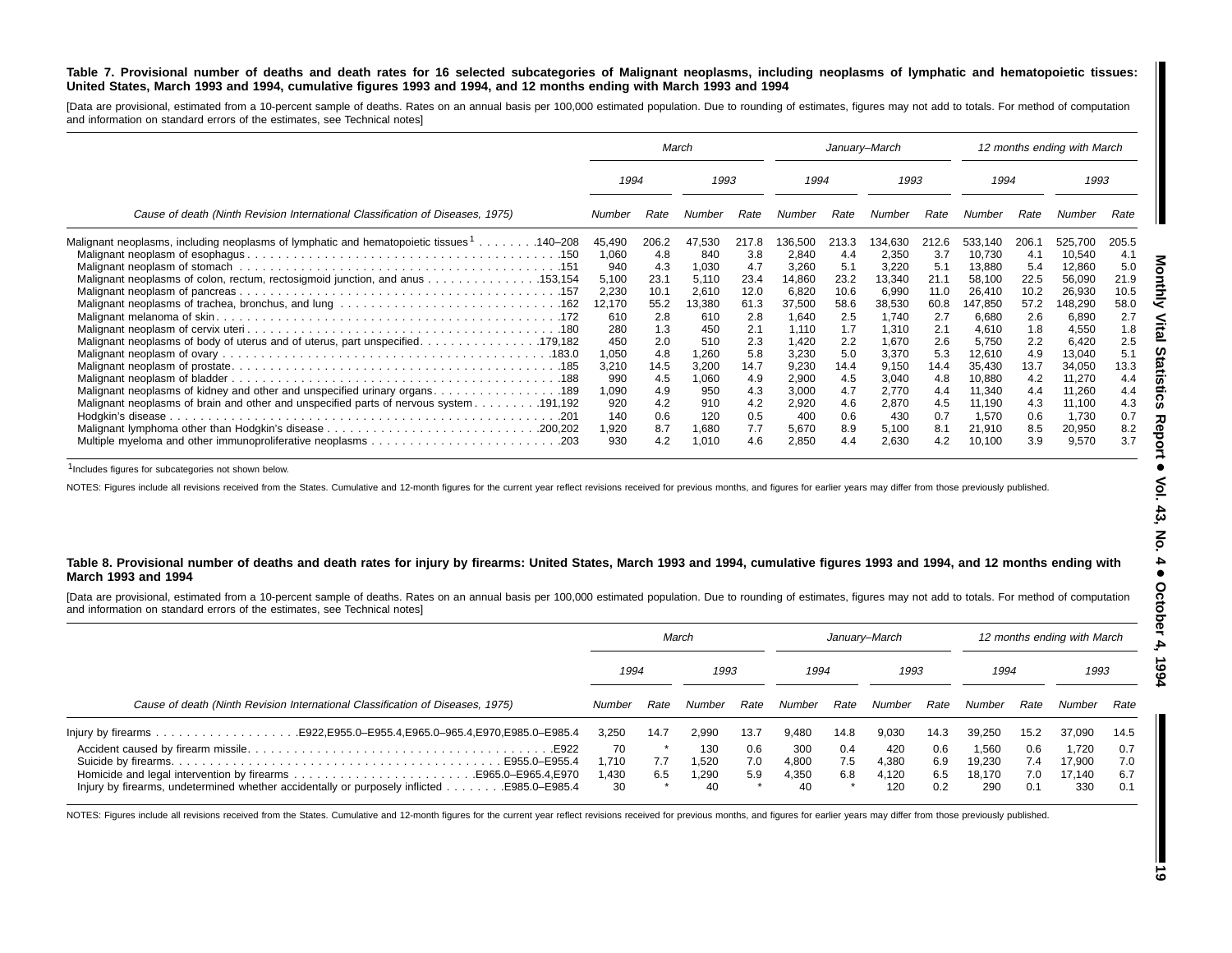#### Table 9. Provisional number of deaths under 1 year and infant mortality rates, by age and for 10 selected causes: United States, March 1993 and 1994, cumulative figures 1993 **and 1994, and 12 months ending with March 1993 and 1994**

[Data are provisional, estimated from <sup>a</sup> 10-percent sample of deaths. Rates on an annual basis per 100,000 live births. Due to rounding of estimates, figures may not add to totals. For method of computation and information on standard errors of the estimates, see Technical notes]

|                                                                                        | March                                |                                |                                      | January-March                         |                                             |                                         |                                            | 12 months ending with March             |                                                |                                                |                                                |                                                |
|----------------------------------------------------------------------------------------|--------------------------------------|--------------------------------|--------------------------------------|---------------------------------------|---------------------------------------------|-----------------------------------------|--------------------------------------------|-----------------------------------------|------------------------------------------------|------------------------------------------------|------------------------------------------------|------------------------------------------------|
|                                                                                        | 1994                                 |                                | 1993                                 |                                       | 1994                                        |                                         | 1993                                       |                                         | 1994                                           |                                                | 1993                                           |                                                |
| Age and cause of death (Ninth Revision International Classification of Diseases, 1975) | Number                               | Rate                           | Number                               | Rate                                  | Number                                      | Rate                                    | Number                                     | Rate                                    | Number                                         | Rate                                           | Number                                         | Rate                                           |
|                                                                                        | 2,700                                | 799.9                          | 3,000                                | 869.8                                 | 8.100                                       | 822.4                                   | 8,600                                      | 860.5                                   | 32,800                                         | 819.4                                          | 33,700                                         | 830.8                                          |
|                                                                                        | 1,680<br>1,180                       | 489.6<br>343.9                 | 1,730<br>.320                        | 493.8<br>376.8                        | 4,900<br>3,350                              | 495.6<br>338.8                          | 4,920<br>3,690                             | 491.4<br>368.5                          | 21.370<br>11,530                               | 534.2<br>288.2                                 | 21,200<br>12,470                               | 523.2<br>307.7                                 |
|                                                                                        | 10<br>120<br>570<br>250              | 35.0<br>166.1<br>72.9          | 20<br>80<br>540<br>350               | 154.1<br>99.9                         | 60<br>190<br>1.700<br>900                   | 19.2<br>171.9<br>91.0                   | 50<br>170<br>.700<br>960                   | 17.0<br>169.8<br>95.9                   | 210<br>480<br>6,730<br>4,030                   | 5.2<br>12.0<br>168.2<br>100.7                  | 300<br>550<br>7,390<br>3,770                   | 7.4<br>13.6<br>182.4<br>93.0                   |
| .Residual                                                                              | 20<br>40<br>170<br>750<br>280<br>650 | 49.5<br>218.6<br>81.6<br>189.4 | 10<br>60<br>160<br>800<br>450<br>590 | -8<br>45.7<br>228.4<br>128.5<br>168.4 | 70<br>160<br>470<br>1,850<br>1,050<br>1.790 | 16.2<br>47.5<br>187.1<br>106.2<br>181.0 | 20<br>160<br>480<br>980. ا<br>.230<br>.860 | 16.0<br>47.9<br>197.7<br>122.8<br>185.8 | 190<br>650<br>2,080<br>8,290<br>4,120<br>6.120 | 4.7<br>16.2<br>52.0<br>207.2<br>103.0<br>153.0 | 140<br>690<br>2,170<br>8,290<br>4,140<br>6,230 | 3.5<br>17.0<br>53.5<br>204.6<br>102.2<br>153.7 |

NOTES: Figures include all revisions received from the States. Cumulative and 12-month figures for the current year reflect revisions received for previous months, and figures for earlier years may differ from those previo

**20**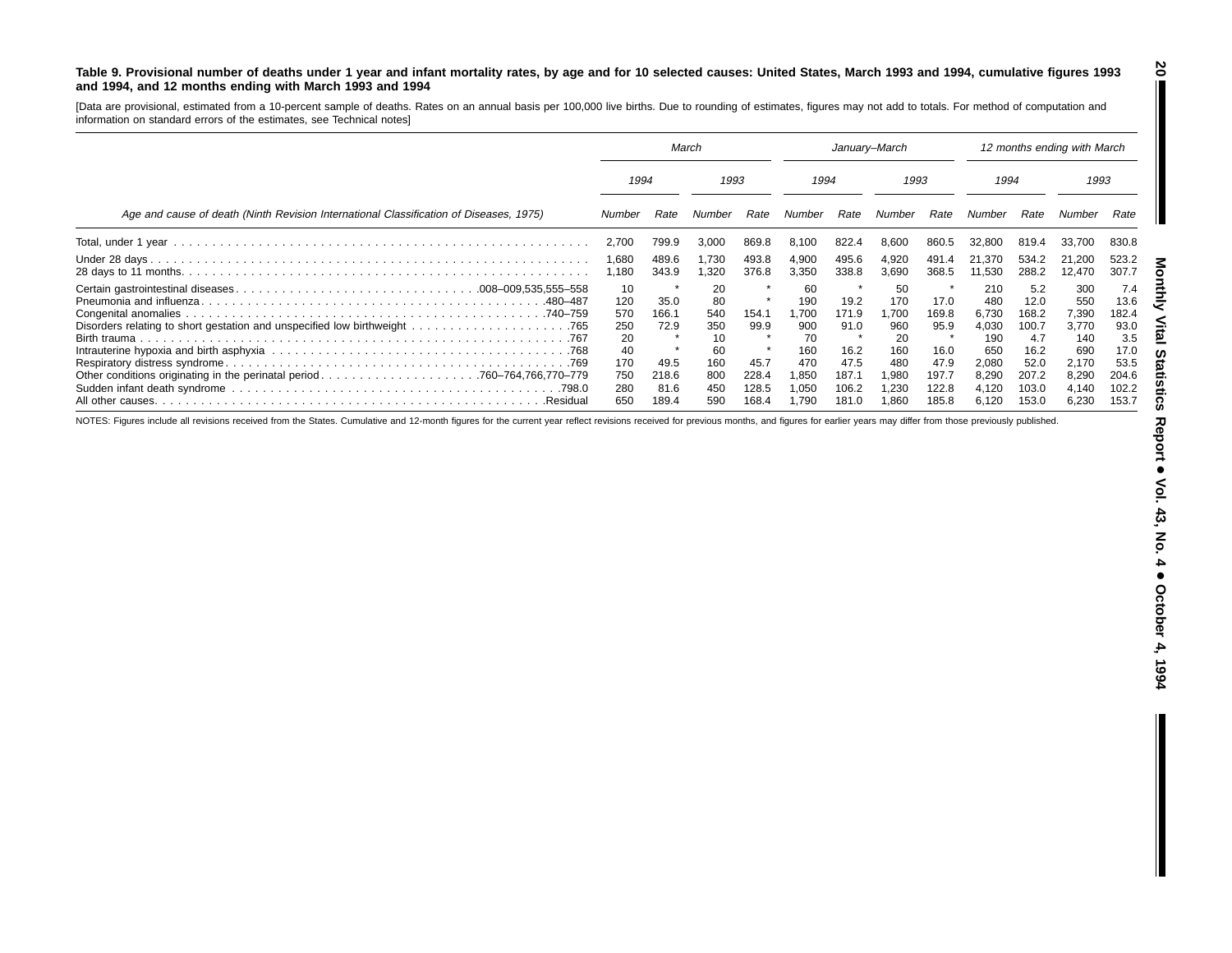# **Technical notes**

# **Nature and sources of data**

Data in this report are provisional unless otherwise specified and include only events occurring within the United States. Mortality data exclude fetal deaths.

Birth, death, and infant death figures in tables 2 and 4 for each State are estimates by State of residence. These estimates are derived by applying adjustment ratios to the actual counts of certificates for all events occurring in the State and received in registration offices during a 1-month period regardless of date of the event. The adjustment ratios for each data year represent the observed relationship between final State occurrence and residence figures for the three most recent years for which final data were available and are expressed as a single ratio for each State. As in previous years, monthly State marriage and divorce figures represent the actual count of all events occurring in the State (State of occurrence) that were received in the registration offices during the 1 month period. Delay in the receipt of certificates in a registration office may result in a low State figure for a given month followed by a high figure for the month(s) in which the delayed records are received. Data for previous months and cumulative data include revised figures received from the States.

Figures for births, deaths, and infant deaths for California shown in tables 2 and 4 contain adjustments for varying length of State reporting periods. Figures for Texas for all events shown in tables 2–4 also are adjusted for varying length of State reporting periods. The figures for both States are adjusted by the ratio between the number of days in the data month and the number of days in the State reporting period. The adjusted figures are included in the U.S. totals shown elsewhere in this report.

U.S. totals for births, deaths, and infant deaths are based on the State estimates by State of residence and, therefore, in effect, exclude events to nonresidents of the United States. Events to nonresidents of the United

States are included in all marriage and divorce figures. The effect of excluding events to nonresidents from the U.S. totals is small.

Provisional totals for the United States include estimates for State data shown as not available. Provisional totals for births and marriages for the entire United States include adjustments for observed differences between provisional and final monthly figures.

Divorce figures include reported annulments. The monthly national divorce estimate is obtained by multiplying the total for the reporting areas by the ratio observed between the most recent final annual divorce total for the United States and the provisional total for the reporting areas combined.

*Random variation*—Although the counts in this report are not subject to sampling variability (except the Current Mortality Sample), they may be affected by random variation. When the number of events is small and the probability of such an event is small, considerable caution must be observed in interpreting the data. Such infrequent events may be assumed to follow a Poisson probability distribution. For this distribution a simple approximation may be used to estimate the random variation as follows:

If *N* is the number of events in the population and *R* is the corresponding rate, the chances are 19 in 20 that

1. 
$$
N - 2\sqrt{N}
$$
 and  $N + 2\sqrt{N}$ 

covers the ''true'' number of events.

2. 
$$
R-2
$$
  $\frac{R}{\sqrt{N}}$  and  $R+2$   $\frac{R}{\sqrt{N}}$ 

covers the ''true'' rate.

If the rate  $R_1$  corresponding to  $N_1$ events is compared with the rate  $R_2$  corresponding to  $N_2$  events, the difference between the two rates may be regarded as statistically significant at the 0.05 level if it exceeds

$$
2 \quad \overline{\mathbf{R}_1^2 + \frac{\mathbf{R}_2^2}{N_1} + \frac{\mathbf{R}_2^2}{N_2}}
$$

Additional information on random variation in numbers of events, rates, and ratios may be found in the technical appendixes of *Vital Statistics of the United States, 1989,* volumes I and II.

# **Rates**

Rates are on an annual basis and, except for infant mortality rates, are per 1,000 or 100,000 estimated population residing in the United States. The populations used for computing these rates are furnished by the U.S. Bureau of the Census. Rates shown in this report were computed using populations comparable to those used for final data. Monthly rates are based on populations estimated for the specific month. Year-to-date rates are averages of monthly rates that have been weighted by the number of days in the corresponding months. Rates for 12-month periods are the sum of events for the period per population estimated at the midpoint of the period.

Infant mortality rates are deaths under 1 year of age for the specified period (monthly, year-to-date, or 12-month period) per 1,000 or 100,000 live births. Births used for computing monthly and year-to-date infant mortality rates are adjusted for monthly variation in the number of births. Births used to compute 12-month rates do not contain this adjustment. Births used for computing infant mortality rates are not corrected for observed differences between provisional and final monthly figures as described in Nature and sources of data. Because monthly infant mortality rates are based on relatively few events, they are highly variable. Therefore, comparisons of monthly infant mortality rates should be interpreted cautiously; see Random variation.

Age-adjusted death rates are used to compare relative mortality risks across groups and over time. However, they should be viewed as constructs or indexes rather than as direct or actual measures of mortality risk. Statistically, they are weighted averages of the age-specific death rates, where the weights represent the fixed population proportions by age. See chapter 5 of an earlier report (3). The age-adjusted death rates presented in this report were computed by the direct method, that is, by applying age-specific death rates to the U.S. standard million population (4). See also chapter 10 of an earlier report (3). Age groups in table 5 were used to compute the age-adjusted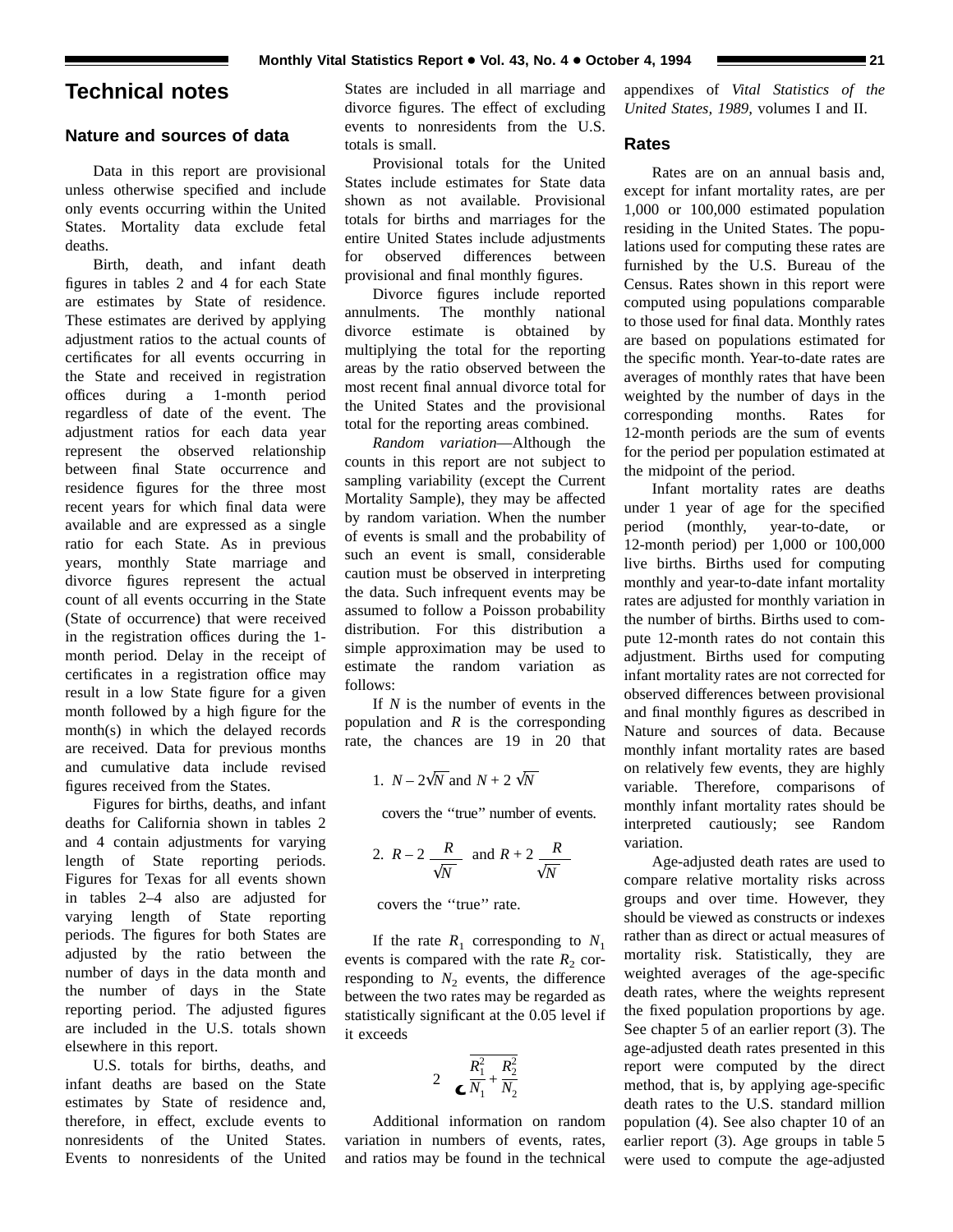rates shown in that table. The ageadjusted death rates on which the State maps are based and which are shown with the State maps were computed from average annual age-specific death rates in 10-year age groups for the specified 3-year period. The average annual agespecific death rates were computed by dividing the number of deaths in an age group for the 3-year period by three times the population in that age group estimated at the midpoint of the period (5). It is important not to compare age-adjusted rates with crude rates.

# **Current Mortality Sample**

The Current Mortality Sample (CMS) is a 10-percent systematic sample of death certificates drawn each month after the certificates are counted in the State registration offices. Deaths and death rates for the United States by age, race, sex, and cause are estimated based on the sample. Because of the additional time required to select and process the certificates, data based on the CMS are published 1 month after publication of the U.S. and State counts. Complete information concerning the underlying cause of death sometimes is not available when the sample is drawn. As a result, estimates based on sample counts for certain causes are biased. Correction for bias is not made in this report but is made in the annual summary (issue number 13 in this series) each year.

Estimated numbers of deaths based on the sample were proportionately adjusted to be consistent with estimates based on the count of death certificates received in State registration offices.

*HIV infection*—Beginning with data for 1987, the National Center for Health Statistics introduced category numbers \*042–\*044 for classifying and coding Human immunodeficiency virus infection. The asterisk before the category numbers indicates that these codes are not part of the *Ninth Revision of the International Classification of Diseases.* Deaths classified to these categories are included in All other infectious and parasitic diseases in the List of 72 Selected Causes of Death and are also shown separately at the bottom of table 6.

*Sampling variability*—Because the estimates of deaths and death rates presented in this report (with the exception of total deaths and deaths under 1 year) are based on a sample of death certificates, they are subject to sampling variability. The estimated relative standard error shown in the following table is a measure of the sampling error of the estimated number of deaths (or of the estimated death rate) expressed as a percent of the estimate. The first column refers to monthly estimates; the second, to annual; cumulative year-to-date totals fall between the two.

The chances are about 2 in 3 that the percent difference between an estimate and the result of a complete count is less than the percent shown. The chances are about 19 in 20 that the percent difference is less than twice the percent shown. A figure based on 100 or fewer estimated deaths has a relative standard error of 30 percent or more and is, therefore, considered unreliable. A rate based on 100 or fewer estimated deaths has been replaced by an asterisk.

Unless otherwise specified. comparisons made in the text between death rates based on the CMS were statistically significant at the 0.05 level of significance. Lack of comment in the text about any two rates does not mean

**Relative standard errors for estimated numbers of deaths from the Current Mortality Sample expressed as a percent of the estimate**

|                               | Relative standard error<br>of estimate (as percent) |                                               |  |  |
|-------------------------------|-----------------------------------------------------|-----------------------------------------------|--|--|
| Estimated number<br>of deaths | 170,000<br>estimated<br>deaths<br>each month        | 2,000,000<br>estimated<br>deaths<br>each year |  |  |
| 10                            | 94.9                                                | 94.9                                          |  |  |
| 20                            | 67.1                                                | 67.1                                          |  |  |
| 50                            | 42.4                                                | 424                                           |  |  |
| 100                           | 30.0                                                | 30.0                                          |  |  |
| 200                           | 21.2                                                | 21.2                                          |  |  |
| 500                           | 13.4                                                | 13.4                                          |  |  |
| 1,000                         | 9.5                                                 | 9.5                                           |  |  |
| 2,000                         | 6.7                                                 | 6.7                                           |  |  |
| $5,000$                       | 4.2                                                 | 4.2                                           |  |  |
| 10,000                        | 2.9                                                 | 3.0                                           |  |  |
| 20,000                        | 2.0                                                 | 2.1                                           |  |  |
| $50,000$                      | 1.1                                                 | 1.3                                           |  |  |
| $100,000$                     | 0.6                                                 | 0.9                                           |  |  |
| 200.000                       |                                                     | 0.6                                           |  |  |
| $500,000$                     |                                                     | 0.4                                           |  |  |
| $1,000,000$                   |                                                     | 0.2                                           |  |  |

that the difference was tested and found not to be significant at this level.

*Mortality Surveillance System*—The Mortality Surveillance System (MSS) charts are based entirely on monthly provisional data from the CMS. Where sample size permits, age-race-sex comparisons are made for the causes of death. Where sample size is too small, only age-sex comparisons are made. A time series regression model of the following form was used:

$$
Y(t) = A_0 + A_1 t + A_2 t^2 + C \cos (2\pi t / 12) + S \sin (2\pi t / 12) + \epsilon_t
$$

where

- $Y(t) =$  monthly death rate at time *t* 
	- *t* = month number
- $A_0$  = coefficient, which, together with *C* determines the *Y*-intercept
- $A_1$  = coefficient of *t*
- $A_2$  = coefficient of  $t^2$
- $C.S =$  coefficients of the harmonic terms
	- $\epsilon$  = error terms, assumed to be independent and normally distributed with means 0 and constant variances,

and cos  $(2\pi t/12)$  and sin  $(2\pi t/12)$  are 12-month period harmonic functions.

The coefficients of this model were estimated using provisional monthly death rates for January 1985 through the month that is 12 months prior to the latest month shown in the chart. The graph of the estimated equation and 95 percent prediction intervals is shown for January 1986 through the month that is 12 months prior to the latest month shown in the chart; the graph for the subsequent 12 months is projected  $(6)$ . Symbols in each chart represent actual monthly death rates based on the CMS. In some cases the data are converted by the natural logarithm before fitting the model. For graphical purposes the data are converted back to rates by the inverse of the natural logarithm. This procedure has the advantage of avoiding negative prediction intervals for the model. The models, parameter estimates, and statistical tests for lack of fit are available on request for the charts published in the MSS. Time series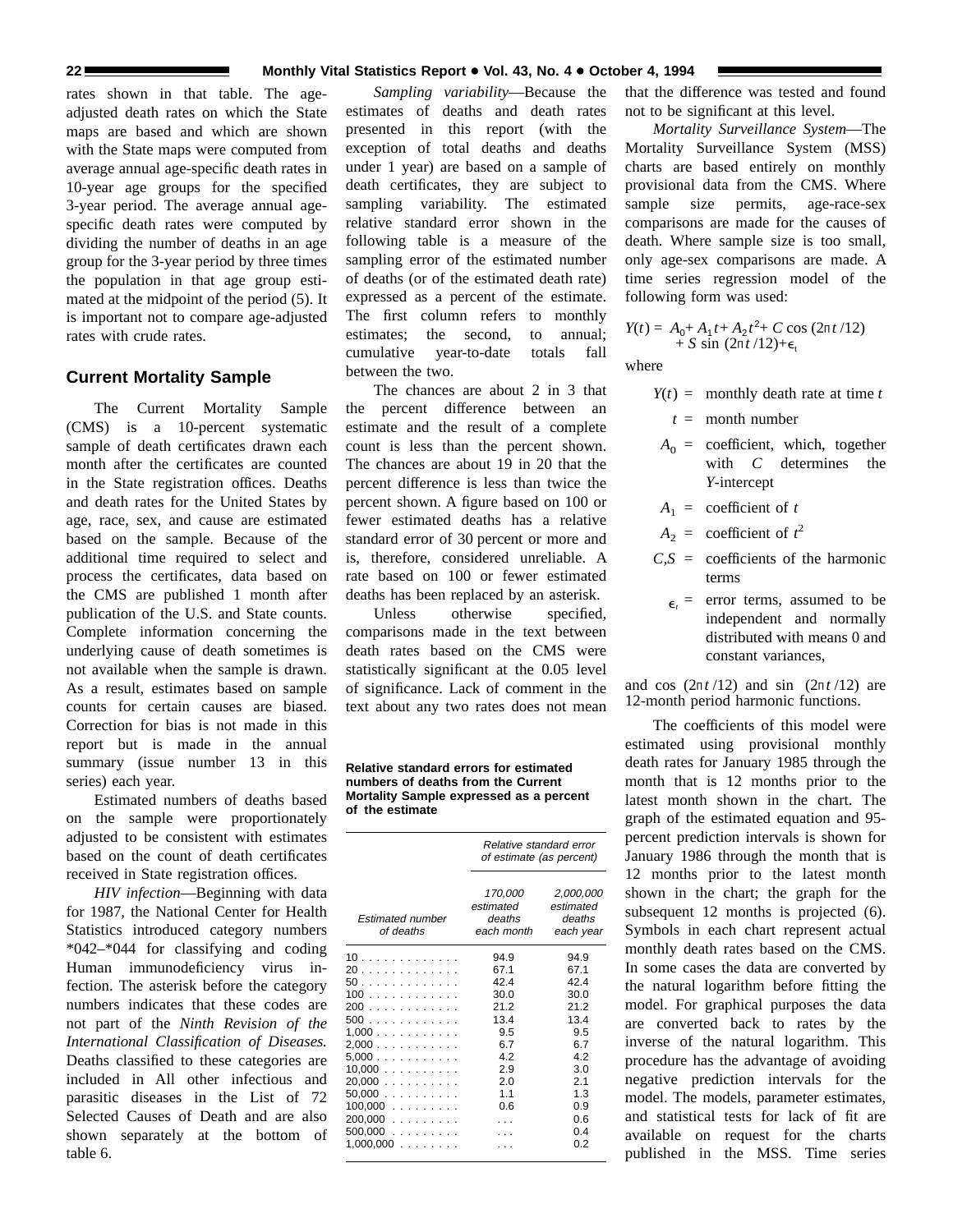regression models have been used previously to describe trends in mortality data (7–9). A list of MSS cause-of-death topics and comparable *Healthy People 2000* (2) objectives is presented on the back of this report.

# **State maps**

Unlike other data presented in this report, the State maps are based on final data instead of provisional data. The age-adjusted death rates used to produce the State maps were computed by using a 3-year total number of deaths for 1989–91 and the 1990 census population enumerated as of April 1, 1990 (5). Assigning the States into the given categories on the maps was carried out in two steps: a) determining whether the State age-adjusted death rate differed significantly from the corresponding U.S. rate at the 0.05 level of significance; b) then grouping the State rates found to be significantly different from the U.S. rate into the four categories: 10 highest State rates of those significantly greater than the U.S. rate, remaining State rates significantly greater than the U.S. rate, 10 lowest State rates of those significantly lower than the U.S. rate, and remaining State rates significantly lower than the U.S. rate. Age-adjusted death rates and the corresponding 95-percent confidence intervals are shown in the tables. The symbols † and †† in the tables are used to denote State rates that differ significantly from the U.S. rate at the 0.05 and 0.01 levels of significance, respectively. Different procedures were used to determine tests of statistical significance and confidence intervals, depending on the number of deaths.

For 50 deaths or more, the standard normal *Z* statistic was used to perform the significance test:

$$
Z = (R'_s - R'_{us}) / \sqrt{S^2(R'_s) + S^2(R'_{us})}
$$

where

 $R'$ <sub>s</sub> = age-adjusted rate for

1989–91 for the given State per 100,000 U.S. standard million population

- $R'_{\text{us}}$  = age-adjusted rate for 1989–91 for the United States per 100,000 U.S. standard million population
- $S^2(R'_s)$  = estimated variance of the age-adjusted death rate for 1989–91 for the State
- $S^2$  ( $R'_{\text{us}}$ ) = estimated variance of the age-adjusted death rate for 1989–91 for the United States

The variance of the age-adjusted death rate was computed in terms of the variances of age-specific death rates (10) under the assumption that the age-specific death rates are binomial proportions (11). The 95-percent confidence limits were estimated as follows:

Lower limit =  $R'_s - 1.96 \cdot S(R'_s)$ 

and

Upper  $\text{limit} = R'_{\text{s}} + 1.96 \cdot S(R'_{\text{s}})$ 

For 1–49 deaths the lower and upper 95-percent confidence limits were estimated as described elsewhere (12). The difference between the State and U.S. age-adjusted rates was determined to be statistically significant at the 0.05 or 0.01 level if the rates' respective 95 percent or 99-percent confidence limits did not overlap.

For zero deaths, the following test statistic  $(\lambda)$  was used to perform the significance test:

$$
\lambda = \left[\sum_{x=1}^{n} M_{x(\text{us})} \bullet P_{x(\text{s})}\right] / 100,000
$$

where

- $M_{x(us)}$  = age-specific death rate per 100,000 population in the  $x^{\text{th}}$ age group for the United **States** 
	- $P_{x(s)}$  = population in the  $x^{\text{th}}$  age group for the given State
		- $n =$  number of age groups = 11.

The difference between the State and U.S. age-adjusted rates was determined to be statistically significant at the 0.05 level if  $3.00 \le \lambda < 4.61$ . The difference between the State and U.S. age-adjusted rates was determined to be statistically significant at 0.01 level if  $\lambda \geq 4.61$  (13). For zero deaths, confidence limits for the age-adjusted death rates are not applicable.

# **References**

1. Centers for Disease Control and Prevention. Morbidity and mortality weekly report; vol 43 no 10. Washington: Public Health Service. 1994.

2. U.S. Department of Health and Human Services. Healthy People 2000: National health promotion and disease prevention objectives. Washington: Public Health Service. 1991.

3. Feinleib M, Zarate AO, eds. Reconsidering age adjustment procedures: Workshop proceedings. National Center for Health Statistics. Vital Health Stat 4(29). 1992.

4. Grove RD, Hetzel AM. Vital statistics rates in the United States, 1940–60. Public Health Service. Washington: National Center for Health Statistics. 1968.

5. U.S. Bureau of the Census. Unpublished data from the 1990 census consistent with State population estimates by age and sex: 1980 to 1992; series P-25, no 1106. U.S. Government Printing Office, 1993.

6. Ostle B. Statistics in research. 2d ed. Ames, Iowa: The Iowa State University Press. 159–221. 1963.

7. Lui KJ, Kendal AP. Impact of influenza epidemics on mortality in the United States from October 1972 to May 1985. Am J Public Health 77(6):712–6. 1987.

8. Serfling RE. Methods for current statistical analysis of excess pneumonia-influenza deaths. Public Health Rep 78(6):494–506. 1963.

9. Shumway RH. Applied statistical time series analysis. Englewood Cliffs, New Jersey: Prentice-Hall 1988.

10. Chiang CL. Standard error of the age-adjusted death rate. Vital statistics-Special reports. 47(9). National Office of Vital Statistics. Washington: Public Health Service. 1961.

11. Seal HL. Mortality data and the binomial probability law. Skand. Actuar. 33:188–216. 1949.

12. Haenszel W, Loveland DB, Sirken MG. Lung cancer mortality as related to residence and smoking histories. I. White males. JNCI 28:947–1001. 1962.

13. Louis TA. Confidence intervals for a binomial parameter after observing no successes. The American Statistician 35(3):154. 1981.